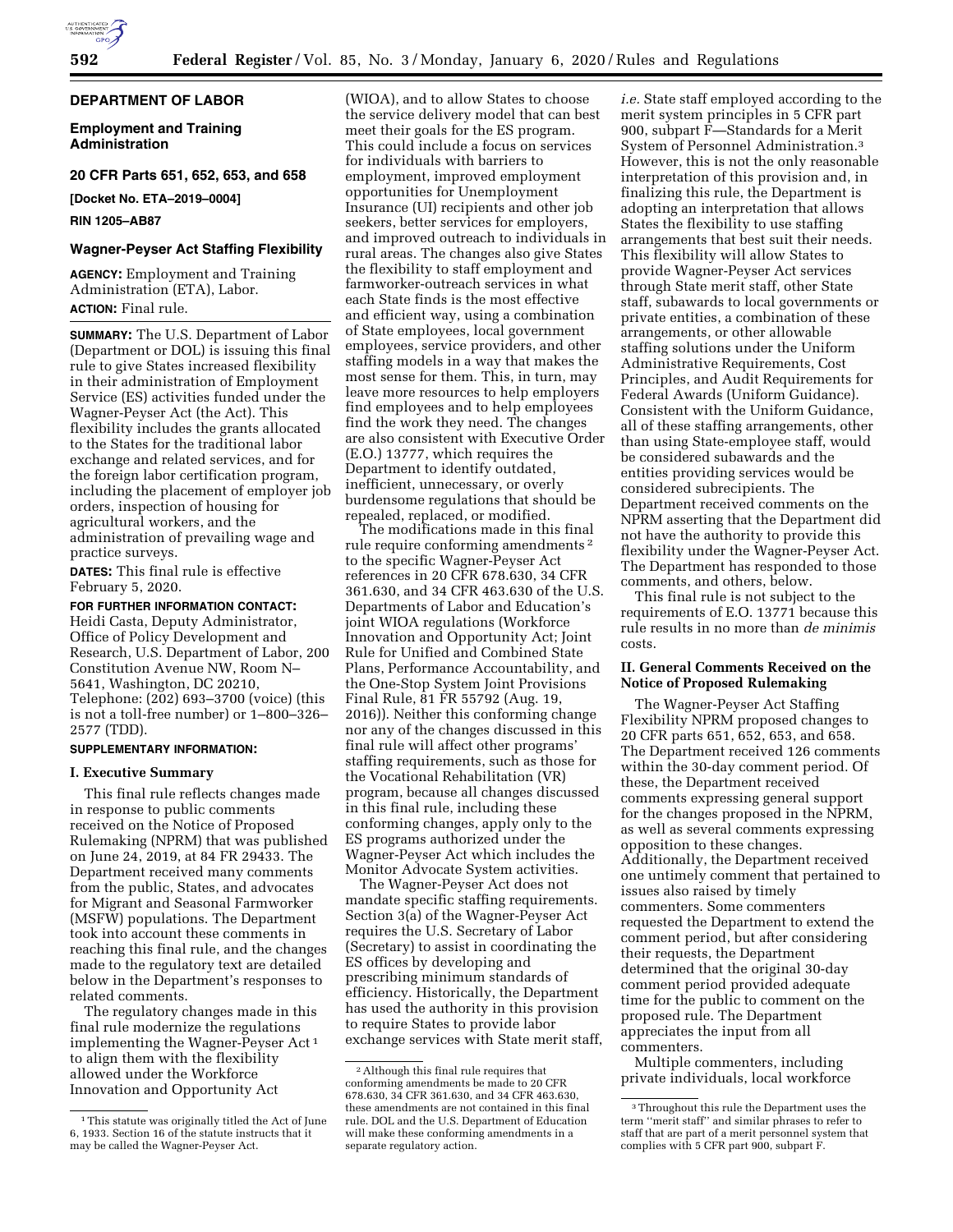development boards, and several States, supported the flexibility in the rule because, they stated, it would allow for staffing flexibility and that ''privatization,'' as some commenters characterized it, at the State and local levels would help agencies address local needs. Multiple commenters also supported the allowance for what they termed ''privatization'' as enabling the alignment of WIOA title I and ES staffing. One commenter agreed with the proposed rule's assessment that staffing flexibility could result in savings that could be reinvested elsewhere in ES activities. Another commenter wrote that, in the commenter's State, staffing flexibility could help integrate services and ensure that local job centers have sufficient onsite staff. Some commenters, including a local workforce development board, stated that Michigan has operated a pilot program that allocates funding to local workforce development boards, and that further flexibility would be beneficial. Some commenters supported the flexibility because, they wrote, the private sector would better provide employment services due to its adaptability to modern technologies and circumstances, including tracking job placements.

The Department appreciates these comments and agrees that staffing flexibility puts States in the best position to determine what is the most effective, efficient, and cost-effective way to provide the services under the Wagner-Peyser Act. The Department recognizes the value of the three State pilot projects, which provided important information on the use of alternative staffing models. With the staffing flexibility provided to the programs covered by this final rule, States will now have significant discretion and flexibility to tailor their service-delivery models to their local needs and circumstances.

Many commenters described this rule's new flexibilities for States as ''privatization.'' That is not an accurate term. This rule does not privatize Wagner-Peyser Act services. States retain responsibility to provide Wagner-Peyser Act services, and this rule provides flexibility to States to offer these services using the best staffing approach available to them.

Similarly, many commenters used the term ''contractors.'' As explained more fully below, the word "contractor" is a defined term under the Uniform Guidance, which governs how States can expend their Wagner-Peyser Act grant funds. To allay confusion, the Department has used the term ''contractor'' only where appropriate in

this preamble, such as when describing the content of a comment.

Several commenters opposed the proposed staffing flexibility because, they wrote, the proposed rule lacks support demonstrating the effectiveness of non-merit-staffing alternatives for ES activities and claimed that available evidence indicates that merit-staffing is the most efficient way of staffing ES programs. In support of these views, several commenters referenced Jacobson et al., ''Evaluation of Labor Exchange Services in a One-Stop Delivery System Environment"  $(2004),$ <sup>4</sup> as a study showing the benefits of maintaining a merit-staff-based ES program. According to several commenters, this study concludes that the demonstration States for alternative staffing models (Colorado, Massachusetts, and Michigan) did not improve ES operations compared to the meritstaffing model as studied in Oregon, North Carolina, and Washington. Several commenters stated that the study demonstrates that merit-staffing was highly cost-efficient.

The Department appreciates the comments citing the Jacobson study related to the Wagner-Peyser Act ES. However, the Department disagrees with the characterization of the study's results. In particular, the Department does not agree that the study found a strong correlation between merit-staffing and the study's conclusions, as the Jacobson study did not focus on meritstaffing.

The Jacobson study assessed how public labor exchanges funded under the Wagner-Peyser Act have evolved with the development of one-stop centers (also known as ''American Job Centers'' or ''AJCs''). Parts of the study compared the performance of ''traditional'' public labor exchanges, which maintained State-level control of ES programs, with ''non-traditional'' public labor exchanges, which devolved control of ES programs to local or county governments. The study identified three States that modified their public exchange structure substantially by devolving State control and staffing to local areas (Jacobson et al., 101–08). Colorado devolved responsibility for ES activity to the counties through workforce development boards (called workforce investment boards at the time), while one-stop centers in Michigan were run

by a mix of State and local government agencies. Only one of the States (Massachusetts) ultimately permitted individual workforce development boards to opt out of the traditional Staterun public labor exchange system and devolve service delivery to local government, non-profit, or for-profit entities. See Jacobson et al, at 45–46. The limited findings—which did not specifically focus on merit-staffing should not be used to draw conclusions regarding merit-staffing systems nationwide.

The study concluded that in the States evaluated, State-controlled onestop centers helped many UI claimants rapidly return to work; however, onestop centers controlled by non-State entities tended to focus on serving economically disadvantaged populations, tailored job listings to the specific skills of those in most need, and effectively used the case management approach to service.

It is also important to note that this study evaluated service delivery under the Workforce Investment Act (WIA). Its successor, WIOA, made significant reforms to the federally funded workforce development programs and provides States greater flexibility to achieve their goals, making the study less relevant to the current rulemaking than suggested by the commenters.

The Jacobson study can be informative when viewed holistically. One of the goals of providing staffing flexibility is to give States more options in designing their workforce development systems, including the ES program, to more closely align with other WIOA partner programs. The results of this study show that it is possible to more closely align services provided by the ES program with WIOA's focus on serving individuals with barriers to employment, which is a key goal of this rulemaking. While the Department acknowledges the commenters' concerns about whether particular staffing arrangements would be optimal in any individual State, the Department considers States to be in the best position to determine whether to implement the staffing flexibility provided in this regulation. States are able to determine the most effective, efficient, and cost-effective way to provide the services under the Wagner-Peyser Act.

Several commenters referenced a 2012 study from Michaelides et al., ''Impact of the Reemployment and Eligibility Assessment (REA) Initiative in Nevada,'' as an additional study showing the benefits of maintaining a merit-staff-

<sup>4</sup>Louis Jacobson, Ian Petta, Amy Shimshak, and Regina Yudd, ''Evaluation of Labor Exchange Services in a One-Stop Delivery System Environment,'' prepared by Westat for the U.S. Department of Labor, Employment and Training Administration Occasional Paper 2004–09 (Feb. 2004).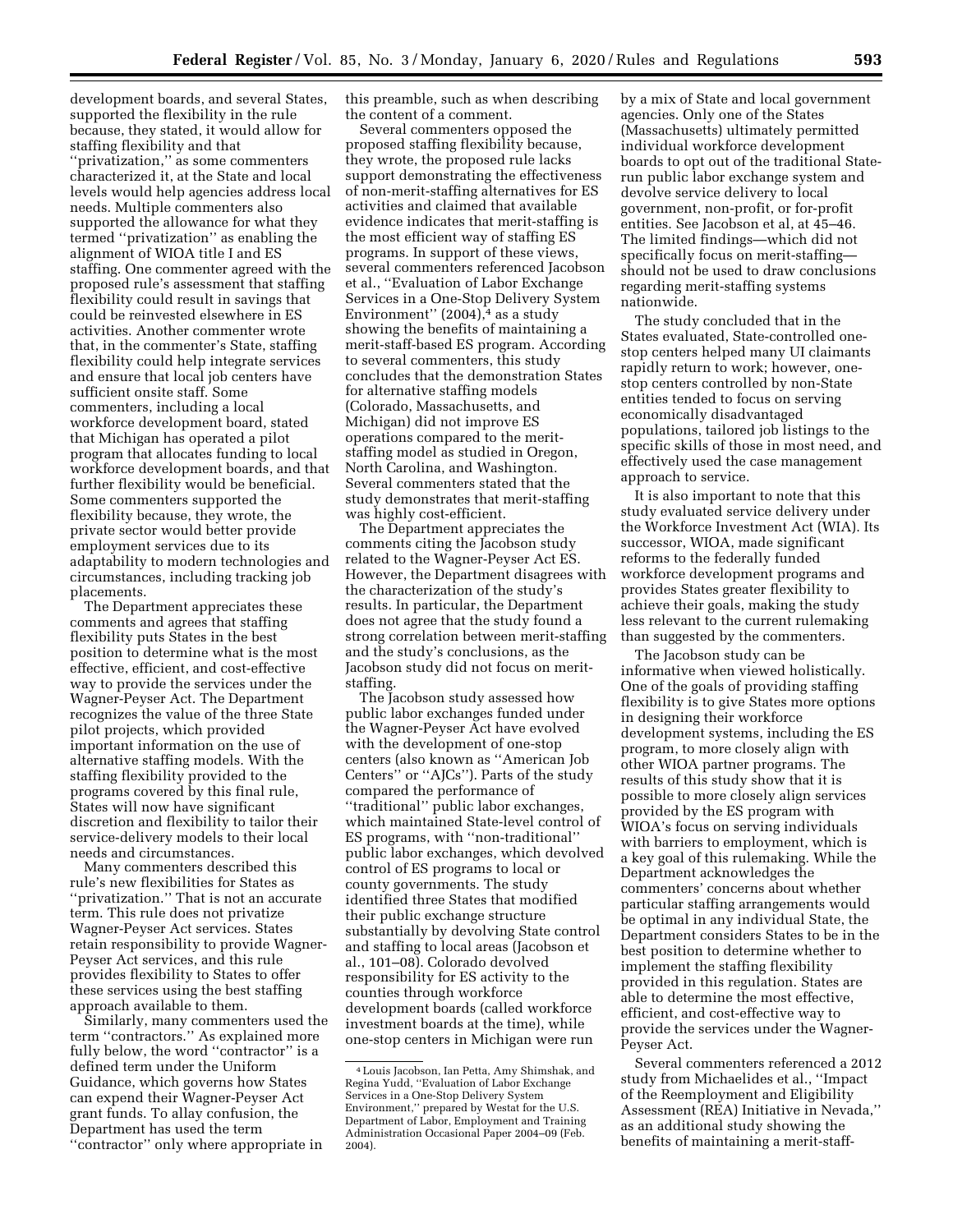based ES program.5 According to commenters, this study found that, in the Reemployment and Eligibility Assessment (REA) evaluation in Nevada, the merit-staffed REA program led to UI claimants collecting fewer benefits. The Department recognizes the value of evaluations and encourages States to consider any relevant research or to conduct their own evaluations or pilot projects to best determine their staffing approaches.

The objective of the Michaelides et al. study was to address specific questions related to the efficacy of the Nevada REA program, including whether REA reduced UI benefit duration and benefit amounts received, whether it expedited reemployment of UI claimants, and whether REA led to UI Trust Fund savings exceeding REA program costs. The study was not measuring the efficacy of merit staff delivering the services. While State merit staff provided the services analyzed in the study, the study did not specifically look at the staffing model, but rather it evaluated the services provided. The study never analyzed or determined whether the positive results were attributable to State merit-staffed employees providing the services. Therefore, the study's findings cannot be viewed as illustrative of the relative benefits of merit-staffing for this rulemaking.

The Department notes that this regulation does not require States to change their staffing structure for providing services under the Wagner-Peyser Act, but rather it provides much needed flexibility in developing their staffing structure to staff these services. The Department considers States to be in the best position to determine whether to implement the staffing flexibility provided in this regulation. States may review this and other studies in making such a decision. States are able to determine the most effective, efficient, and cost-effective way to provide the services under the Wagner-Peyser Act.

Two commenters recommended the Department conduct an independent assessment showing the effectiveness of alternative staffing models before implementing the rule. The Department recognizes the value of evaluations in helping States determine the most effective, efficient, and cost-effective way to provide ES activities and encourages States to consider all

available data in determining their staffing strategies.

For example, there is no merit-staffing requirement in the WIOA title I Adult and Dislocated Worker programs. As explained in the NPRM, when crafting this flexibility, the Department considered the results and outcomes for WIOA title I programs, which do not have a merit-staffing requirement, to show that career services, including labor exchange services, can be provided effectively through non-merit staff employees.

The Department sponsored the Workforce Investment Act Adult and Dislocated Worker Programs Gold Standard Evaluation, which found that intensive services (now called individualized career services under WIOA) were an effective service intervention for job seekers. States can use their ES funds to provide individualized career services, similar to the ones evaluated in this study. Therefore, the Department has concluded that it is not necessary to have State merit-staffing to provide effective ES activities.

The Department considers States to be in the best position to determine whether to implement the staffing flexibility provided in this regulation. The Department encourages States to consider any relevant research or to conduct their own evaluations or pilot projects when determining whether to implement the staffing flexibility provided for in this regulation. It should be noted that the Department was not and is not required to conduct the assessment suggested by the commenter.

Several commenters stated that the NPRM failed to describe the contracting process and would leave ES open to potential conflicts of interest. The Department makes grants to the States to carry out the Wagner-Peyser Act requirements, making the States the Department's grantees. The Department and the States are subject to the Uniform Guidance at 2 CFR part 200, as well as the Department's implementing regulations at 2 CFR part 2900. If a State determines it will use the flexibility offered by this final rule to obtain a service provider to deliver the State's ES activities, this service provider will be characterized as a subrecipient, as defined in 2 CFR 200.93, under the Uniform Guidance. See 2 CFR 200.330. This makes the agreement between the State and the service provider to deliver Wagner-Peyser Act activities a subaward. See 2 CFR 200.92. While States have the flexibility to characterize their agreements with any ES providers as ''contracts,'' the service provider cannot be considered a contractor as

that term is defined and used in the Uniform Guidance, as the service provider does not have the characteristics of a contractor described in 2 CFR 200.330(b). See also 2 CFR 200.22. Because the Wagner-Peyser Act service provider will be a subrecipient, the service provider will be subject to the requirements of the Uniform Guidance, including the financial and program management, monitoring, and cost principle requirements.

The Uniform Guidance does not impose any particular process or procedure States must use when making a subaward to a subrecipient. Therefore, to give the States the maximum flexibility in choosing the staffing method that is the most efficient for each State, the Department declines, at this time, to prescribe a particular process or procedure that States must use in determining who will provide ES activities in the State.

The Department does not agree that the staffing flexibility would leave the ES open to potential conflicts of interest. 2 CFR 200.112 requires the Department to establish conflict of interest policies for the use of Wagner-Peyser Act grant funds. Consistent with this requirement, the Department promulgated 20 CFR 683.200(c)(5)(iii), which governs ES activities and requires States to disclose any potential conflicts of interest to the Department and the State's subrecipients to disclose any potential conflicts of interest to the State. 20 CFR 683.200(c)(5)(iii) requires that States, as Federal award recipients, disclose in writing any potential conflict of interest to the Department. The Department considers potential conflicts of interest to include conflicts of interest that are real, apparent, or organizational. Therefore, whether or not a State uses the flexibility in this final rule to provide ES activities, the State and its subrecipients will be required to disclose potential conflicts of interest.

The Department also notes that, consistent with 20 CFR 683.400, the Department will continue to conduct monitoring to ensure States are complying with all of the requirements of the Wagner-Peyser Act, its implementing regulations, and 2 CFR parts 200 and 2900. This will include monitoring to ensure States are complying with all applicable requirements on conflicts of interest.

Some commenters opposed the rule, contending that a private entity would be less likely to provide assistance to rural areas and customers who are less comfortable with technology, noting the time and investment that staff need to devote to these job seekers and employers. One commenter stated that a

<sup>5</sup>Marios Michaelides, Eileen Poe-Yamagata, Jacob Benus, and Dharmendra Tirumalasetti, ''Impact of the Reemployment and Eligibility Assessment (REA) Initiative in Nevada,'' prepared by IMPAQ for the U.S. Department of Labor (Jan. 2012).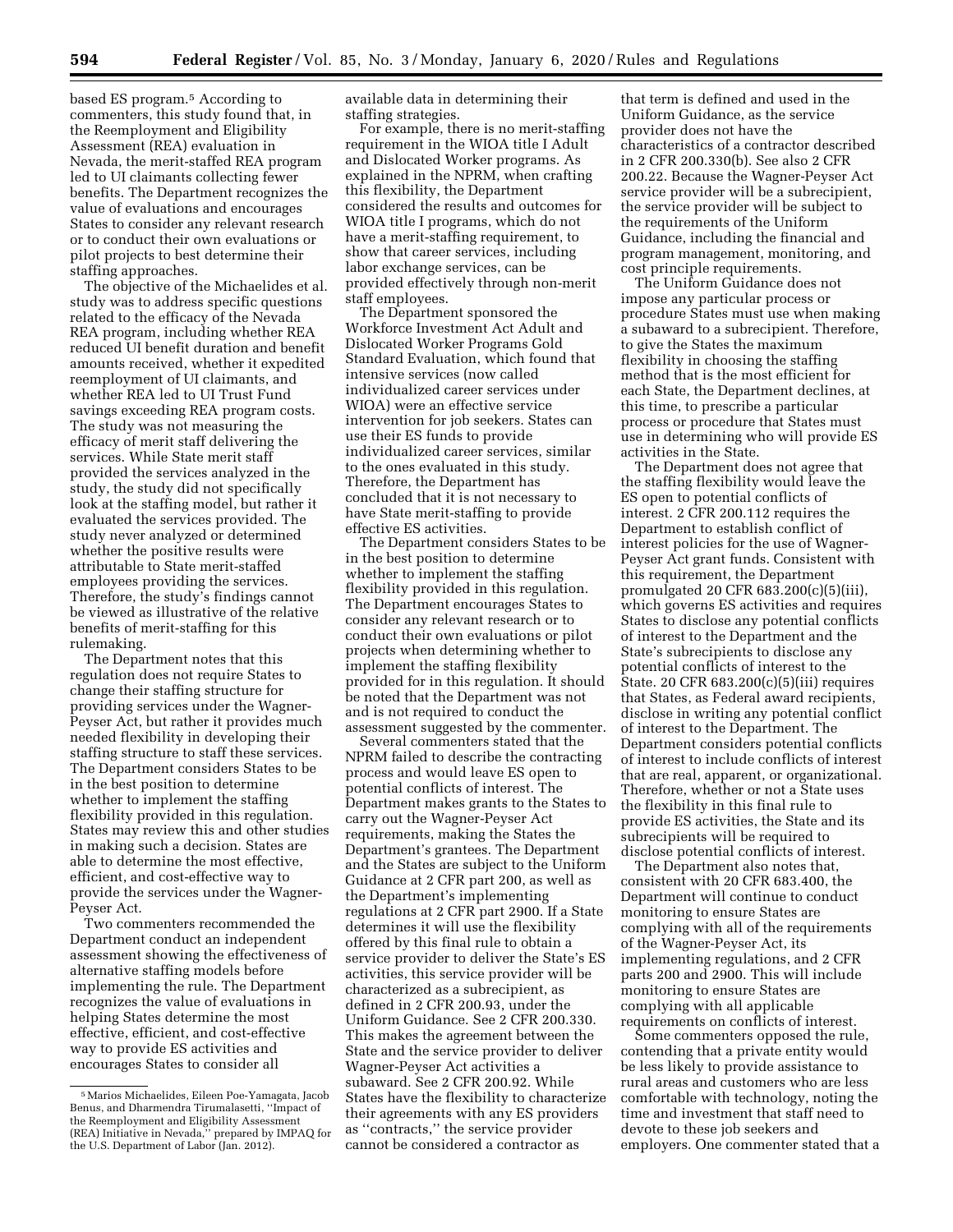private entity would be less willing to devote that time because the profit incentives would dictate their service delivery strategy.

The Department appreciates the commenter's concern regarding access for job seekers in rural areas and those customers with technological barriers. Under this regulation, States will be given the flexibility to select the best service delivery strategy to meet their unique needs and requirements, including the needs of a State's rural residents and residents with technological barriers. The Department does not agree that job seekers in rural areas and those with technological barriers would necessarily receive worse services if a State takes advantage of the staffing flexibility provided in this final rule. The ES program is a universal access program requiring certain services be available to all employers and job seekers, which includes the customers identified by the commenter. States, even if they take advantage of staffing flexibility, still must meet the universal access requirement found at 20 CFR 652.207.

Additionally, the Department notes there is no evidence that State merit staff are better suited to serving rural areas or specific populations than others. Notably, many local areas are wholly or partly located in rural areas and deliver WIOA title I-funded career services to a range of job seekers under a variety of staffing models; the Department anticipates States would adopt similar strategies for ES activities. Additionally, the Department notes that States have the flexibility to structure their agreements with their Wagner-Peyser Act service providers in a way that ensures all job seekers and employers receive effective services from the ES program.

Regarding the commenter's concern that private entities would be less motivated to serve rural areas and individuals who require more time or assistance because of a profit motive, the Department does not agree that private entities necessarily will be less willing to provide quality services to individuals who may require more time. States have flexibility to create agreements with their ES service providers that encourage serving those who may have technological barriers, may need additional time or assistance, or who live in rural areas. States are ultimately accountable for ensuring universal access to all job seekers, including those in rural areas and those who require more time and assistance.

States are required to oversee all operations of the Wagner-Peyser Act in their States, whether or not they

ultimately decide to exercise this final rule's staffing flexibility, and States are still subject to Federal monitoring under 20 CFR part 683, subpart D—Oversight and Resolution of Findings. Consistent with 20 CFR 683.400, the Department will continue to conduct monitoring to ensure States are complying with all of the requirements of the Wagner-Peyser Act, its implementing regulations, and 2 CFR parts 200 and 2900.

Some commenters stated that a uniform, federally mandated service delivery-staffing model helps prevent inconsistency in service delivery. The Department has concluded that a uniform staffing model does not necessarily ensure consistency of services, and the Department encourages States to establish policies on service delivery to improve quality and consistency regardless of staffing model. The Department notes that, regardless of how States staff their ES program, they are still obligated to provide all of the services the Wagner-Peyser Act requires and uniformity of service is still ensured by other Wagner-Peyser Act rules found in 20 CFR parts 651, 652, 653, and 658. For example, 20 CFR 652.3 establishes minimum requirements for public labor exchange systems and 20 CFR 653.101 establishes minimum requirements for the provision of services to MSFWs. Additionally, the ES program is a mandatory one-stop partner program, and consistency across service locations is supported by the one-stop center certification requirements in the WIOA regulations at 20 CFR 678.800.

In addition, States, as Wagner-Peyser Act grantees, are still required to oversee all operations of the Wagner-Peyser Act, regardless of whether or not they ultimately decide to take advantage of the staffing flexibility provided by this final rule. Consistent with 20 CFR 683.400, the Department will continue to conduct monitoring to ensure States are complying with all of the requirements of the Wagner-Peyser Act, its implementing regulations, and 2 CFR parts 200 and 2900.

Some commenters stated that private entities would provide inferior service because they are motivated by profit, rather than service. A commenter cited instances of communications challenges with participants served by some contractors in non-DOL administered programs. Some stated that, for example, as a result of profit or outcome incentives, ''privatization efforts,'' as described by the commenter, could result in ''contractors'' referring only the most employable workers to employers, which could lead to poorer employment outcomes for individuals with the

highest barriers to employment. One commenter added that the proposed rule would have a disproportionate, adverse impact on Black and Hispanic workers. Another commenter stated that publicly administered public services reduce inequality.

The Department appreciates the concerns of commenters and agrees that the quality of services is important. This rule does not privatize Wagner-Peyser Act services, but rather it provides flexibility to States to offer Wagner-Peyser Act services using the best staffing approach available to them to provide these services. States, working with local workforce development boards as appropriate, must ensure that proper policies and processes are in place to deter inadequate communication and services and that the workforce system continues to provide effective and meaningful services to all participants. Regarding the commenter's concern about private entities being motivated by profit and thus not willing to provide services to those individuals with barriers to employment, the Department notes that there is flexibility in how States can structure their agreements with their service providers. Included is the ability to align the goals of the agreement with the goals of the Wagner-Peyser Act, including serving UI claimants, dislocated workers, MSFWs, and other individuals with barriers to employment.

The Department disagrees that staffing flexibility would result in adverse impact on Black and Hispanic workers. Staffing flexibility may allow local organizations, closer to the communities in which job seekers live, to deliver culturally competent services to a local community instead of workers managed by a central State office. Rather than negatively affecting services to these communities, this final rule will permit States to provide more tailored staffing models to address the needs of these unique communities, as needed.

The Department notes that States, as Wagner-Peyser Act grantees, are required to oversee all operations of the Wagner-Peyser Act, whether or not they ultimately decide to exercise this final rule's staffing flexibility. This includes ensuring that the State is meeting the universal access requirements of the Wagner-Peyser Act in 20 CFR 652.207, which ensures services are available to all workers and not just the most employable ones. The Department also notes that the non-discrimination requirements of WIOA sec. 188 apply to the services provided under the Wagner-Peyser Act regardless of the staffing model a State may choose to implement.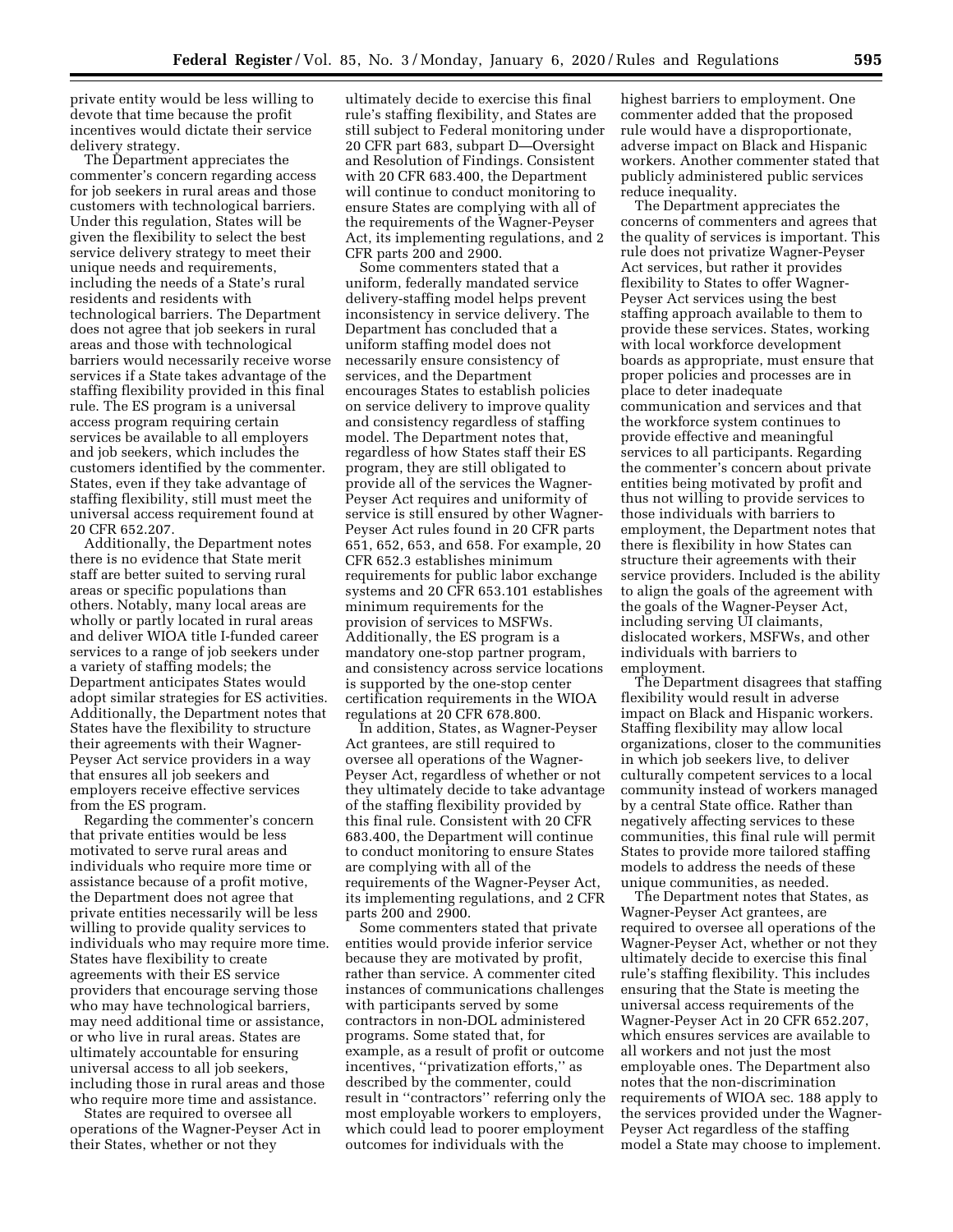Consistent with 20 CFR 683.400, the Department will continue to conduct monitoring to ensure States and their subrecipients are complying with all of the requirements of the Wagner-Peyser Act, its implementing regulations, and 2 CFR parts 200 and 2900.

A commenter stated that public employment offices belong in the public sphere because they provide employment services without fees and on an impartial basis, and that the proposal threatens the unbiased nature of ES referrals and remove public employees from the actual offices (especially given that UI employees often work off-site in call centers). The commenter expressed concern that if a ''contractor'' were providing ES activities, the contractor would charge a fee and may jeopardize unbiased referrals.

This final rule gives States flexibility to staff ES programs in a manner they believe is best tailored to meet the unique needs of the workers who will use the services. The Department does not share the commenter's concerns. The Wagner-Peyser Act program is a universal access program requiring that labor exchange services be available to all employers and job seekers, per 20 CFR 652.207. Such fees would not be permissible and a service provider could not charge a fee for offering ES activities. Additionally, 20 CFR 678.440(b) prohibits charging a fee to employers for career services, specifically labor exchange activities and labor market information, which are the primary services under the Wagner-Peyser Act.

The Department notes that it has been permissible for non-merit staff to carry out similar functions, such as reviewing compliance with State work search requirements, for example, as part of the REA program for many years. The Department recognizes the importance of the connection between the UI and Wagner-Peyser Act programs, and considers the flexibility this regulation provides to States as an opportunity for States to test and improve strategies for serving unemployed individuals.

Some commenters opposed the staffing flexibility in the proposed rule because they stated that ''privatization,'' as termed by the commenter, is inefficient, citing Supplemental Nutrition Assistance Program (SNAP) efforts in Texas and Indiana. One commenter likewise opposed the staffing flexibility in the proposed rule, arguing that ''privatization'' of services within Temporary Assistance for Needy Families (TANF) in Wisconsin resulted in poorer services for the public, with ''contractors'' retaining a substantial

amount of their budget rather than using it to provide services. While the Department appreciates commenters' concerns over potential inefficiencies that could arise if States adopt the additional flexibility in this final rule, the Department notes that SNAP and TANF are different programs with different statutory and regulatory requirements. States considering using this final rule's staffing flexibility are encouraged to consider the range of experiences other programs have had, including those noted in relevant research, or to conduct their own evaluations or pilot projects. States can also use lessons learned from other efforts as they decide whether to use the staffing flexibility in this final rule.

Regardless of how States choose to provide ES activities, they are still Wagner-Peyser Act grantees, so they must oversee all operations of the Wagner-Peyser Act activities and are still subject to 20 CFR part 683, subpart D—Oversight and Resolution of Findings. Consistent with 20 CFR 683.400, the Department will continue to conduct monitoring to ensure States are complying with all of the requirements of the Wagner-Peyser Act, its implementing regulations, and 2 CFR parts 200 and 2900. The Department will hold States responsible for violations of the ES implementing regulations, the statute, and the Uniform Guidance.

Some commenters were concerned that allowing the flexibility in staffing provided under this final rule, which they characterized as privatization, would result in overall cost increases, as UI programs require merit-staffing and often rely on ES staff in performing their functions. A commenter likewise stated that providing services through the use of what they termed private contracts would harm Trade Adjustment Assistance (TAA) and veterans' programs that currently require meritstaffing and benefit from being able to draw on ES resources. Some commenters also stated that meritstaffing allows for the efficient management and protection of a claimant's UI information, benefit delivery, and job search. Some commenters stated that changing ES staff would change the ''public face'' of UI programs, undermining public trust in the organization. The Department has determined States are in the best position to determine what funding and staffing structure is the most efficient and effective for their programs, as States are most familiar with their own particular needs. The Department encourages States to consider costs when determining whether they will

use the staffing flexibility provided in this final rule.

The Department notes that this final rule does not change the merit-staffing requirement in the UI program. Additionally, nothing in this final rule changes UI requirements related to a claimant's UI information, benefit delivery, and job search. States wishing to use this final rule's flexibility for the provision of ES activities will need to consider how to ensure the State remains in compliance with all UI requirements.

The Department appreciates the considerations that States need to take into account, such as the effects on partner programs, when deciding whether to use this final rule's staffing flexibility. States, as Wagner-Peyser Act grantees, are still required to oversee all operations of the Wagner-Peyser Act whether or not they ultimately decide to use this final rule's staffing flexibility.

One commenter stated that ''privatization introduces new data security issues'' because of the differing security standards at private companies, the risk that such companies may attempt to monetize confidential information, and the possibility of disgruntled ''contractors'' misusing confidential information. Another commenter provided an example of a disgruntled contractor misusing confidential information. Similarly, a different commenter agreed that the proposal could reduce information security.

The Department appreciates the considerations, such as data security, that States need to take into account when deciding whether to take advantage of this final rule's staffing flexibility. States are required to comply with all applicable data confidentiality restrictions, such as those found at 20 CFR 683.220 and 2 CFR 200.303(e). 20 CFR 683.220(a) requires States to have an internal control structure and written policies that provide safeguards to protect personally identifiable information. In considering whether to use a service provider to deliver ES activities, States must consider any implications using a service provider will have on these policies. Likewise, 2 CFR 200.303(e) requires States to take reasonable measures to safeguard protected personally identifiable information and States must consider how a service provider will comply with this requirement when determining if it would be appropriate to take advantage of this final rule's staffing flexibility for providing ES activities. As appropriate, the Department will continue to provide guidance of the specific requirements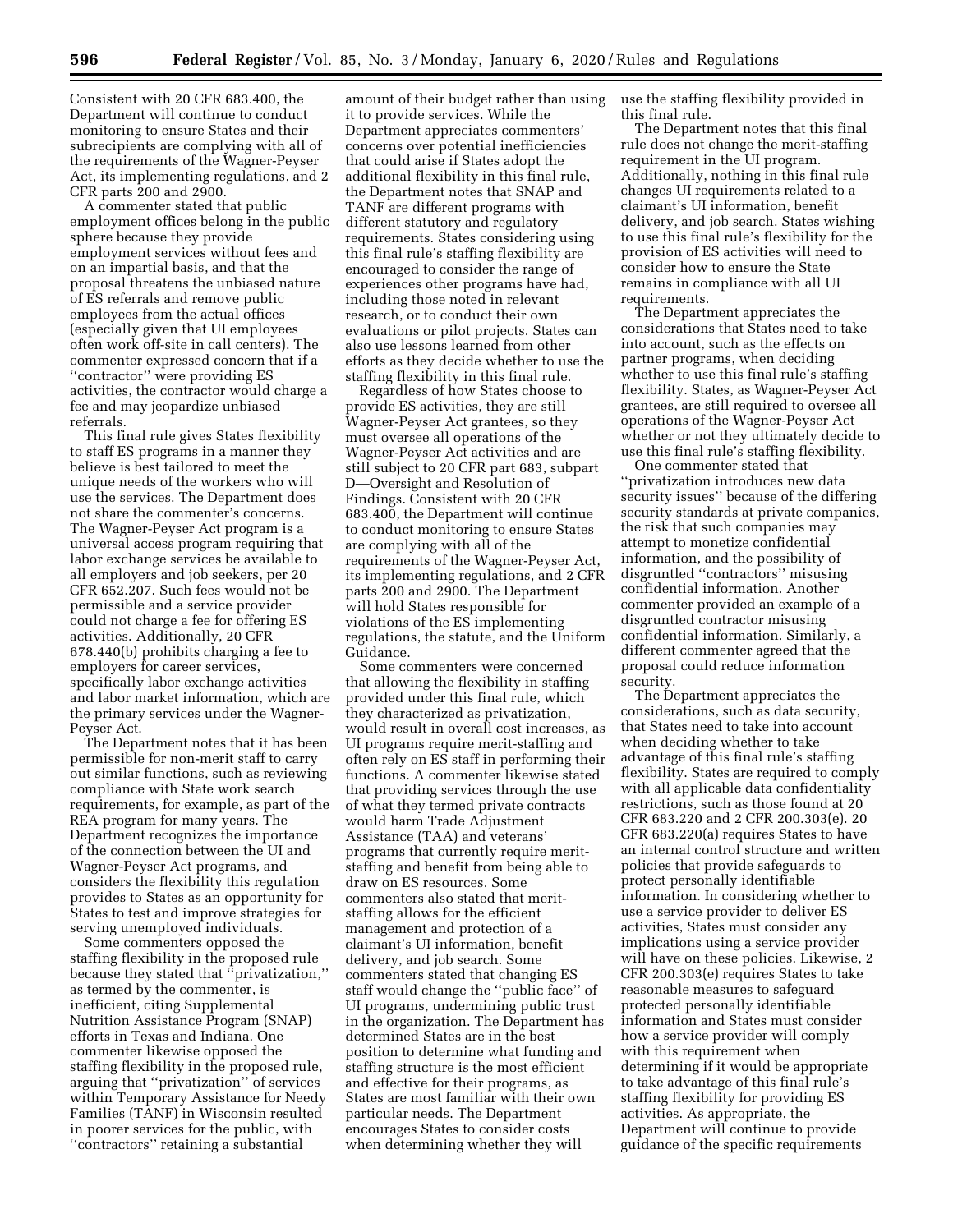grantees must follow pertaining to the acquisition, handling, and transmission of personally identifiable information.

One commenter opposed the staffing flexibility in the proposed rule because, the commenter stated, agreements for ''bureaucratic functions'' require such long terms that they lose the competitiveness necessary to drive down costs. The Department appreciates the considerations that States need to take into account when deciding whether to exercise staffing flexibility under the Wagner-Peyser Act, including the structure of the agreement, duration, costs, and services. The Department does not agree with the commenter that there will be no cost savings associated with staffing flexibility for providing ES activities. As explained in the economic analysis accompanying the NPRM and this final rule, the Department has concluded that there will be cost savings. Moreover, the Department considers States to be in the best position to determine the appropriateness of adopting the staffing flexibility for ES activities and whether the flexibility will drive down costs.

One commenter opposed the flexibility in the proposed rule because the commenter stated that the NPRM failed to explain how ''contractors'' could fulfill the essential functions of the Wagner-Peyser Act's accountability, fiscal control, and operational responsibilities. The Department appreciates the considerations that States need to take into account when deciding whether to take advantage of the staffing flexibility under the Wagner-Peyser Act the Department is providing. The Department did not include in the NPRM nor in this final rule prescriptive requirements regarding how a service provider could fulfill these requirements. States are in the best position to determine whether a service provider could meet these obligations, and this rule is intended to encourage innovative and flexible approaches to service delivery, customized to the unique populations each State serves and each State knows best. Overly specific requirements on State-level service providers would disserve those important policy goals. The Department notes, however, that even if a State chooses to use a service provider to deliver these services, States, as the Wagner-Peyser Act grantees, are required to provide all of the services under the Wagner-Peyser Act consistent with the accountability, fiscal control, and operational responsibilities dictated by the Act, its implementing regulations, including 20 CFR 683.200, and the Uniform Guidance. A State using a service

provider to deliver ES activities will have to ensure as part of its obligations that these requirements are being met.

One commenter stated that WIOA title I programs should not be used to judge the efficacy of what the commenter termed ''privatization'' of Wagner-Peyser Act services, as the ES serves more customers and at a lower cost per customer. This rule does not privatize Wagner-Peyser Act services, but rather it provides flexibility to States to offer Wagner-Peyser Act services using the best staffing approach available to them to provide these services. The Department acknowledges that the ES has a lower ''cost per participant'' than the WIOA title I programs; however, the programs deliver a different set of services. Further, the Department does not consider cost per participant to be the only relevant factor in determining program efficacy. An important factor the Department considered and discussed in the NPRM is the performance indicators for the Wagner-Peyser Act as required under WIOA sec. 116. As part of its justification for proposing staffing flexibility, the Department noted that when isolating similar services provided by the Wagner-Peyser Act and the WIOA Adult and Dislocated Worker programs, the outcomes on those performance indicators were comparable. Cost per participant is one of the factors a State may use when determining whether it is efficacious to use different staffing models for Wagner-Peyser Act services, but, for reasons stated in the NPRM, the Department reiterates that the comparison to the WIOA title I Adult and Dislocated Worker programs is appropriate.

The Department received several comments recommending the Department consider the average cost per participant data of the Wagner-Peyser Act services compared to the WIOA Dislocated Worker program as part of its economic analysis.

The Department recognizes the value of average cost per participant data and anticipates that States will consider this information when determining the most cost-effective approach to delivering ES activities. In the economic analysis, the Department did not compare the average cost per participant receiving Wagner-Peyser Act services to the average cost per participant receiving WIOA Dislocated Worker services due to the differences between the two programs. As part of its justification for meritstaffing flexibility, the Department noted that when isolating similar services provided by the Wagner-Peyser Act and the WIOA Adult and Dislocated Worker programs, the outcomes were

similar. However, the cost of the totality of services available in the Dislocated Worker program cannot be usefully compared to the cost of the totality of services available through the Wagner-Peyser Act. The Dislocated Worker program provides more comprehensive services, such as individualized career services and training services, which cost more individually than Wagner-Peyser Act-funded services cost collectively. Therefore, the Department does not include these Dislocated Worker program services in its economic analysis of the rule.

Another commenter stated that, because the allotments to States under the Wagner-Peyser Act are often less than their WIOA title I allotments and the outcomes are similar, if cost savings are the goal, the Department should require that WIOA title I services be provided by merit staff. The Department declines this suggestion because it is outside the scope of this rulemaking. This rulemaking is focused specifically on Wagner-Peyser Act services, not WIOA title I services. Further, as explained in the NPRM, cost savings are not the only goal under this rulemaking. The Department laid out several other goals in providing staffing flexibility, including aligning the provision of Wagner-Peyser Act services and activities with WIOA's service delivery model so the programs work better together and allowing maximum flexibility to States to encourage innovative and creative approaches to deliver employment services with limited resources.

The Department notes that as part of the explanation for staffing flexibility in the NPRM, the Department explained that when isolating similar services provided by the Wagner-Peyser Act and the WIOA Adult and Dislocated Worker programs, the outcomes on the primary indicators of performance were comparable. However, it is not appropriate to compare the cost of the totality of services provided in the title I programs with the cost of the services available through the Wagner-Peyser Act, in part because the WIOA title I Adult and Dislocated Worker programs provides more comprehensive services, such as individualized career services, as well as training services. Therefore, contrary to what the commenter suggested, this was not part of the justification for staffing flexibility in the ES program.

One commenter opposed the proposed staffing flexibility because they stated that ''privatization,'' as termed by the commenter, would reduce accountability and transparency. This rule does not privatize Wagner-Peyser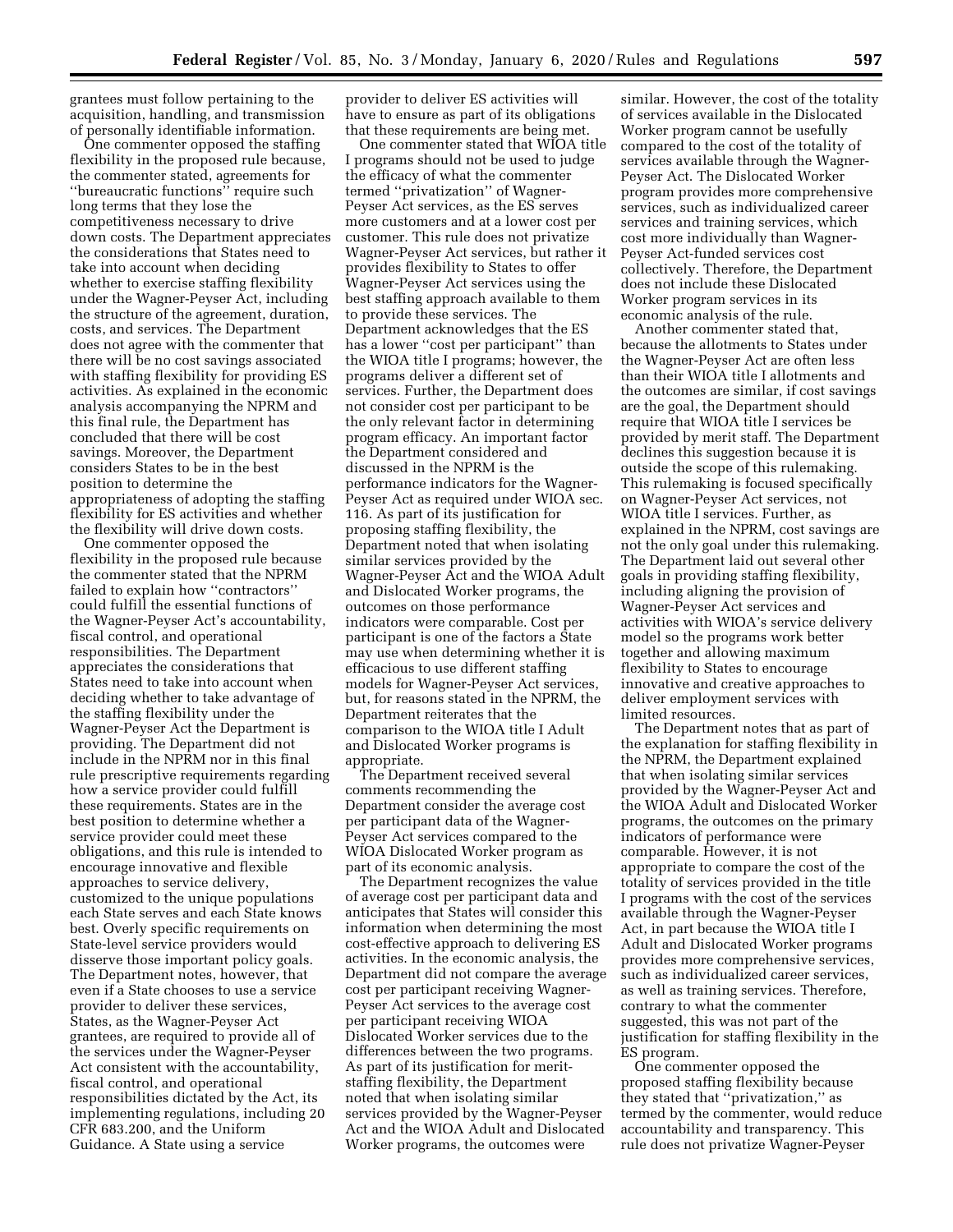Act services, but rather it provides flexibility to States to offer Wagner-Peyser Act services using the best staffing approach available to them to provide these services. The Department does not agree that staffing flexibility necessarily would reduce accountability or transparency. For example, a State may find it easier to hold an individual service provider accountable for performance than a State agency. Additionally, States can design agreements with service providers to require accountability and information reporting resulting in increased accountability and transparency. The Department notes that States, as Wagner-Peyser Act grantees, are still required to oversee all operations of the Wagner-Peyser Act whether or not they ultimately decide to use the staffing flexibility provided by this final rule. States will be responsible for holding their service providers accountable for the delivery of services under the Wagner-Peyser Act consistent with their responsibilities found in 20 CFR part 683, subparts B (Administrative Rules, Costs, and Limitations) and D (Oversight and Resolution of Findings). Further, consistent with 20 CFR 683.400, the Department will continue to conduct monitoring to ensure States are complying with all of the requirements of the Wagner-Peyser Act, its implementing regulations, and 2 CFR parts 200 and 2900.

One commenter opposed the staffing flexibility proposed in the rule, stating that State employees are more efficient than their private counterparts and mentioning greater accountability of the former and costlier overhead for the latter. Other commenters opposed the staffing flexibility proposed in the rule because they stated that any possible cost-savings would be outweighed by the costs of contract training and oversight. The Department appreciates the considerations that States need to take into account when deciding whether to use the staffing flexibility under the Wagner-Peyser Act. The Department recognizes that there may be administrative costs associated with obtaining a service provider to deliver ES activities. However, the Department has determined there could be a reduction in costs due to the diminished need for management and oversight of State employees. States should consider any additional costs that may result from obtaining a service provider, as well as cost savings, when determining the appropriate staffing model for their State. Regardless of how States staff the ES program, the Wagner-Peyser Act

requires grantee States to oversee all operations of the Wagner-Peyser Act.

One commenter opposed the proposed rule because, in the commenter's view, it would increase the risk of conflicts of interest and violations of lobbying and ethical rules. Conversely, another commenter stated that the proposed rule could reduce conflicts of interest by separating the service provision functions from the oversight functions at the State level. This rule does not privatize Wagner-Peyser Act services, but rather it provides flexibility to States to offer Wagner-Peyser Act services using the best staffing approach available to them to provide these services. The Department appreciates the considerations that States need to take into account when deciding whether to use the staffing flexibility this final rule provides for delivering services under the Wagner-Peyser Act. The Department does not agree that staffing flexibility necessarily increases the risk of conflicts of interest and violations of lobbying and ethical rules as States will still be bound to follow the same requirements they currently follow. For example, 20 CFR 683.200(e) imposes restrictions on lobbying using Wagner-Peyser Act funds and paragraph (c)(5) of this section requires disclosures of conflict of interest. The Uniform Guidance, which States are required to follow, also imposes restrictions on using Wagner-Peyser Act funds for lobbying. See 2 CFR 200.450.

The Department notes that States, as Wagner-Peyser Act grantees, are still required to oversee all operations of the Wagner-Peyser Act whether they ultimately decide to use a service provider to staff these services or not. Further, consistent with 20 CFR 683.400, the Department will continue to conduct monitoring to ensure States are complying with all of the requirements of the Wagner-Peyser Act, its implementing regulations, and 2 CFR parts 200 and 2900.

Some commenters stated that nonmerit-staffing would result in political, corrupt, and/or nepotistic employment decisions. The Department appreciates the commenters' concerns regarding corruption and/or nepotistic employment decisions, and it works to ensure such acts do not take place in DOL-funded grant programs, regardless of the staffing model in place. The Department appreciates the considerations that States need to take into account when deciding whether to exercise staffing flexibility under the Wagner-Peyser Act and how they structure their agreements and conduct oversight to prevent corruption or

nepotism. The Department expects States—both those that continue to use merit staff and those that do not—to have policies and internal controls in place that prevent corruption or nepotism. Further, consistent with 20 CFR 683.400, the Department will continue to conduct monitoring to ensure States are complying with all of the requirements of the Wagner-Peyser Act, its implementing regulations, and 2 CFR parts 200 and 2900. As explained above, the Department anticipates that conflict-of-interest disclosure requirements will help guard against the kind of corruption and nepotism the commenter mentioned.

One commenter opposed the staffing flexibility proposed in the rule, stating that public employees tend to be more knowledgeable and have more experience than ''contractor'' who lack expertise and have additional costs associated with bidding on contracts. Likewise, other commenters stated that allowing the proposed staffing flexibility could dismantle current infrastructure and relationships between State merit staff currently carrying out the Wagner-Peyser Act and other service providers, other agencies, and employers. One commenter stated that the diminished competency of the ES would undermine the public's trust in the program.

Commenters argued that contracting or privatizing (as they termed it) the ES would be inefficient because it would cause turnover and loss of institutional knowledge. Commenters mentioned specific areas of expertise that require substantial time and dedication to master, such as the TAA program and the State-specific case-management system. Another commenter added that, as a result of ''contractor'' turnover, service procedure can change, confusing job seekers. This rule does not privatize Wagner-Peyser Act services, but rather it provides flexibility to States to offer Wagner-Peyser Act services using the best staffing approach available to them to provide these services. The Department appreciates the considerations that States need to take into account when deciding whether to exercise the staffing flexibility under the Wagner-Peyser Act. States should consider any impacts to service quality, impacts on partner programs, and staffing turnover that may result from their decision, as well as consider establishing policies and oversight functions that ensure service quality and partner program relationships regardless of the staffing model chosen. States, as Wagner-Peyser Act grantees, are still required to oversee all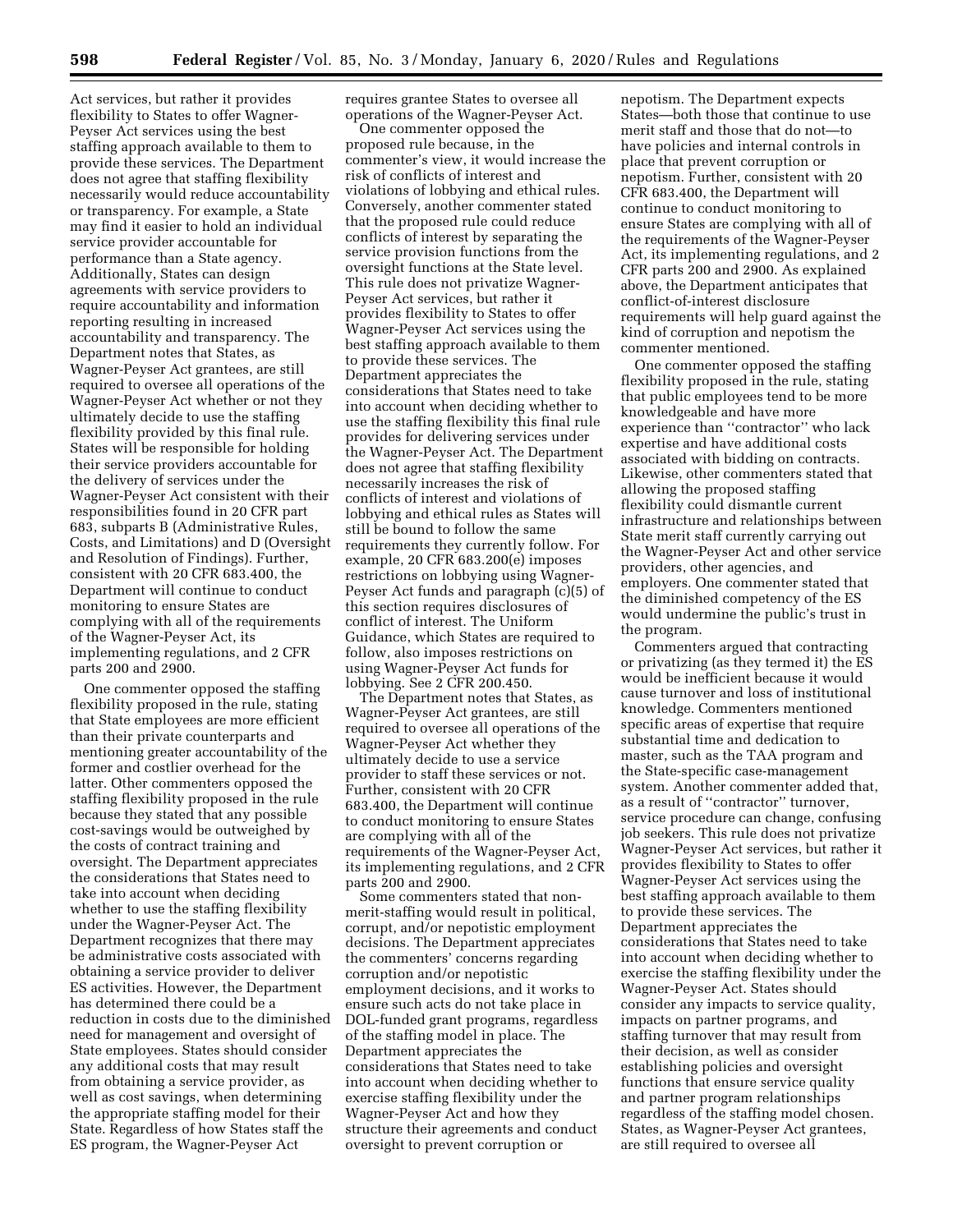operations of the Wagner-Peyser Act, regardless of the staffing model chosen.

Other commenters expressed concern about how the proposal could affect MSFWs and outreach services specifically. One commenter recommended that the Department consider National Farmworker Jobs Program (NFJP) grantees as partners for MSFW outreach. One commenter stated that changes in outreach staffing requirements would disrupt beneficial relationships and lead to a reduction in reporting on employment law violations. The commenter further stated that the proposal could harm MSFWs by diminishing the status and responsibilities of the Monitor Advocate System, sending a message that MSFW rights are not a priority. Finally, some commenters stated that providing ES to MSFWs is a very complicated task, and is becoming more so. The commenters described increasingly complicated job postings, requirements of matching such postings against Wagner-Peyser Act and H–2A criteria, and migrant housing regulations. The commenters stated that the proposal would reduce the experience of ES staff and thus their ability to perform their duties. The Department acknowledges that there may be distinct effects of staffing flexibility on the Monitor Advocate System. In response to the recommendation that the Department consider NFJP grantees as partners for MSFW outreach, the Department notes the requirement at § 653.108(k) for the State Monitor Advocate (SMA) to establish an ongoing liaison with NFJP grantees, in addition to the requirement at § 653.108(l) to establish a Memorandum of Understanding (MOU) with NFJP grantees. The staffing flexibility does not change these requirements and States still must establish this relationship.

Additionally, the NFJP grantees are a required partner of the one-stop delivery system, which requires States to provide access to those services at one-stop centers in the local areas where the NFJP program is carried out. The Department encourages State Workforce Agencies (SWAs) to coordinate outreach with NFJP grantees, but notes that outreach to NFJP grantees alone is not a substitute for the SWAs' required outreach obligations pursuant to 20 CFR 653.107. However, under this final rule, States can consider the outreach staffing option that works best for them, which may include having NFJP grantees be subrecipients of the Wagner-Peyser Act funds and provide ES activities, including outreach activities.

In response to the commenter who maintained that staffing flexibility could

lead to disruptions in beneficial relationships and a decrease in reporting employment-related law violations, the Department notes that it is the choice of the State whether to use the staffing flexibility. This rule does not privatize Wagner-Peyser Act services, but rather it provides flexibility to States to offer Wagner-Peyser Act services using the best staffing approach available to them to provide these services. If the State chooses to adopt staffing flexibility, the State, as the Wagner-Peyser Act grantee, is still required to oversee all operations of the Wagner-Peyser Act activities, including oversight to avoid any disruptions in service. In regards to a potential decrease in reporting violations, regardless of the staffing method used, the new staff must be trained pursuant to 20 CFR 653.107(b)(7), which includes training on protections afforded to MSFWs, and training on sexual harassment and human trafficking awareness. These trainings are intended to help outreach workers identify when such issues may be occurring in the fields and how to document and refer the cases to the appropriate enforcement agencies.

Lastly, SWAs must continue to comply with 20 CFR 653.107(b)(6), which requires outreach workers to be alert to observe the working and living conditions of MSFWs and, upon observation or upon receipt of information regarding a suspected violation of Federal or State employment-related law, to document and refer information to the ES Office Manager for processing. If an outreach worker observes or receives information about apparent violations, the outreach worker must document and refer the information to the appropriate ES Office Manager. These requirements remain in effect and nothing in this final rule changes these State obligations.

In response to the statement that the rulemaking could harm MSFWs by diminishing the status and responsibilities of the Monitor Advocate System, sending a message that MSFW rights are not a priority, the Department makes clear in this preamble that the Monitor Advocate System continues to be a priority for the Department to ensure farmworkers receive equal access to resources and protections. Similarly, across all titles, WIOA focuses on serving individuals with barriers to employment, which includes eligible MSFWs as defined in WIOA sec. 167(i)(1) through (3). Staffing flexibility is an option afforded to States; however, States will continue to be required to carry out the duties set forth in the ES regulations and to provide services to

farmworkers on a basis that is qualitatively equivalent and quantitatively proportionate to the services provided to non-MSFWs. As part of the Monitor Advocate System, the States will continue to provide an SMA to ensure MSFWs are being provided the full range of employment and training services through the onestop delivery system, as well as outreach staff to provide information to MSFWs on this system.

In response to the concerns that staffing flexibility would reduce the experience of ES staff and thus their ability to perform their duties, the Department reiterates that States may choose to maintain merit staff, and notes that turnover can and has occurred among merit staff. All staff, regardless of whether they are State employees or employees of a service provider, must be trained to carry out the duties set forth in the ES regulations. The Department further affirms its commitment for the National Monitor Advocate (NMA) and Regional Monitor Advocates (RMAs) to continue to provide technical assistance to ensure services are offered to MSFWs on an equitable basis.

#### **III. Section-by-Section Discussion of Public Comments and Final Regulations**

The discussion below responds to section-specific comments, as well as details any changes made in response to those comments. If the Department did not receive comments regarding a particular section, that section is not discussed below, and the final rule adopts that section as proposed. The Department also has made some nonsubstantive changes to the regulatory text to correct grammatical and typographical errors, in order to improve the readability and conform the document stylistically, that are not discussed below.

#### *A. Part 651—General Provisions Governing the Wagner-Peyser Act Employment Service*

§ 651.10 Definitions of Terms Used in This Part and Parts 652, 653, 654, and 658 of This Chapter

Section 651.10 establishes terms and definitions used throughout the Wagner-Peyser Act regulations. The Department received several comments regarding the changes to terms and definitions proposed in the NPRM, which are responded to below. If no commenter addressed a specific term, that term is not addressed below and has been published in the regulatory text as proposed in the NPRM.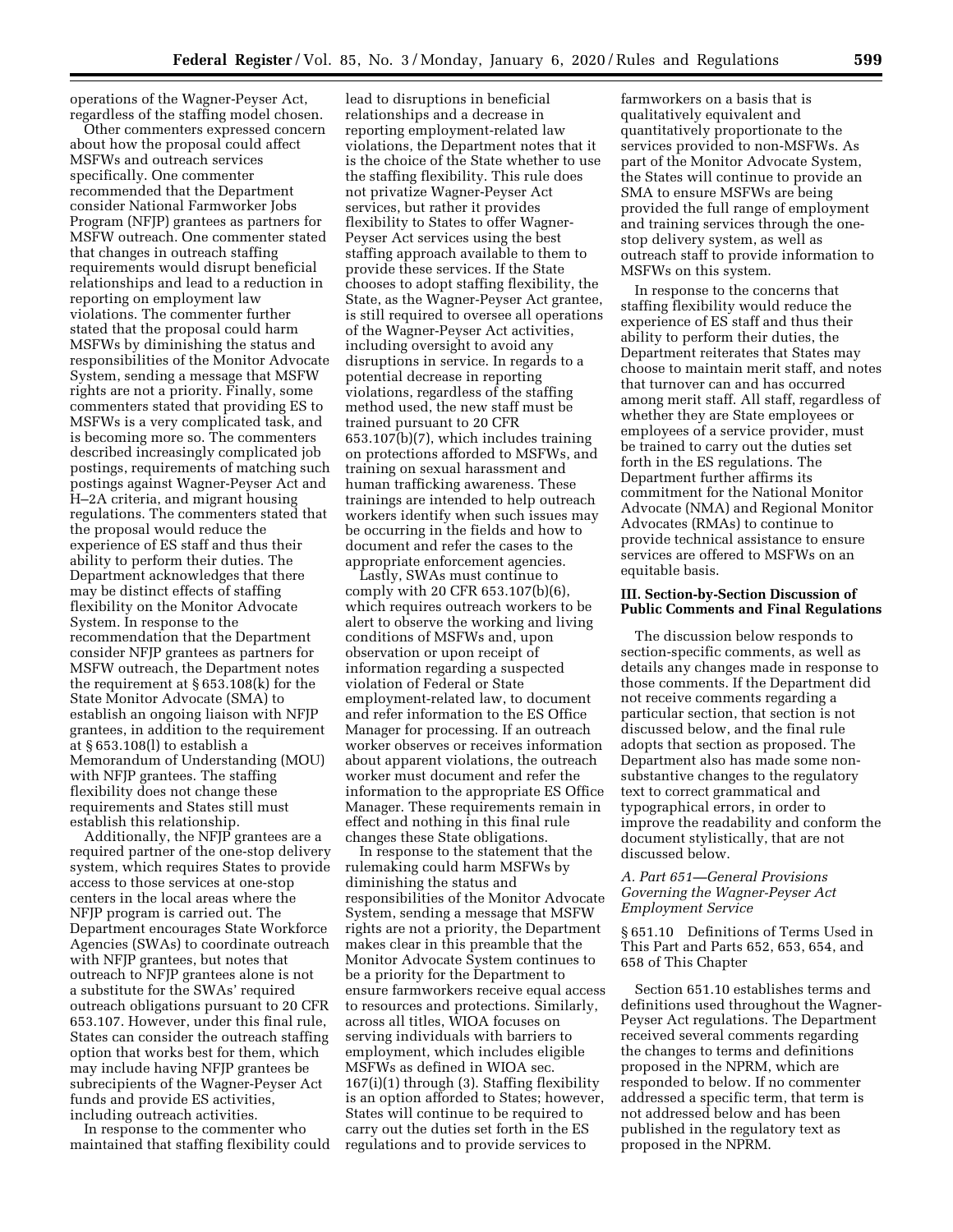# Employment Service (ES) Office

Noting that WIOA envisions an integrated workforce development system that provides streamlined service delivery of the WIOA core programs, including ES activities, one commenter questioned the necessity of defining an ES office separately from a one-stop center. The commenter suggested that the Department instead use the term ''one-stop center'' in the regulations. While it is true that WIOA envisions an integrated workforce development system, including the ES as a core program, the Department is not removing the definition of ''Employment Service (ES) office,'' because the Wagner-Peyser Act, WIOA, and their implementing regulations use the term. Therefore, a definition of the term is helpful to clarify States' obligations in administering these programs. For example, sec. 121(e)(3) of WIOA provides that ''the employment service offices in each State shall be colocated with one-stop centers.'' The Department uses and defines the term ''Employment Service (ES) office'' to make clear what is required to be colocated—any site where Wagner-Peyser Act ES activities are provided. This helps ensure that States provide and align ES activities with WIOA services as part of the workforce development system.

### Employment Service (ES) Office Manager

One commenter noted the term ''Employment Service (ES) Office Manager'' may not be necessary if the Department removes the term ''ES office,'' as ES activities are provided in a one-stop center. The commenter suggested using the term ''One-Stop Center Manager.'' As explained above, the Department will retain the definition of ''Employment Service (ES) office,'' because the term is used in WIOA and the Wagner-Peyser Act, and it helps clarify States' responsibilities in providing ES activities. Likewise, the Department is retaining the definition of ''Employment Service (ES) Office Manager,'' because this term is used in the Wagner-Peyser Act and WIOA's implementing regulations to describe the individual in the ES office who carries out key responsibilities in providing services to job seekers and employers. Therefore, this is a necessary term to include in the regulation for the effective management and oversight of local ES staff.

#### Employment Service (ES) Staff

The Department will remove the term ''contractors'' from the definition of ES

staff in finalizing the rule. As explained above, States using a service provider to deliver ES activities will be making a subaward to a subrecipient under the Uniform Guidance. See 2 CFR 200.92, 200.93, and 200.330. While the State may call its agreement with its service provider/subrecipient a contract, the service provider does not meet the definition of a contractor under the Uniform Guidance. See 2 CFR 200.23 and 200.330. Therefore, to avoid confusion, the Department is removing the term ''contractors'' from the definition of ES staff.

One commenter requested the Department modify its definition of ''Wagner-Peyser Act Employment Service staff (ES staff)'' to remove the term ''Wagner-Peyser Act'' so the definition is alphabetically in the definitions and for consistency with its use in the regulation. The commenter noted the definition does not appear to need the lead-in ''Wagner-Peyser Act,'' as the other definitions that contain ''Employment Service'' do not include similar language. The commenter also noted that removing ''Wagner-Peyser Act'' would make all ''Employment Service'' definitions alphabetical for ease of identification. The Department agrees with the commenter and has changed the definition of ''Wagner-Peyser Act Employment Service staff (ES staff)'' to ''Employment Service (ES) staff.'' The Department agrees that using the term ES staff is clearer and more user-friendly.

One commenter requested the Department define the term ''staff of a subrecipient'' in the Department's proposed definition for ''Wagner-Peyser Act Employment Service (ES) staff'' in this regulation, because it is unclear how this category is applicable to State employees or subrecipients. The Department clarifies that the term ''subrecipient'' in the definition of ES staff has the meaning given to that term in the Uniform Guidance at 2 CFR 200.93. As explained above, because States using a service provider to deliver ES activities will be making a subaward, the individuals providing these services will be the staff of a subrecipient. Therefore, the Department has chosen to leave this term in the definition of the term ES staff. However, because the term is defined in the Uniform Guidance, the Department has decided it is not necessary to define it here in 20 CFR 651.10.

#### Field Checks

One State agency questioned if the intent of the revised definition of ''field checks'' was to not allow SWA personnel to conduct field checks, as

the added reference to ''through its ES offices'' appeared to limit the field checks function to only local staff and, as added, Federal staff. The Department clarifies that it is not the intent of the Department to exclude SWA officials (individuals employed by the SWA or any of its subdivisions) from conducting field checks. The Department intends for all ES Staff, including the SMA and other SWA officials, to conduct field checks. The Department is removing the language providing that field checks be conducted through ES offices to make this clarification. The final regulatory text is, ''Field checks means random, unannounced appearances by ES staff and/or Federal staff at agricultural worksites to which ES placements have been made through the intrastate or interstate clearance system to ensure that conditions are as stated on the job order and that the employer is not violating an employment-related law.''

#### Respondent

One commenter requested the Department define the term ''service provider'' as it is used in the Department's proposed definition of ''respondent'' in this regulation. The Department does not consider a definition for the term ''service provider'' to be necessary. In the context of this regulation, the service provider is the entity or entities that deliver services under the Wagner-Peyser Act. The Department clarifies that it is adding this term to the definition of ''respondent'' to ensure that all individuals or entities providing services are held accountable.

### *B. Part 652—Establishment and Functioning of State Employment Service*

Part 652 discusses State agency roles and responsibilities; rules governing ES offices; the relationship between the ES and the one-stop delivery system; required and allowable Wagner-Peyser Act services; universal service access requirements; provision of services and work-test requirements for UI claimants; and State planning. The changes in this section increase the flexibility available to States in providing Wagner-Peyser Act-funded services and activities by allowing them to use alternative staffing models.

§ 652.215 Can Wagner-Peyser Actfunded activities be provided through a variety of staffing models?

Section 652.215 governs how States may staff the provision of Wagner-Peyser Act-funded services. The Department received comments regarding the flexibility provided in the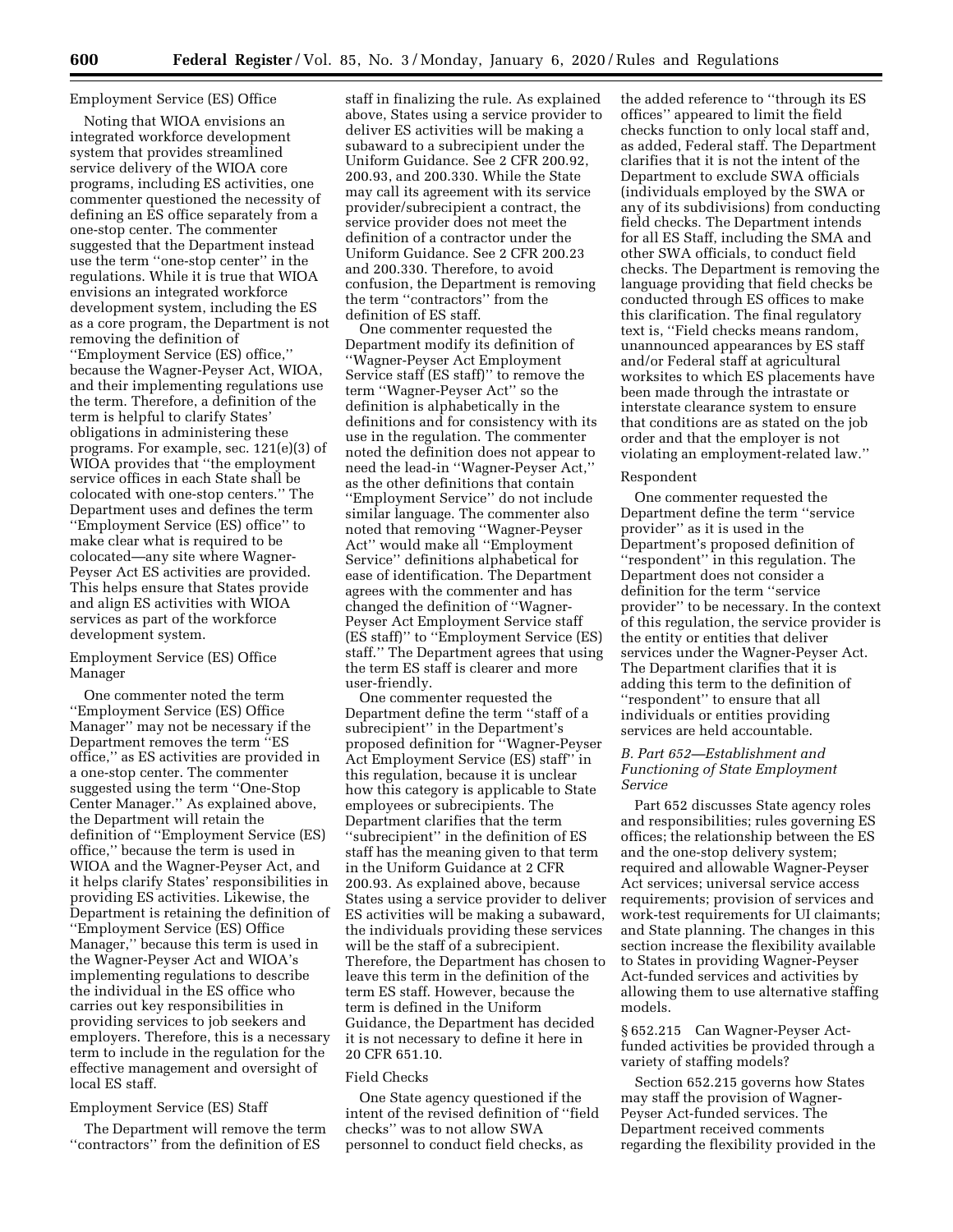regulation and has responded to them below. The Department is publishing § 652.215 as proposed.

Several commenters opposed the rule because they did not agree that removing the requirement that States provide Wagner-Peyser Act-funded activities with staff other than meritstaffing rule was a legally permissible policy. The commenters explained that, although the Department stated in the WIA and WIOA rulemakings that the imposition of the merit-staffing requirement was a policy choice and interpretation of the Wagner-Peyser Act, nothing in either of these rulemakings indicated (explicitly or implicitly) that the policy was not legally required by the statute or that the Department was free to choose a different interpretation of the Act. Section 3(a) of the Wagner-Peyser Act requires the Secretary to develop and prescribe ''minimum standards of efficiency.'' As explained in the WIA and WIOA rulemakings, and acknowledged by commenters, the Department interprets this provision to give the Department the discretion to impose a merit-staffing requirement.

In the 1998 case *Michigan* v. *Herman,*  the U.S. District Court for the Western District of Michigan found that the Wagner-Peyser Act ''does not explicitly require merit-staffing'' and determined that the language of sec. 3(a) of the Act is ''broad enough to permit the [Secretary] to require merit-staffing.'' 81 F. Supp. 2d 840, 847–48 (W.D. Mich. 1998). However, the court noted that ''there is ample basis for a conflicting interpretation of the Wagner-Peyser Act's requirements,'' suggesting that the Department has latitude to interpret sec. 3(a) to permit the flexibility afforded in this regulation. If the court believed that sec. 3(a) was limited to the Department's previous interpretation—that it required the use of merit staff—it would have explicitly so stated.

In the WIA Interim final rule preamble, the Department stated that the ''regulations reflect[ed] the Department's interpretation of the Wagner-Peyser Act, affirmed in [*Michigan* v. *Herman*], to require that job finding, placement and reemployment services funded under the Act . . . be delivered by public merit-staff employees.'' 64 FR 18662, 18691 (Apr. 15, 1999). The Department described its interpretation as that affirmed in *Michigan* v. *Herman,* which held that the Department could require merit-staffing, but not that it must. And the opinion in that case describes the Department's own interpretation of the statute as one giving ''discretion to the Secretary'' to require merit-staffing. *Herman,* 81 F. Supp. 2d at 846. The

Department's statement in the WIA preamble, therefore, should not be construed as denying the Department discretion over the merit-staffing question.

In the WIA final rule, the Department did not address whether the Wagner-Peyser Act obligated the Department to impose a merit-staffing requirement for Wagner-Peyser Act-funded services. 65 FR 49294, 49385 (Aug. 11, 2000). Instead, the Department simply noted that the final WIA regulation imposed a merit-staffing requirement reflecting the Department's authority under the Wagner-Peyser Act, as affirmed in *Michigan* v. *Herman,* to require Wagner-Peyser Act-funded services be provided by merit staff. Thus, in the WIA final rule, the Department did not opine on whether sec. 3(a) mandated the imposition of a merit-staffing requirement for Wagner-Peyser Actfunded services.6

Finally, in the WIOA NPRM, the Department explained that the Department has maintained the policy of requiring merit-staffing since the earliest years of the ES and that *Michigan* v. *Herman* upheld this policy. 80 FR 20805 (April 16, 2015). The Department explained that it would continue this policy from WIA to WIOA. Id. Notably, the WIOA NPRM did not suggest that there was a statutory requirement in the Wagner-Peyser Act for merit staff. Id. The language in the WIA and WIOA rulemakings demonstrates that since the decision in the *Michigan* v. *Herman* case, the Department has not read the Wagner-Peyser Act to include a statutory requirement that Wagner-Peyser Act services be delivered by State merit staff. Instead, as the Department explained in the NPRM for this final rule, the Department has previously read this provision to give it the discretion to impose a merit-staffing requirement.

The commenters indicated that they thought the Department had an obligation in prior rulemakings to state that the policy was not legally required in order to make the change in this final rule. The Department disagrees. Throughout this rule's NPRM and final rule preambles, the Department has amply explained its legal authority and its policy bases for providing new staffing flexibility under the WagnerPeyser Act. That is sufficient. The Department does not agree with commenters that there is an additional requirement to notify the public in prior rulemakings (or in other ways) that it is within the Department's discretion to revise, through notice-and-comment rulemaking, its interpretation of the Wagner-Peyser Act.

A number of commenters opposed the flexibility in the proposed rule that would allow States to provide Wagner-Peyser Act-funded services with staff other than State merit staff explaining that the proposal would remove a longstanding and legally required meritstaffing requirement. The Department acknowledges that it has had a longstanding policy of requiring States to deliver Wagner-Peyser Act labor exchange services with State merit staff. However, as explained above, the Wagner-Peyser Act does not contain a statutory requirement to impose a meritstaffing requirement on States. Instead, the Department's imposition of a requirement that ES activities be provided by State merit staff was the Department's policy decision, and one that is permissible under the Act.

It is within agencies' authority to change long-standing policies, such as the merit-staffing requirement. In making the change, agencies are required to ''display awareness'' that they are changing their position and show that there are good reasons for the new policy. *Encino Motorcars, LLC* v. *Navarro,* 136 S. Ct. 2117, 2125–26 (2016). The Department's proposal did so. In the NPRM, the Department acknowledged the policy change and explained the reasons for the change: (1) Allows States to align the provision of ES activities with WIOA's servicedelivery model so the programs work better together; (2) allows States to develop innovative and creative approaches to delivering ES activities with limited resources; and (3) frees resources to assist job creators and workers more effectively. In the NPRM, the Department also explained that it has found that services similar to those provided through the ES program can be delivered effectively through systems without the specific Federal regulatory requirements regarding State meritstaffing.

Several commenters stated that the Department's analysis had not justified a reversal of the Department's longstanding position that the Wagner-Peyser Act legally requires the delivery of ES activities through merit staff. The policy reasons for the Department's decision to allow States flexibility in staffing ES programs are discussed at length throughout the NPRM's preamble

<sup>6</sup>Here, the Department's interpretation of the Wagner-Peyser Act should be distinguished from its description of its own regulations. The Department described its regulations as ''mak[ing] clear that Wagner-Peyser Act services must be delivered by merit-staff employees of a State agency.'' 65 FR 49385. But that is different from stating that the Act itself requires merit-staffing.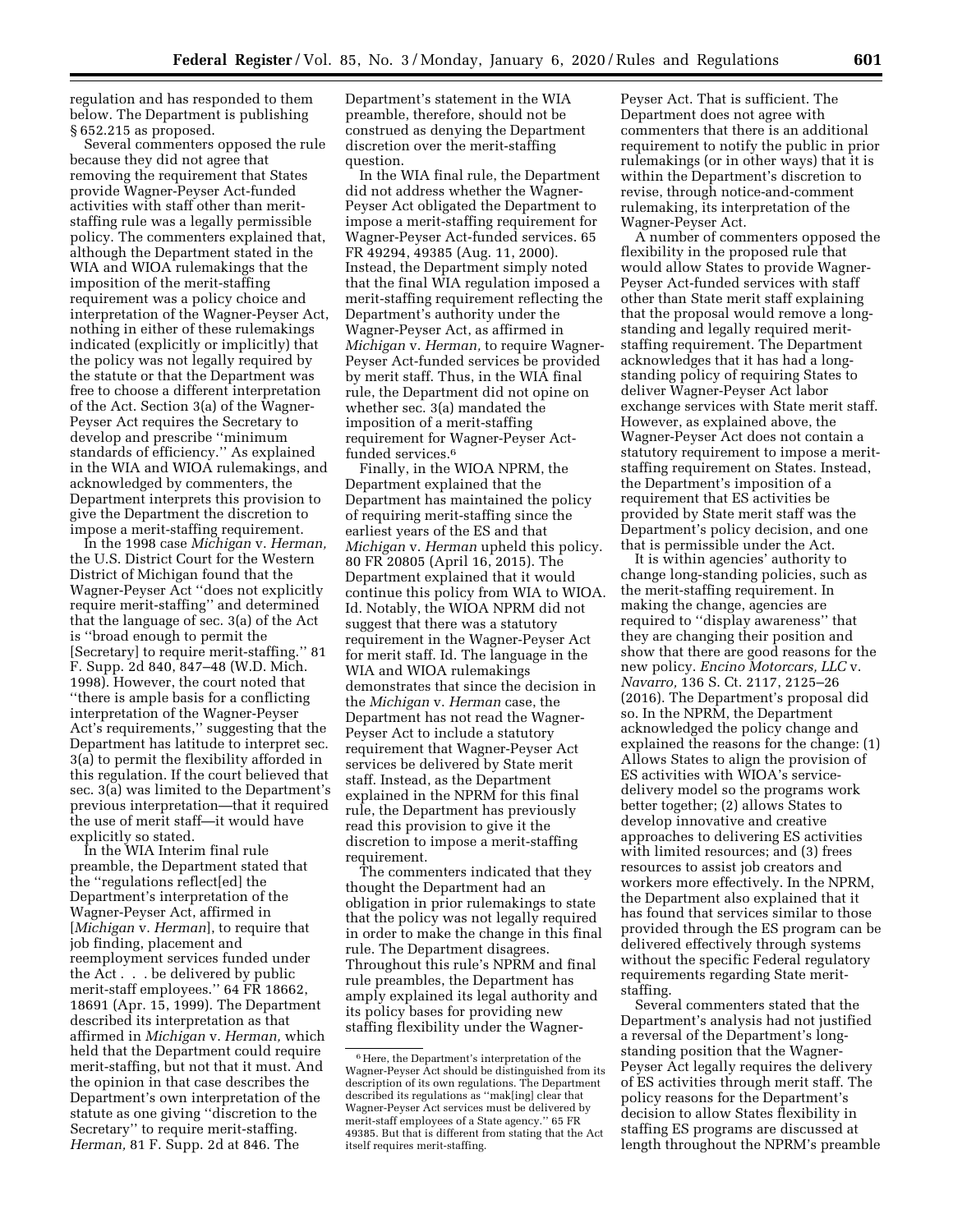and include the benefits of granting States flexibility to fit the unique needs of their particular workers, employers, and ES programs; freeing up resources to better serve job creators and job seekers; better integrating the ES program with services under WIOA; and the successful functioning of flexible staffing arrangements in the provision of other, comparable services. Notably, the regulatory changes that this final rule adopts do not require the States to change their staffing mandates for ES programs. Rather, States will be free to choose the staffing model that best fits their needs.

Another commenter stated that the Department was not legally justified in making the changes proposed in the NPRM. The Department disagrees. First, in the NPRM, the Department explained that the Wagner-Peyser Act does not dictate particular staffing models. 84 FR 29433, 29436 (June 24, 2019). Instead, sec. 3(a) of the Wagner-Peyser Act requires the Department to develop and prescribe ''minimum standards of efficiency'' in the provision of ES programs. The Department noted that the broad scope of sec. 3(a) has been recognized in court, and it explained that in *Michigan* v. *Herman,* the court recognized that, while this provision is broad enough to permit the Department to impose a merit-staffing requirement, there was more than enough basis for a conflicting interpretation of the Wagner-Peyser Act. Id.

Second, the Department explained in the NPRM preamble that, while it may have previously cited sec. 5(b) as support for imposing mandatory meritstaffing, that section ''does not require the imposition of such a requirement.'' Id. Instead, the NPRM explained that this provision merely conditions States' Wagner-Peyser Act funds on meritstaffing in the administration of UI programs. Id.

Third, the Department also explained its interpretation of the Wagner-Peyser Act in the WIA and WIOA rulemakings, stating that while the Department continued to require State merit-staffing in these rulemakings, this was maintained as a policy choice. Id.

A number of commenters opposed the proposed rule, because they stated it is contrary to how Congress interprets the Wagner-Peyser Act. Some commenters stated that over the years, Congress has taken several actions to require meritstaffing in the ES system or that reaffirmed the Wagner-Peyser Act's statutory requirement to have meritstaffing. Commenters gave several examples of these actions: (1) The Intergovernmental Personnel Act of 1970 (IPA) named the Wagner-Peyser

Act as one of the two acts administered by the Department that transferred merit authority to the Civil Service Commission (now the Office of Personnel Management); (2) the regulations implementing the IPA demonstrated there is a statutory requirement to have merit-staffing in Wagner-Peyser Act-funded programs; (3) in 2006, when the Department attempted to change its legal interpretation of the Act, Congress blocked the proposal through a provision in the appropriation; and did so for several years afterwards until the proposed rule was withdrawn; and (4) the Department issuing Training and Employment Guidance Letter (TEGL) No. 11–12, Using Funds Authorized Under Section 7(a) of the Wagner-Peyser Act of 1933 for Intensive Services as Defined by the Workforce Investment Act (Jan. 3, 2013). The Department does not agree that the IPA and its implementing regulations prevent the Department from allowing added staffing flexibility under the Wagner-Peyser Act. Section 208 of the IPA transferred the authority of the Department and other agencies to prescribe standards for a merit system of personnel administration in various Federal grant-in-aid programs. 42 U.S.C. 4728. In particular, the IPA transferred the Department's duties under the Wagner-Peyser Act and sec. 303(a)(1) of the Social Security Act (SSA), to the extent that the functions, powers, and duties under these laws relate to the prescription of personnel standards on a merit basis. 42 U.S.C. 4728(a) and (a)(2). The OPM regulations implementing the IPA provide a list of programs with a statutory or regulatory requirement for merit staff. The ''Employment Security (Unemployment Insurance and Employment Services)'' program, which cites as authority the SSA and the Wagner-Peyser Act, is listed as having a ''statutory requirement'' for merit staff. 5 CFR part 900, subpart F, Appendix A.

However, there is no indication that Congress, in including the Wagner-Peyser Act in sec. 208 of the IPA, intended to affirm a merit-staffing requirement not found in the Act itself, or to impliedly amend the Act to include one, rather than simply reflecting existing merit system functions being carried out by the Department at that time. The Department notes that the question of Congress's intent in enacting the IPA was considered by the court in *Michigan*  v. *Herman.* After reviewing the text and legislative history of the Wagner-Peyser Act and the IPA, among other arguments, the court concluded that the

Wagner-Peyser Act ''does not explicitly require merit-staffing'' and that ''Congress has never clearly ratified or rejected the Department's inclusion of a merit-staffing requirement.'' *Michigan* v. *Herman,* 81 F. Supp. 2d at 847–48.

Similarly, there is no indication that OPM's regulations at 5 CFR part 900 are intended to be authoritative or interpretive of other statutes, rather than merely descriptive. The predecessor to the current part 900 regulations was issued jointly in 1963 by the Department of Health, Education and Welfare, the Department of Labor, and the Department of Defense, prior to the passage of the IPA and its resulting transfer of functions. It was codified at 45 CFR part 70. In prescribing merit standards under the Wagner-Peyser Act at that time, the regulations at part 70 cited as authority a provision in the Department's yearly congressional appropriation requiring merit-staffing (former 29 U.S.C. 49n). This provision was not repeated in the Department of Labor Appropriations Act, 1965 (Pub. L. 88–605, 78 Stat. 959, 960 (1964)), or in any such act thereafter. Thus, the current OPM regulations, as they relate to the Wagner-Peyser Act, originated not only from a former departmental interpretation of the Wagner-Peyser Act, but also in a long-expired appropriations rider. Notwithstanding DOL's imposition of a merit-staffing requirement at the time of the IPA's enactment, there was no longer any corresponding statutory requirement in the Wagner-Peyser Act.

Further, while Appendix A in the current part 900 lists the ES as having a ''statutory requirement'' for meritstaffing, the accompanying citation is to sec. 5(b) of the Wagner-Peyser Act, 29 U.S.C. 49d(b). Section 5(b) does not impose any such requirement, but merely requires the Secretary to certify that States are complying with sec. 303 of the SSA (requiring, among other things, use of merit staff by States in administering their UI programs) and that States are coordinating ES activities with the provision of UI claimant services. The provisions administered by OPM constitute a transfer of functions and apply only to the extent the Department imposes an underlying merit-staffing requirement, which, as discussed above, the Wagner-Peyser Act does not impose. Indeed, OPM has previously revised Appendix A to reflect programmatic changes of the type effected by this final rule. Neither the IPA nor the OPM regulations contain an independent legal requirement for merit-staffing in the ES.

The Department does not agree that the language in the Revised Continuing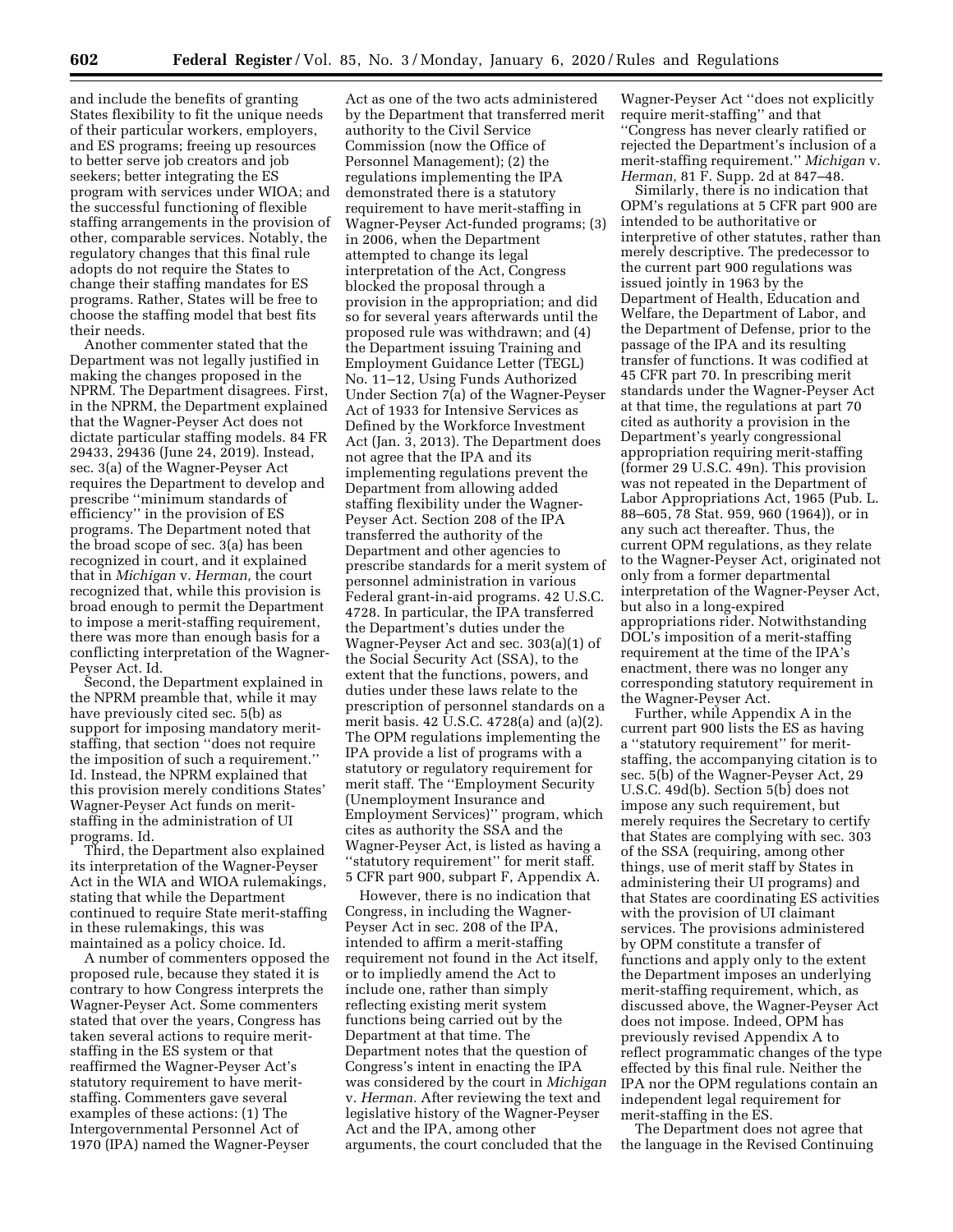Appropriations Resolution, 2007 (Pub. L. 110–5) (Feb. 15, 2007)—the 2006 appropriation commenters referred to demonstrated that Congress was reaffirming a merit-staffing statutory requirement for the ES. In 2007, the appropriation for fiscal year 2007 provided that none of the funds made available were to be used to finalize or implement any proposed regulation under WIA, the Wagner-Peyser Act, or the Trade Adjustment Assistance Reform Act of 2002 (TAARA) until legislation reauthorizing WIA and TAARA was enacted. Nothing in this language indicates that Congress thought the Department did not have the legal authority to give States the flexibility to provide Wagner-Peyser Act-funded services with non-merit staff. Instead, the Department views this appropriation language as Congress's disapproval of the Department's policy choice, rather than a definitive statement on the Department's legal authority.

As explained above, the Wagner-Peyser Act does not contain a statutory requirement that State merit staff perform ES activities. The Department now interprets the Wagner-Peyser Act to give States the flexibility to determine whether providing Wagner-Peyser Actfunded services through merit staff is the best way to deliver these services for their State. States are free to continue to have merit staff provide these services or to adopt other staffing models that may work better for their State.

Several commenters opposed the proposed rule, because, they stated, merit-staffing is a statutory requirement and the Department does not have discretion to rescind this statutory requirement. These commenters pointed to TEGL No. 11–12 as affirming that the merit-staffing requirement is statutorily mandated in the Wagner-Peyser Act or for the proposition that the Department does not have the authority or discretion to rescind the statutory requirement that Wagner-Peyser Act-funded activities be provided by merit-staffed employees.

The Department agrees that Federal agencies do not have the discretion to rescind statutory requirements. However, as explained in response to other commenters, it is the Department's position that the Wagner-Peyser Act does not contain a statutory requirement for State merit staff to provide ES activities. Because the Department only interprets the Wagner-Peyser Act to *permit* the Department to impose such a requirement, it is within the Department's discretion to provide States the flexibility to deliver these services through merit staff or otherwise.

Additionally, the Department notes TEGLs are guidance documents issued by ETA. They are interpretations of the statutes the Department administers and the regulations the Department promulgates to implement these statutes. TEGL No. 11–12, released in 2013, states that the guidance did not change the requirement that State merit staff employees deliver Wagner-Peyser Act labor exchange services, and it addresses the use of Wagner-Peyser Act funds to provide intensive services under WIA. The TEGL simply reminds States that nothing in the guidance changes the regulatory requirement in the WIA regulations that States provide Wagner-Peyser Act-funded services with merit staff. The TEGL does not, as commenters suggested, state that there is a statutory requirement to provide Wagner-Peyser Act-funded services with merit staff. Nor does it address the Department's authority or discretion to rescind a statutory requirement.

Several commenters opposed the rule because they stated the history and origins of the Wagner-Peyser Act and the inherently governmental nature of the Wagner-Peyser Act functions show Congress's intention to require meritstaffing as a foundation of the ES system. Relatedly, a number of commenters opposed the rule because of the integration between the UI work test and the ES staff. These commenters explained that ES staff perform the UI work test as provided under sec. 7(a)(3)(F) of the Wagner-Peyser Act to ensure that claimants are able to work, available for work, and actively seeking work. The commenters stated these are federally required conditions of State UI eligibility and, in this relationship, the ES staff function as gatekeepers, making the role of the ES staff inherently governmental. Because these commenters viewed this activity as inherently governmental, they stated these activities can only be handled by State merit staff. Similarly, some commenters stated that the UI work test duties are inherently governmental in nature, so they cannot be privatized. Other commenters stated that because the ES administers the work test to determine if individuals are able and available to work and actively seeking employment, the ES worker is in the position of determining eligibility for UI. The commenters stated that eligibility determination is a government function properly carried out by merit-based staff.

The Department appreciates the history and development of the Federal ES beginning in the early twentieth century. Following years of a two-tiered, underfunded, and largely ineffective

network of employment offices, the Wagner-Peyser Act was passed in 1933 in order to promote greater cooperation and coordination between the Federal and State programs, to avoid active competition between the two, and to ameliorate wastefulness in the system. See S. Rep. No. 73–63, at 3–4 (1933). This final rule is in keeping with the spirit of Federal-State cooperation that undergirds the Wagner-Peyser Act, by allowing States the choice to staff their ES program activities and services as they deem most effective.

To the extent that the system of Staterun employment offices was created in order to put a stop to the abuses of private employment agencies,7 the Department notes that this final rule in no way marks a return to a private system of employment firms. All ES activities and services nationwide will continue to be provided through the public ES. Nor will the States be subject to any risk of patronage that may have been a concern in the early years of the program, prior to the development of many of the legal safeguards that are currently in place. States that opt to use alternative staffing methods will continue to be accountable, subject to all of the obligations found in the ES regulations regarding effective service delivery, including oversight and monitoring, as well as all other applicable laws, in administering the program.

The Department does not agree with commenters that the functions of the Wagner-Peyser Act are inherently governmental. The Office of Management and Budget (OMB) has defined inherently governmental functions as those functions ''so intimately related to the public interest as to mandate performance only by Federal employees.'' OMB, Performance of Commercial Activities, Circular No. A–76 (August 4, 1983 (Revised 1999)). Inherently governmental functions, according to this guidance, normally fall into two categories: (1) Acts of governance; and (2) monetary transactions and entitlements. Acts of governance are the discretionary exercise of government authority, such as criminal investigations, prosecutions, and other judicial functions. Monetary transactions and entitlements include functions such as tax collection and revenue disbursements.

Section 7 enumerates the services the ES provides. These services include, among others, job search and placement

<sup>7</sup>This history is detailed in Henry P. Guzda, ''The U.S. Employment Service at 50: it too had to wait its turn,'' Monthly Labor Review, 12–19 (June 1983).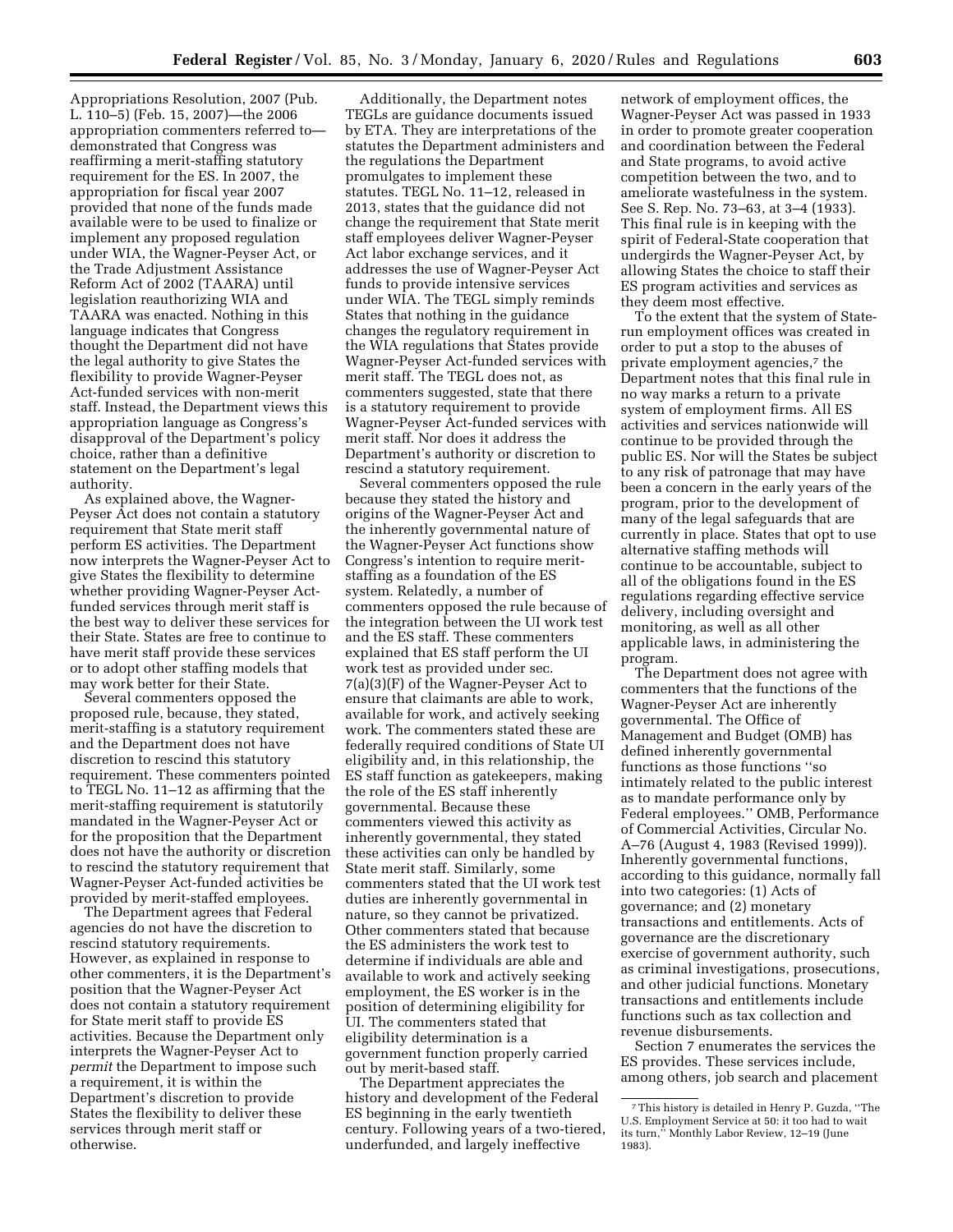activities for job seekers, appropriate recruitment services for employers, and developing linkages between services under the Wagner-Peyser Act and other Federal or State legislation. None of these activities are inherently governmental because they do not involve governance or monetary transactions and entitlements. Indeed, one of private firms' core functions is finding the employees they need, and there are innumerable private firms offering job-search and job-placement services. In addition, many of these services, such as the job search and placement activities, are similar to the services WIOA provides. That WIOA does not have a merit-staffing requirement supports the Department's position that these activities are not inherently governmental.

The Department acknowledges that there are important linkages between the ES program and the UI program. Section 7(a)(3)(F) of the Wagner-Peyser Act requires ES staff to conduct the work test for the UI program, including making eligibility assessments. In the UI program context, the Department has previously explained that States may not use a service provider for inherently governmental functions and that these functions must be performed by State merit staff. See Unemployment Insurance Program Letter (UIPL) No. 12– 01, Outsourcing of Unemployment Compensation Administrative Functions, Dec. 12, 2000. In this UIPL, the Department listed a number of UI functions that are considered inherently governmental and thus must be performed by State merit staff. One such function is determining whether to pay (or not pay) UI benefits.

20 CFR 652.209(b)(2) requires the ES to administer the work test and conduct eligibility assessments for UI claimants. The UI work test includes activities designed to ensure that an individual whom a State determines to be eligible for UI benefits is able to work, available for work, and actively seeking work in accordance with the State's UI law. In providing these services, it is possible ES staff may detect eligibility issues for UI claimants. However, the Wagner-Peyser Act implementing regulations and guidance make clear that only UI merit staff members may adjudicate UI eligibility issues. Therefore, 20 CFR 652.210(b)(3) requires ES staff to provide UI program staff with information about a UI claimant's ability or availability for work or the suitability of work offered to UI claimants. This ensures that UI merit staff have the information they need to adjudicate any eligibility issues detected during the work test or eligibility assessment.

UIPL No. 14–18, Unemployment Insurance and the Workforce Innovation and Opportunity Act (Aug. 20, 2018), further explains how ES staff meet the requirements to provide these services to UI claimants and offer information about any eligibility issues the ES detects while providing these services. Specifically, the UIPL explains how States ensure that the necessary information about a UI claimant's ability, availability, or the suitability of work offered is referred to the State's UI staff. First, States are required to have in place an ''effective feedback loop'' to inform UI staff whether the claimant reported as directed and participated in the appropriate eligibility assessment and/or services. Second, States must ensure ES staff are trained to conduct a thorough eligibility assessment to identify potential eligibility issues for referral to UI staff. Third, States must ensure that ES staff are trained to properly document information for use by UI staff in adjudicating any eligibility issues. Finally, this feedback loop must be in place and clearly documented. Id. at 10.

The work test and eligibility assessments themselves do not involve making a determination on whether to pay (or not pay) unemployment compensation; instead, the individuals conducting the test and assessment gather information and then share that information through the abovementioned feedback loop with the UI program staff who make the determination about an individual's eligibility or continuing eligibility for unemployment compensation. Id. The Department requires a clearly documented feedback loop that advises UI staff whether the individual reported as directed and participated in the eligibility assessment and/or services. Id. Sending this information to UI staff ensures that only UI merit staff members are adjudicating UI eligibility issues, consistent with the requirement in sec. 303(a)(1) of the SSA that the UI program maintains personnel standards on a merit basis.

One commenter opposed the proposed rule because, the commenter stated, that Congress envisioned at the Wagner-Peyser Act's inception, and affirmed over the years, a professional cadre of State government ES employees selected by merit to avoid favoritism or partisanship in the delivery of services. As discussed above, the Wagner-Peyser Act does not reflect any express intent to require merit-staffing in the ES. Congress could have chosen to insert such a requirement in the Wagner-Peyser Act at the time of its passage, or at any time thereafter, as it did in other

legislation—for example, sec. 303(a)(1) of the SSA. Further, while a meritstaffing requirement has been included in a number of previous departmental appropriations acts, Congress specifically chose not to make this a permanent feature of the Wagner-Peyser Act. Instead, since its passage in 1933, the Wagner-Peyser Act has explicitly given the Secretary discretion under sec. 3(a) to develop and prescribe ''minimum standards of efficiency'' in the administration of the ES program. This discretion was affirmed in *Michigan* v. *Herman,* where the court found no conclusive evidence that Congress had intended to impose a merit-staffing requirement, or had affirmed or rejected such a requirement in the ensuing decades.

Several commenters opposed the proposed rule because they viewed it as inconsistent with the reasons Congress initially created the ES. They contended that before Congress passed the Wagner-Peyser Act, there was corruption, political patronage, and inequities in private employment offices nationwide and that in passing the Act, Congress envisioned a State merit system to prevent favoritism and promote equality in the delivery of services. This final rule is consistent with the purposes of the Wagner-Peyser Act, which was passed primarily to strengthen the overall structure, value, and effectiveness of the ES system in the United States through innovation. The Department recognizes the history of ES offices in the United States, and the problems that first prompted States to create their own free, public employment offices. This final rule does not detract from the public nature of an ES system that offers universal access to job seekers, nor does it vest in private entities the ultimate responsibility for effective service delivery to the public. The myriad of obligations to which the States are subject as conditions for receipt of funding under the Wagner-Peyser Act, as well as obligations imposed by other applicable laws, remain unchanged by this final rule.

One commenter viewed the history of the Wagner-Peyser Act and the inherently governmental nature of its functions carried out by merit staff as a foundation of the ES system and that Congress's actions to protect meritstaffing in the ES since the law's New Deal-era passage show Congressional intent for and support of merit-staffing for ES. The Department agrees that the staff who provide Wagner-Peyser Actfunded services are key to the success of the program and job seekers and employers' use of the ES. However, the Department views the foundation of the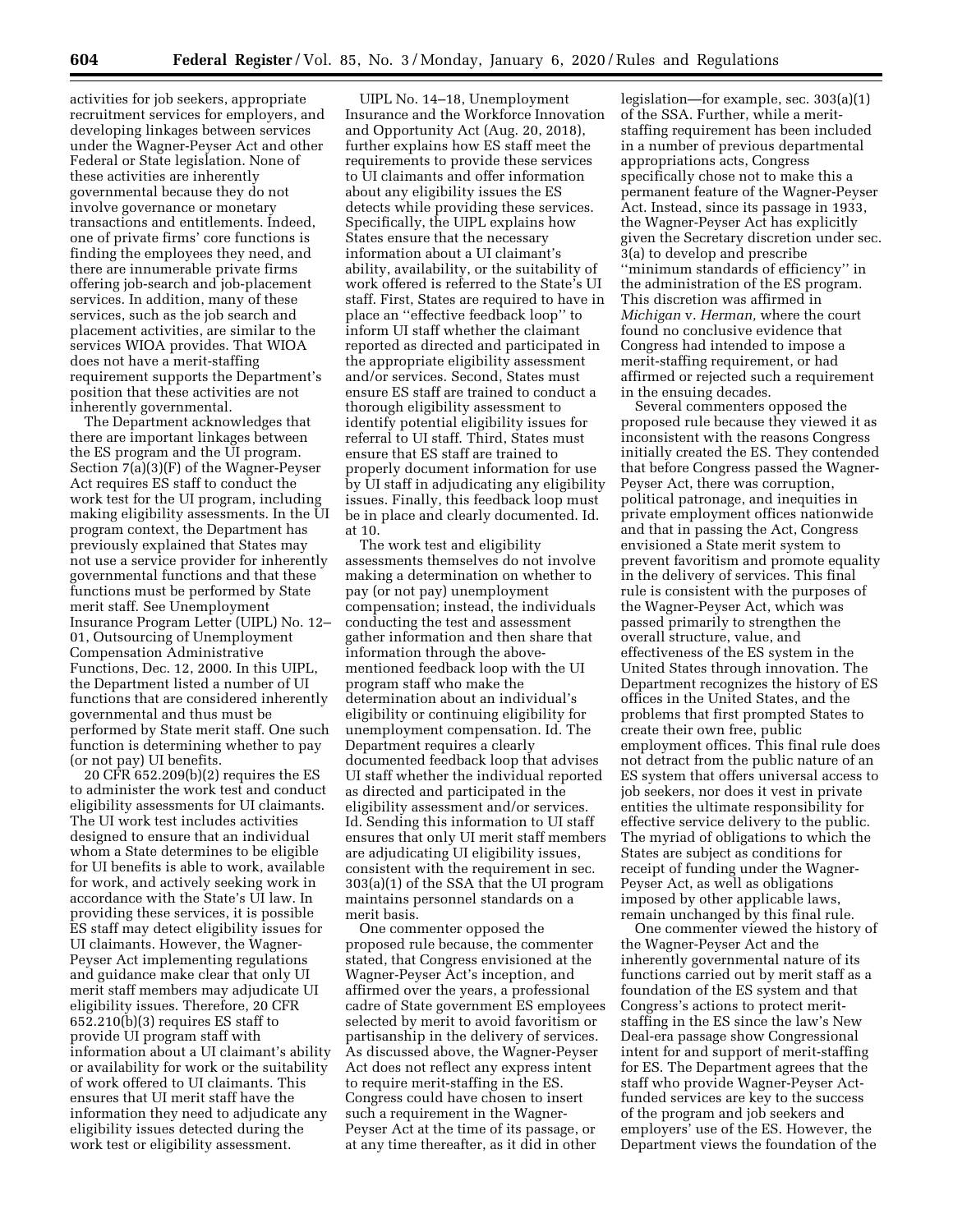ES to be the services provided to job seekers and employers. Each State has unique needs from the ES and a onesize-fits-all staffing model may not be able to take these needs into account. Therefore, the Department has determined it would be most appropriate to give States the flexibility to determine which staffing model provides the most effective services to their customers.

The Department acknowledges that Congress has taken actions related to merit-staffing of Wagner-Peyser Actfunded services. However, as explained above, while the imposition of a meritstaffing requirement is a permissible interpretation of sec. 3(a) of the Wagner-Peyser Act, it is not required by the Act.

Likewise, several commenters opposed the flexibility in the proposed rule to provide Wagner-Peyser Actfunded services with staff other than merit staff, because they believed Congress would not approve of the flexibility. Specifically, the commenters explained that Congress's actions since the bill's passage show the original intent of the authors of the Wagner-Peyser Act and Congress's intent to require merit-staffing in the ES. Similarly, some commenters opposed the proposed rule because, they stated, there was a pattern of Congressional action to prevent the ''privatization'' (as they termed it) of ES activities, revealing that Congress has a critical role in supporting and maintaining the ES merit-staffing requirement. This rule does not privatize Wagner-Peyser Act services, but rather it provides flexibility to States to offer Wagner-Peyser Act services using the best staffing approach available to them to provide these services. The Department acknowledges that Congress has taken actions since the enactment of the Wagner-Peyser Act that maintained the Department's regulatory requirement that States provide ES activities with State merit staff. For the reasons discussed above, there is no current statutory merit staff requirement in the Wagner-Peyser Act. Since the enactment of the Wagner-Peyser Act in 1933, a number of years have passed during which Congress could have either amended the Wagner-Peyser Act to make it a statutory requirement that States provide Wagner-Peyser Actfunded services with merit staff or continued to require use of merit staff in the ES system via appropriations rider, as was done for a number of years. But Congress has not done so.

Most notably, on May 15, 1998, in *Michigan* v. *Herman* the court held that there was no explicit statutory mandate in the Wagner-Peyser Act to require

States to deliver Wagner-Peyser Actfunded services with State merit staff. 81 F. Supp. 2d at 847. On August 7, 1998, a little over two months later, Congress enacted WIA, which included a number of amendments to the Wagner-Peyser Act. Thus, as of May 15, 1998, Congress was aware that a court had concluded there was no explicit meritstaffing requirement in the Wagner-Peyser Act. Had Congress wanted to make it a statutory requirement, Congress could have used the 1998 amendments to include one. However, Congress did not include such a requirement in these 1998 amendments. Similarly, in 2014, Congress again reauthorized the workforce development system and amended the Wagner-Peyser Act. Like the 1998 amendments, these amendments also did not include a statutory requirement to provide ES activities with State merit staff.

Commenters also stated that later congressional actions can demonstrate the original intent of the authors of the Wagner-Peyser Act. The Wagner-Peyser Act was enacted in 1933. It is questionable whether congressional actions taken later, sometimes decades later, should have much relevance to the intent of the Act's authors. Regardless, the key language of the Act itself, which Congress has not amended, shows no congressional intent to impose a permanent merit-staffing requirement.8

Several commenters opposed the proposed rule because they believe the ES system only qualifies as a ''public employment office'' if the employees are State merit-staffed employees. The commenters noted that sec. 1 of the Wagner-Peyser Act requires the establishment of a ''national system of public employment service offices,'' and the commenters contended that a principal component of such a system are ''employees of State government [who are] hired and promoted on the basis of merit under a civil service system.'' They believe this is what makes the offices ''public.'' Without merit-staffed State government employees, the commenters asserted, the public nature of the ES is given to private control and is no longer a

''public employment office.'' These commenters interpreted the term ''public'' in the phrase ''public employment office'' in sec. 1 of the Wagner-Peyser Act to refer to the employment relationship between the individuals providing Wagner-Peyser Act-funded services and the State. However, nothing in the Wagner-Peyser Act indicates this was the intent of Congress in establishing the ES. As explained above, the history of the Wagner-Peyser Act's passage indicates Congress established the ES to promote greater cooperation and coordination between the Federal and State programs, to avoid active competition between the two, and to ameliorate wastefulness in the system. See S. Rep. No. 73–63, at 3– 4 (1933). To the extent that the ES was created to end the abuses of private employment agencies,<sup>9</sup> the Department notes that this final rule in no way marks a return to a private system of employment firms. All ES activities and services nationwide will continue to be provided through State-administered offices, with services universally available and financed with public funding via a grant from the Department, which will continue to oversee that States meet their obligations under the Wagner-Peyser Act. Accordingly, contrary to the commenter's assertion, the Department will continue to administer a national system of public employment service offices under this final rule.

The Department notes that sec. 2(6) of the Wagner-Peyser Act provides that the term ''employment service office'' means a local office of a State agency. The Department interprets this to mean that an ES office is any local office where the State agency provides ES activities (be it through State employees or a service provider). This is consistent with the definition the Department proposed for ''ES office'' in the NPRM and finalized in this rule.

Several commenters opposed the flexibility provided in the proposed rule because they stated it contradicts the Department's long-standing position. They contended that it has been a longstanding position of the Department, as the Department argued in *Michigan* v. *Herman,* that the Wagner-Peyser Act requires merit-based staffing. Commenters explained that in the *Michigan* v. *Herman* case, the Department argued that Congress intended merit-staffing to be a key component of a public ES at the outset

<sup>8</sup>The original Wagner-Peyser Act employed this language: ''The bureau shall also assist in coordinating the public employment offices throughout the country and in increasing their usefulness by developing and prescribing minimum standards of efficiency . . . .'' Public Law 73–30 § 3(a), 48 Stat. 113, 114 (1933). The Act, as amended, uses the same ''minimum standards of efficiency'' language: ''The Secretary shall assist in coordinating the State public employment service offices throughout the country and in increasing their usefulness by developing and prescribing minimum standards of efficiency . . . .'' 29 U.S.C. 49b(a) (2018).

<sup>9</sup>This history is detailed in Henry P. Guzda, ''The U.S. Employment Service at 50: it too had to wait its turn,'' Monthly Labor Review, 12–19 (June 1983).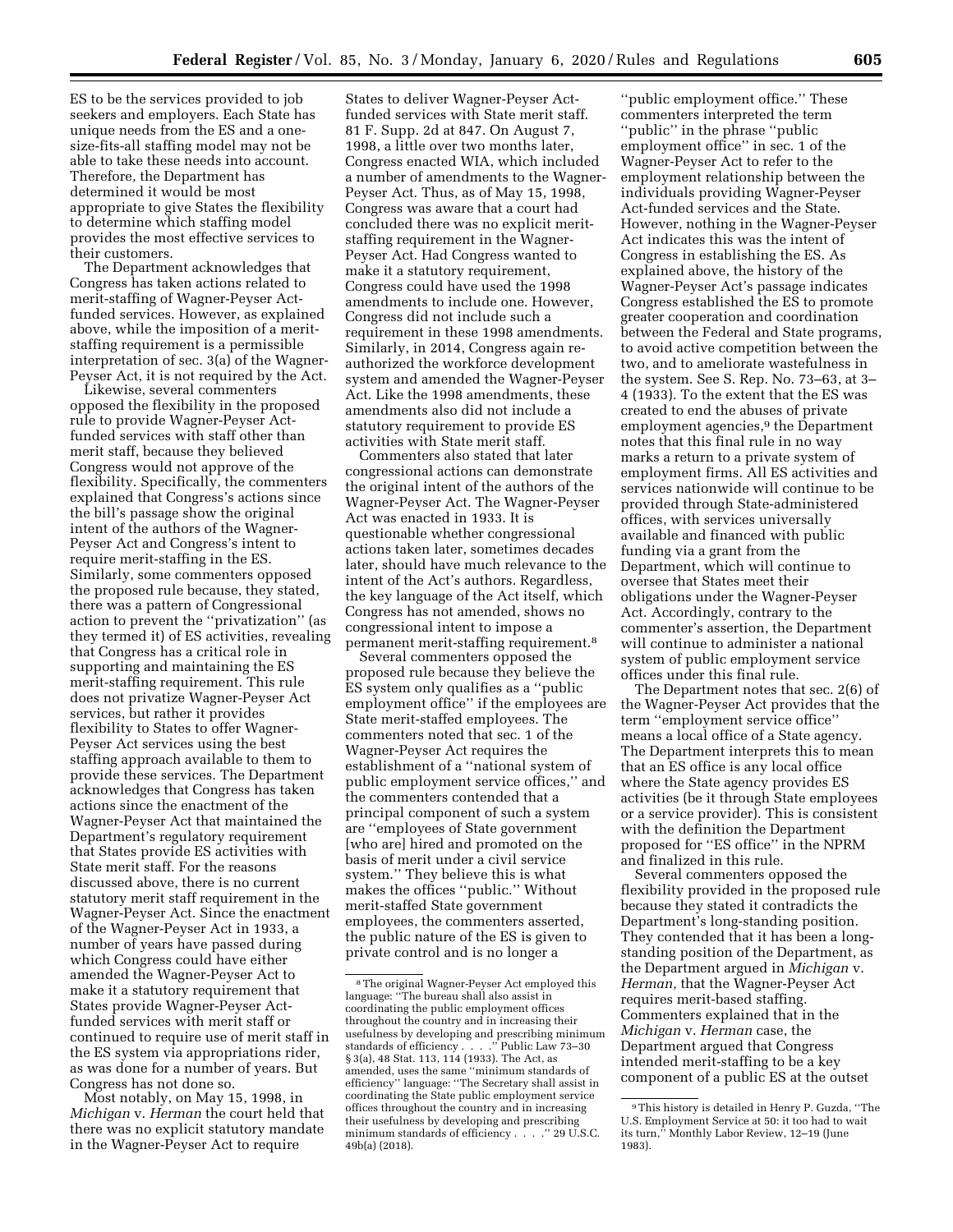and described how Congress has reaffirmed this principle over time. The Department acknowledges that it has required States to provide labor exchange services with State merit staff. However, as explained elsewhere in this final rule, the Department is now changing its policy and is giving the States the flexibility to determine what staffing model works best for their State's needs. In *Michigan* v. *Herman,*  the Department contended that its construction of the Wagner-Peyser Act to require merit staffing was supported by the language of the statute and was consistent with Congressional intent. However, the court ruled that it ''cannot state, as a matter of law, which of the various interpretations presented more accurately reflects Congressional intent'' and concluded that sec. 3(a) was broad enough to permit the Department to require merit-staffing. *Michigan* v. *Herman,* 81 F. Supp. 2d at 847–48. Implicit in the court's decision is that it would also be a permissible read of this provision to not require merit-staffing. Now, consistent with the decision in *Michigan* v. *Herman,* the Department is exercising its discretion to interpret sec. 3(a) of the Wagner-Peyser Act and will no longer require States to use State merit staff to deliver labor exchange services. As explained above, the Department notes that it is permissible for Federal agencies to change their interpretations as long as they provide a reasoned explanation for the change. *Encino Motorcars, LLC,* 136 S. Ct. at 2125. This includes ''display[ing] awareness'' that the agency is changing its position and showing that there are good reasons for the change. Id. at 2126. As required, in the NPRM for this rule, the Department acknowledged that its proposal was a departure from the requirement to use merit staff and provided four reasons for this change. See 84 FR 29433, 29434 (June 24, 2019). No commenters expressed that the prior rule engendered substantial reliance interests, and even if they had, as noted, the Department has provided a substantial justification for this change.10

One commenter asked if private entities receiving Wagner-Peyser Act funds would be required to comply with State and Federal freedom of information act rules and regulations. The Freedom of Information Act (FOIA) establishes a statutory scheme for members of the public to use in making requests for Federal agency records.

Only agencies within the Executive Branch of the Federal government, independent regulatory agencies, Amtrak, and some components within the Executive Office of the President, are subject to the FOIA. See 5 U.S.C. 551(1) and 552(f)(1) and 49 U.S.C. 24301(e). Therefore, if a private entity receives Wagner-Peyser Act funds from a State that entity is not subject to the FOIA or its implementing regulations.

However, the Department notes that each State has its own open record law. The Department is not the appropriate entity to interpret the application of a State's laws. Entities receiving Wagner-Peyser Act funds from a State must conduct their own analysis to determine the applicability of a State's freedom of information laws and regulations.

One commenter opposed the proposed rule, arguing in part that it could lead to politicization, which the commenter stated is currently prohibited, because most State employees are covered by the Hatch Act. The Hatch Act of 1939 (Pub. L. 76– 252) restricts the political activity of individuals principally employed by State, District of Columbia, or local executive agencies and who work in connection with programs financed in part by Federal loans or grants. The Department acknowledges that some individuals providing ES activities may no longer be covered by the Hatch Act, as they may no longer be principally employed by a State, the District of Columbia, or a local executive agency. However, the ES is a universal access program that requires that labor exchange services be available to all employers and job seekers. See 20 CFR 652.207. States, regardless of who is providing the services, must ensure that this requirement is met. If a State decides to use the staffing flexibility in this final rule to provide these services, the State's monitoring will include ensuring the universal access requirement is met. In turn, the Department's monitoring of the State will also focus on this requirement.

One commenter opposed the proposed rule because the commenter stated that recognizing the inherently governmental functions of the ES, Congress has acted many times in the 85-year history of the Wagner-Peyser Act to require merit-staffing in the ES and has recognized that any changes require congressional action. The Department does not agree that changes in the merit-staffing requirement can only be made through congressional action. As explained above, the Wagner-Peyser Act permits the Department to require States to deliver Wagner-Peyser Act-funded services with State merit

staff, but it does not impose a statutory requirement that such services be meritstaffed. Because the merit-staffing requirement is not mandated by statute, as noted above, it is within the Department's authority to provide States with this flexibility.

One commenter opposed the proposed rule because of the potential impact on the Reemployment Services and Eligibility Assessment (RESEA) program. The commenter explained that ''[p]rivatizing the public Employment Service'' could jeopardize the effectiveness of RESEA. The commenter noted that many States have launched RESEA models that rely on ES staff being cross-trained in UI to a level that they can deliver legally accurate guidance on the State's UI law and qualifying requirements. The commenter expressed concerns that allowing what they described as the privatization of services under RESEA grants would amount to privatizing key components of the UI program, a result that Congress did not intend when it expanded RESEA last year, and that is not permissible under current law. This rule does not privatize Wagner-Peyser Act services, but rather it provides flexibility to States to offer Wagner-Peyser Act services using the best staffing approach available to them to provide these services. The Department does not agree that the proposed flexibility given to States would negatively impact the RESEA program. The RESEA program assesses the continued eligibility and reemployment needs of UI claimants for the program's targeted populations. As the Department explained in its guidance on RESEA, UI staff, Wagner-Peyser Act-funded State ES staff, WIOA staff, or other AJC staff may deliver these services. See UIPL 07–19, Fiscal Year (FY) 2019 Funding Allotments and Operating Guidance for Unemployment Insurance (UI) Reemployment Services and Eligibility Assessment (RESEA) Grants (Jan. 11, 2019). Therefore, the Department currently permits non-merit staff to carry out RESEA, as many WIOA staff are not merit staff. Additionally, the Department has provided guidance to States on handling eligibility issues that are detected in the course of providing RESEA services. Similar to how the ES program administers the work test, States are required to have feedback loops from the AJC to the UI system on whether claimants reported as directed and participated in the minimum activities outlined in their reemployment plans. This ensures that any eligibility issues are referred to the UI agency and that eligibility issues are

<sup>10</sup>The Department also notes that the flexibilities permitted by this rule are purely optional, and the Department's monitoring and requirements of States' service delivery remain in place.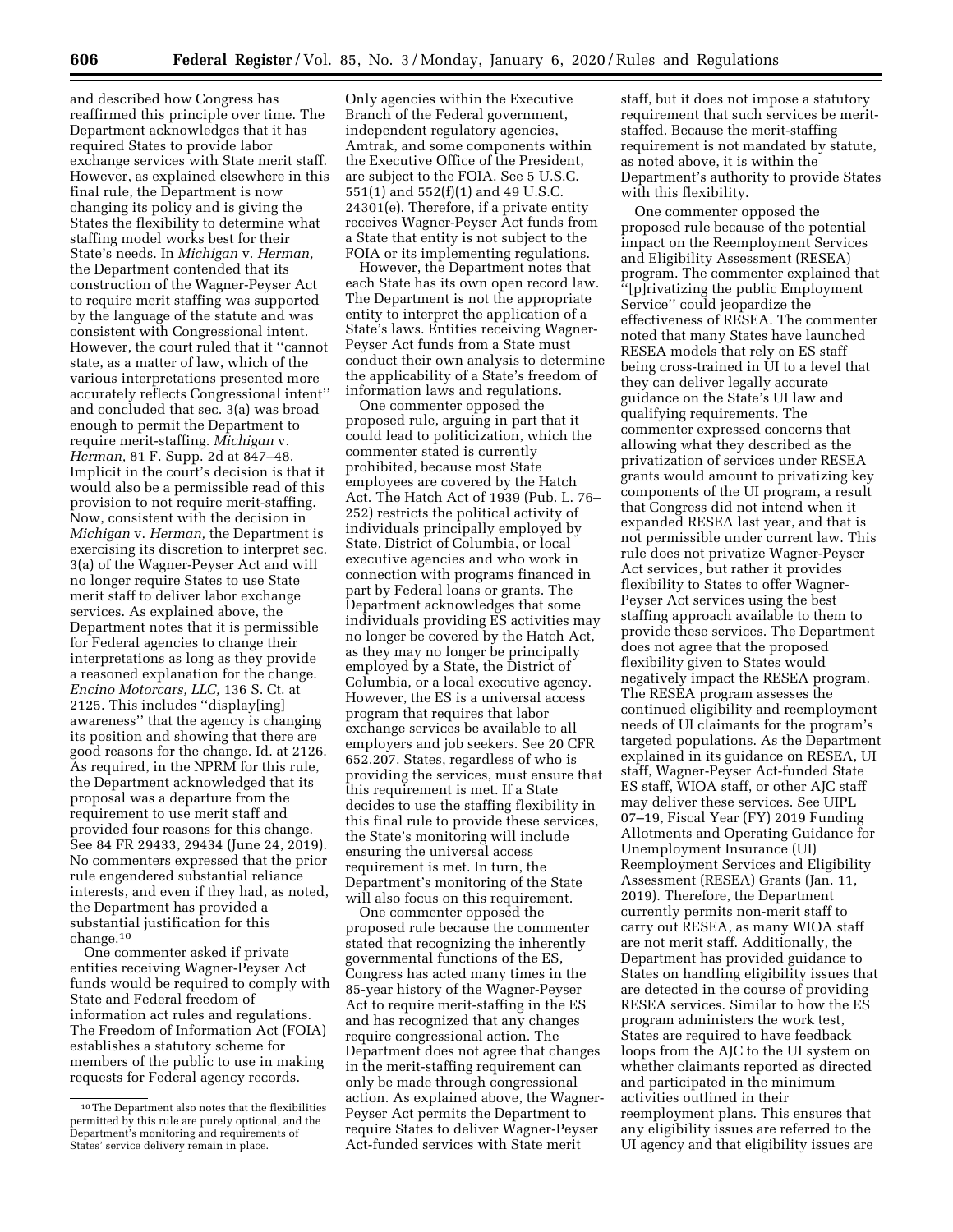adjudicated by State merit staff, consistent with the requirement in sec. 303(a)(1) of the SSA.

The Department supports efforts that States have already made in launching RESEA programs and encourages States to continue to create the RESEA program that best fits each State's needs. The Department notes that this final rule does not require States to use nonmerit staff to deliver their ES activities; instead, it gives the States the discretion to choose the staffing model that best meets each State's needs.

A commenter cited the Federal law that created the cabinet-level U.S. Department of Labor in 1913, which states that the Department's purpose is to foster, promote, and develop the welfare of working people in order to improve their working conditions and enhance opportunities for profitable employment. The commenter stated that the proposed regulations are in step with the trend to reduce civil service protections, and they are out of step with the Department's purpose. This final rule is consistent with the Department's purposes, one of which, as the commenter noted, is to enhance opportunities for profitable employment. States are in the best position to decide what is the most effective, efficient, and cost-effective way to provide services under the Wagner-Peyser Act; this final rule recognizes this and gives States the flexibility to determine what staffing model best suits the States' needs without sacrificing the quality of Wagner-Peyser Act services. Additionally, this flexibility may allow States to align the provision of Wagner-Peyser Act services with WIOA service delivery models so the programs work better together. Consistent with the Department's purpose, this will enhance opportunities for profitable employment.

One commenter suggested that adoption of the additional flexibility in the proposed rule would undermine current or existing efforts to align and integrate services provided to job seekers and employers. The commenter noted existing efforts made in the operation of the Wagner-Peyser Act since the enactment of WIOA; these efforts include the alignment of service delivery with WIOA, including crosstraining of workforce programs, electronic systems, and a customer centered approach to service delivery. According to the commenter, States' efforts have resulted in more efficient offices and a more holistic approach to service delivery for customers. The Department commends the commenter's efforts to align and integrate services

provided to job seekers and employers. The Department notes that this final rule does not impose any requirements on States to change their service delivery models and States may continue to use State merit staff to deliver Wagner-Peyser Act-funded labor exchange services if the State prefers this model. This final rule provides flexibility to States to consider and choose alternative staffing models if they determine it to be a more effective approach to serving the job seekers and job creators they serve.

One commenter noted that contracted services under WIOA have resulted in a high turnover rate for staff and expressed concern that this turnover may happen in the Wagner-Peyser Actfunded labor exchange services if the merit-staffing requirement were removed. The commenter expressed concern that ''clients would suffer while contractors get 'up to speed,' '' and that the networks developed over time cannot be replicated by a new service provider. The commenter also suggested that if the flexibility provided by this final rule were adopted, staffing retention would decrease and for-profit companies may generate ''false numbers.''

Another commenter noted that contracting services may result in fewer services for individuals with barriers to employment and individuals who may require more services in order to obtain employment, because the ''contractors'' may perceive these individuals to be more costly to assist. The commenter appeared to suggest that service providers would be concerned more about profit than ensuring individuals receive individually appropriate services. Additionally, some commenters noted concerns about services to rural communities, if services are contracted out, because providing services in these communities may not be as profitable in a contractfor-service system. Other commenters expressed concerns about additional costs associated with contracting services provided under the Wagner-Peyser Act, which, according to the commenters, may result in reduced services to customers.

A few commenters also noted their concerns that a service provider may have incentives inconsistent with the Wagner-Peyser Act goal of providing universal access to all job seekers. One stated that if a contracted firm is given a flat fee, there may be an incentive to ''dump clients.'' Multiple commenters also stated another potential risk associated with contracted services is if a success-related incentive is provided, service providers may screen for the

cases most likely to succeed regardless of intervention and have ''little incentive to consider whether they are referring candidates of diverse nationalities and races or simply referring the most employable workers.'' One commenter stated there is a ''potentially damaging incentive'' when it comes to job placement. The commenter stated that ''contractors'' may be able to use the Worker Profiling and Reemployment Services system to identify those most likely to obtain employment and serve only those easier to serve individuals.

The Department appreciates the considerations that States will need to take into account when deciding whether to use the staffing flexibility provided in this final rule, including how services and process changes are staffed and integrated at the local level. States, as Wagner-Peyser Act grantees, are required to oversee all operations of the Wagner-Peyser Act activities, regardless of how they choose to use this final rule's additional staffing flexibility. States are responsible for the operations and performance of the State's Wagner-Peyser Act ES program, including the quality provision of services to employers and job seekers. These responsibilities continue to include the requirement at 20 CFR 652.207 to provide universal access to Wagner-Peyser Act services for all employers and job seekers to receive labor exchange services, not just those easiest to serve.

The Department considers States to be in the best position to decide what is the most productive, efficient, and costeffective way to provide services under the Wagner-Peyser Act. This regulation does not require States to change their staffing structure for providing services under the Wagner-Peyser Act, but it provides them flexibility in how they staff the delivery of these services. As stated above, States are ultimately responsible for the operations and performance of the State's Wagner-Peyser Act program. The Department encourages States to ensure the incentives of any agreements with service providers align with the goals and requirements of the Wagner-Peyser Act.

One commenter was supportive of the proposed rule, but requested guidance related to the operations of the Wagner-Peyser Act, including on the services provided, colocation, referrals, farmworker services, and services to veterans. The Department recognizes there may be need for additional guidance on implementing staffing flexibility once this rule is finalized. The Department will continue to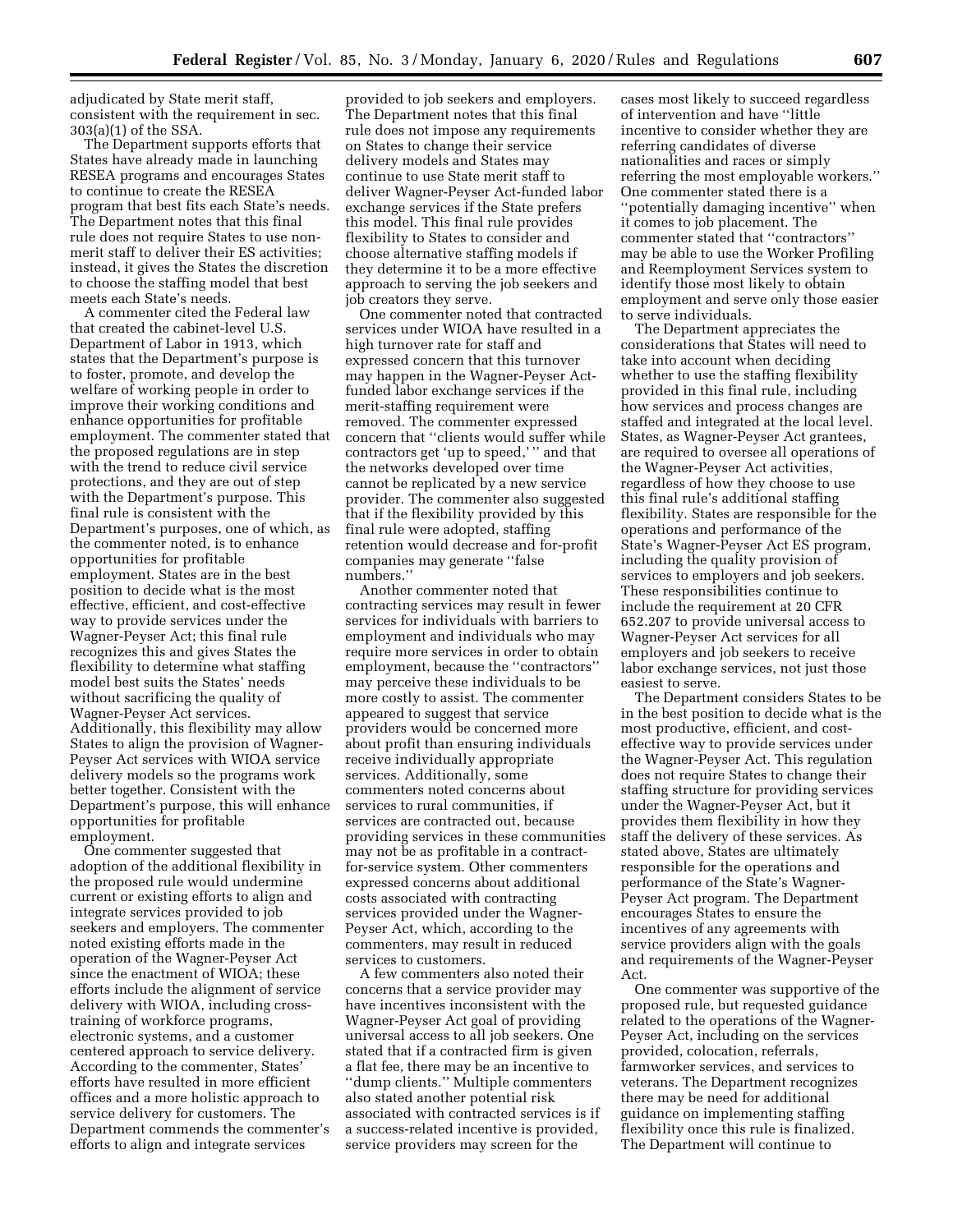provide guidance to States and the workforce system as needed through webinars, WorkforceGPS, TEGLs, and other means to ensure effective operations of Wagner-Peyser Act activities. Currently, the Department has provided guidance on the provision of career services by ES staff in TEGL No. 19–16, guidance on veterans' priority of service including in the ES in TEGL No. 10–09, and guidance on the reporting of services to farmworkers by the ES in TEGL No. 14–18.

One commenter asked how one-stop infrastructure costs and other shared one-stop operational costs will be handled if a State contracts for the delivery of its labor exchange Wagner-Peyser Act-funded services. Another commenter requested that local workforce development boards be consulted when services provided under the Wagner-Peyser Act are contracted out, in order to ensure onestop financial commitments continue to be addressed. The Department recognizes the importance of addressing one-stop infrastructure costs and other shared operational costs for ES programs and notes that this final rule does not make any changes to obligations of WIOA required one-stop partners on infrastructure costs. The Department has provided guidance and technical assistance on the sharing and allocation of infrastructure costs among one-stop partners. All one-stop partners, including State ES programs, are still required to contribute to the infrastructure costs of AJCs. If a State's adjustments in ES staffing impact the cost allocation methods in the MOU, than the parties must modify the MOU as appropriate, consistent with 20 CFR part 678, subpart C. For more information and guidance on one-stop operations and infrastructure funding of the one-stop delivery system, see TEGL No. 16–16, One-Stop Operations Guidance for the American Job Center Network (Jan. 18, 2017), and TEGL No. 17–16 Infrastructure Funding of the One-Stop Delivery System (Jan. 18, 2017). The Department will continue to provide guidance and technical assistance as needed.

One commenter recommended that the Department require States to accept comments and consult with local workforce development boards and local elected officials if services provided under the Wagner-Peyser Act will be contracted to an entity other than a local workforce development board. The Department acknowledges that some States will want to consult with local workforce development boards and local elected officials, who have gained experience over the years

with alternative staffing methods for the provision of WIOA services, as they determine the most appropriate staffing model for their State. However, the Department has chosen not to require States to accept comments or consult with local workforce development boards or local elected officials if the State implements staffing flexibility under this final rule. The flexibility in the final rule is based on the State's responsibility to oversee operations of ES activities including delivering effective services, and the State is in the best position to determine whether and how to consult with local workforce development boards.

One commenter stated that onsite monitoring of Federal programs has been reduced, and that the changes to the merit-staffing requirement may result in less oversight of the Wagner-Peyser Act regulations. The commenter noted that less monitoring may lead to less ''fidelity to impartiality and fairness in the staffing of ES activities under the administrative flexibility.'' Based on this, the commenter recommended that merit-staffing of Wagner-Peyser Actfunded staff be maintained to ensure the fair and equitable delivery of ES activities to job seekers, UI claimants, MSFWs, and employers. The commenter suggested that, if the proposed flexibility is approved, the Department should add additional regulatory language to require onsite annual Federal reviews of State adherence to unbiased and impartial delivery of employment services, and prohibition of patronage in the selection and promotion of AJC ES and UI staff members.

As explained above, States, as Wagner-Peyser Act grantees, are required to oversee all Wagner-Peyser Act operations, whether or not they decide to use alternate staffing methods, and are ultimately responsible for the operations and performance of the State's Wagner-Peyser Act program. These responsibilities continue to include the requirement at 20 CFR 652.207 to provide universal access to Wagner-Peyser Act services, and the Department expects States to ensure that services are delivered fairly and impartially.

The commenter suggested including regulatory language requiring the Department to conduct onsite annual reviews of States. The Department has not included this as a requirement in the regulation, because, consistent with 20 CFR 683.400, the Department already conducts monitoring at the State and local levels, including onsite monitoring, on a regular schedule. Additionally, States are required to

conduct regular onsite monitoring of its Wagner-Peyser Act program, consistent with 20 CFR 683.410. As the Department's grantees, States must continue to oversee, provide guidance, and ensure compliance of its Wagner-Peyser Act operations and service delivery, regardless of whether they ultimately decide to take advantage of staffing flexibility or not.

Unemployment Insurance and the Wagner-Peyser Act

The Department notes that this regulation does not change the requirement in sec. 303(a)(1) of the SSA that UI services be provided by merit staff.

Several commenters opposed the proposed rule because they stated that title III of the SSA authorized the payment of Federal Unemployment Tax Act funds to administer UI benefits through public employment offices. They asserted that the integration of the financing and administration of UI and the public employment offices led to housing these two offices within the same State agency, thus, extending the merit-staffing requirements to the ES. The Department does not agree that the financing structure of the UI and ES programs extends the UI merit-staffing requirement to the ES. Section 901(a) of the SSA establishes an employment security administration account (ESA) and sec.  $901(c)(1)(A)$  authorizes use of the funds in this account for certain enumerated purposes, including assisting the States in the administration of their UI laws and the establishment and maintenance of systems of public employment offices in accordance with the Wagner-Peyser Act. Although the financing for the ES and the State's UI program come from the same source, the ESA, the administration requirements of the two programs are not the same. Specifically, sec. 901(c)(1)(A)(ii) of the SSA provides for the establishment of public employment offices in accordance with the Wagner-Peyser Act's requirements. The Department interprets this to mean that the ESA funds used for the administration of the Wagner-Peyser Act are subject to the requirements of the Act. As explained above, the Department does not interpret the Wagner-Peyser Act to contain a statutory merit-staffing requirement. Therefore, the Department does not agree with commenters that the financing structure of the ES and UI program extends the merit-staffing requirement of sec. 303(a)(1) of the SSA for the UI program to the ES program.

The Department acknowledges that in many States, the State agency administering the UI program is the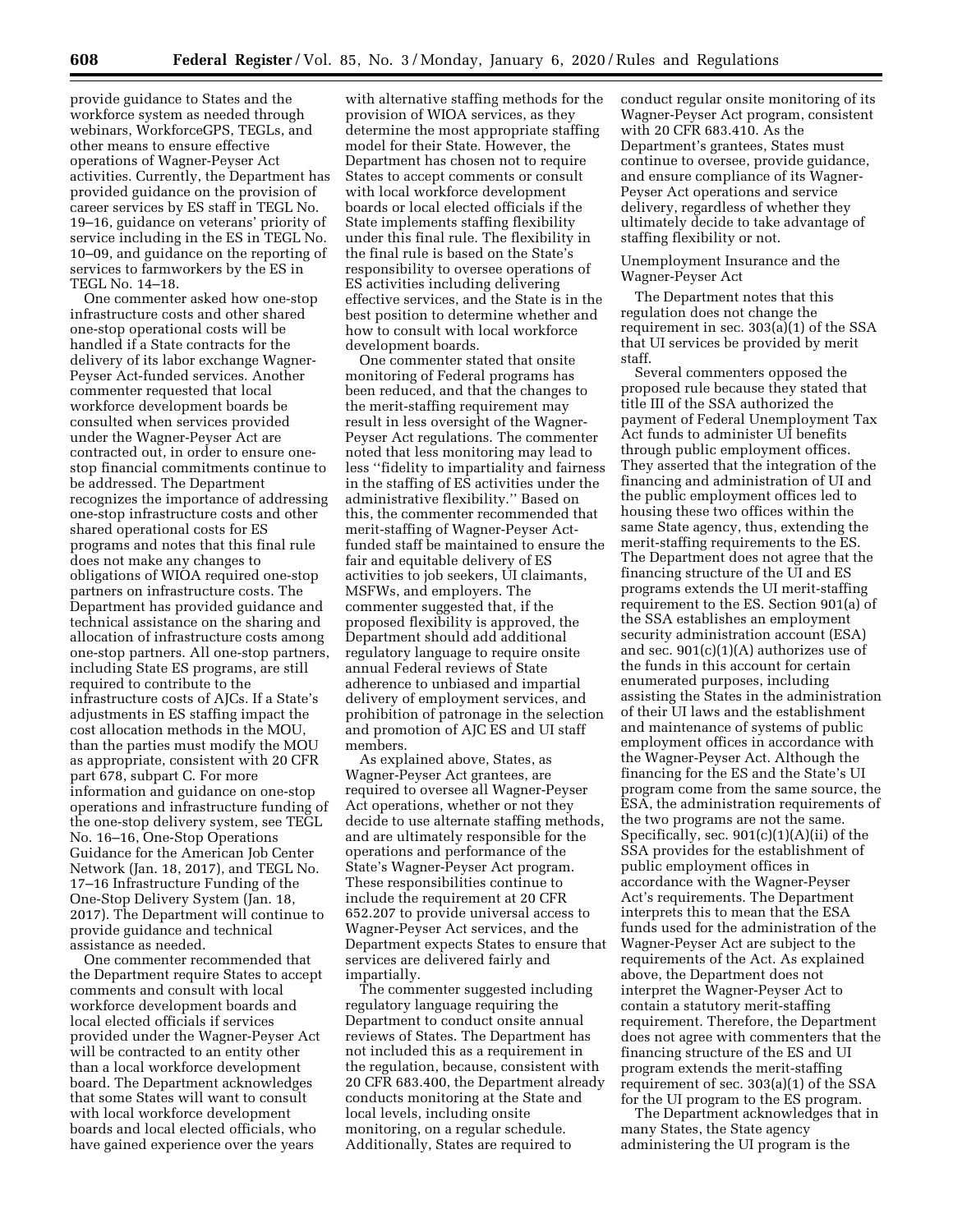same agency administering the ES program. The Department supports the close alignment of the ES and UI program, because the ES program plays a key role in UI, helping connect job seekers with employers so as to return UI recipients to work as soon as possible. The ES, however, does not administer the UI program. While it is reasonable for States to locate these functions within the same State agency, there is no requirement to do so. This final rule does not prohibit States from extending merit-staffing to the delivery of ES labor exchange services.

One commenter noted that this proposed rulemaking would create a staffing disconnect between the Wagner-Peyser Act and UI programs, and not having these activities performed by State merit-staff employees would complicate the administration of UI benefit eligibility. Another commenter stressed the importance of keeping the connection between UI benefits and the labor exchange system funded by the Wagner-Peyser Act. The Department does not agree that the final rule will hamper the coordination of employment services and UI claimant services. Consistent with 20 CFR 652.209, States must provide reemployment services to UI claimants for whom such services are required as a condition for receipt of UI benefits. Even if States choose to use a service provider for the provision of Wagner-Peyser Act-funded services, States are still responsible for fulfilling the requirements of 20 CFR 652.209. The Department considers States to be in the best position to develop business processes designed to ensure coordination between UI and the Wagner-Peyser Act in serving unemployed job seekers. The Department monitors States to ensure they are fulfilling these statutory and regulatory requirements.

Multiple commenters stated they opposed the flexibility provided in the rule because past reemployment initiatives have relied on the UI programs' ability to use ES staff, which would not be possible if ES programs were not merit-staffed. The Department recognizes that States may find value in having ES staff cross-trained and able to carry out UI functions, particularly in an economic downturn when UI workload can spike quickly. This rule does not prevent States from continuing this practice as long as any staff with responsibility for determining UI benefit eligibility are merit-staffed.

Some commenters noted a concern regarding the accuracy in the administration of employment systems by non-State-merit staff under the proposed regulation and that it may

complicate efforts to reduce the error rate in the administration of UI benefits. The Department appreciates the considerations that States need to take into account when deciding whether to use the staffing flexibility this final rule provides, including ensuring using accurate information to administer UI programs. States are in the best position to ensure staffing and procedures are in place to support the accurate administration of UI benefits, including ensuring that staff carrying out the UI work test under the Wagner-Peyser Act are properly trained. Regardless of whether or not a State takes advantage of the flexibility this final rule provides, the Department will still require States to properly and efficiently administer the UI program so as to ensure accuracy of benefit payments, including reporting on the accuracy of their payments through the Benefit Accuracy Measurement (BAM) under 20 CFR part 602 and ensuring that all eligibility determinations meet the payment timeliness requirements at 20 CFR part 640.

Additionally, States, as the Wagner-Peyser Act grantees, are required to oversee all operations of the Wagner-Peyser Act activities, whether they ultimately decide to use staffing flexibility to provide these services or not. Consistent with 20 CFR 683.400, the Department will continue to conduct monitoring at the State and local levels.

A few commenters noted concerns regarding impartiality of the staff providing the services under the Wagner-Peyser Act. They expressed concern that non-merit staff would jeopardize its future as an impartial program connecting job seekers to UI benefits and job referrals. The Department appreciates the considerations that States will need to take into account when deciding whether to use staffing flexibility under this final rule, including how the program will maintain its impartiality in connecting job seekers to UI benefits and job referrals. ES staff have specific obligations in serving UI claimants and in carrying out services to job seekers, which include: Coordination and provision of labor exchange service; targeting UI claimants for job search assistance and referrals to employment; administering State UI work test requirements; and providing meaningful assistance to individuals seeking assistance in filing a UI claim. States, as the Wagner-Peyser Act grantees, are required to oversee all operations of the Wagner-Peyser Act activities, whether or not they ultimately decide to use the staffing flexibility provided by this final

rule, because States are still subject to 20 CFR part 683, subpart D—Oversight and Resolution of Findings.

One commenter noted that there may be challenges stemming from data privacy requirements in having contracted staff providing ES activities, as they related to UI and TAA administration. They noted that constraints associated with confidentiality of UI and TAA data remain intact. The commenter stated that in this new proposed system, which purportedly streamlines the provision of employment services to individuals, additional layers (obtaining written informed consent, monitoring ''contractors'' to ensure compliance with the Wagner-Peyser Act requirements) would have to be added. The Department appreciates the considerations that States will need to take into account when deciding whether to use staffing flexibility, including the confidentiality concerns associated with confidential UI and TAA data. States, as the Wagner-Peyser Act grantees, are required to oversee all operations of the Wagner-Peyser Act activities, whether they ultimately decide to take advantage of the staffing flexibility provided by this final rule for these services or not. The Department has issued guidance to support States in their efforts to integrate UI and WIOA programs, including the ES program in UIPL No. 14–18, Unemployment Insurance and the Workforce Innovation and Opportunity Act. This guidance includes information related to UI confidentiality requirements found in 20 CFR part 603 and the interaction between those requirements and the operation of WIOA programs, including the ES program, and the Department encourages States to review this guidance. In addition, WIOA partner programs have experience integrating services within an AJC while maintaining the confidentiality of individual participants' data; therefore, States adopting this final rule's flexibility should be able to ensure privacy requirements are maintained.

Some commenters noted concerns regarding the administration of State UI programs, including a concern that the work-test function of UI eligibility being performed by non-State-merit staff under the proposed regulation would result in inaccuracies or process delays of UI benefits. One commenter mentioned concerns about the services provided to unemployed job seekers, including the long-term unemployed, since they are the most vulnerable job seekers. The commenter was concerned about the impact of non-merit staff being involved in the provision and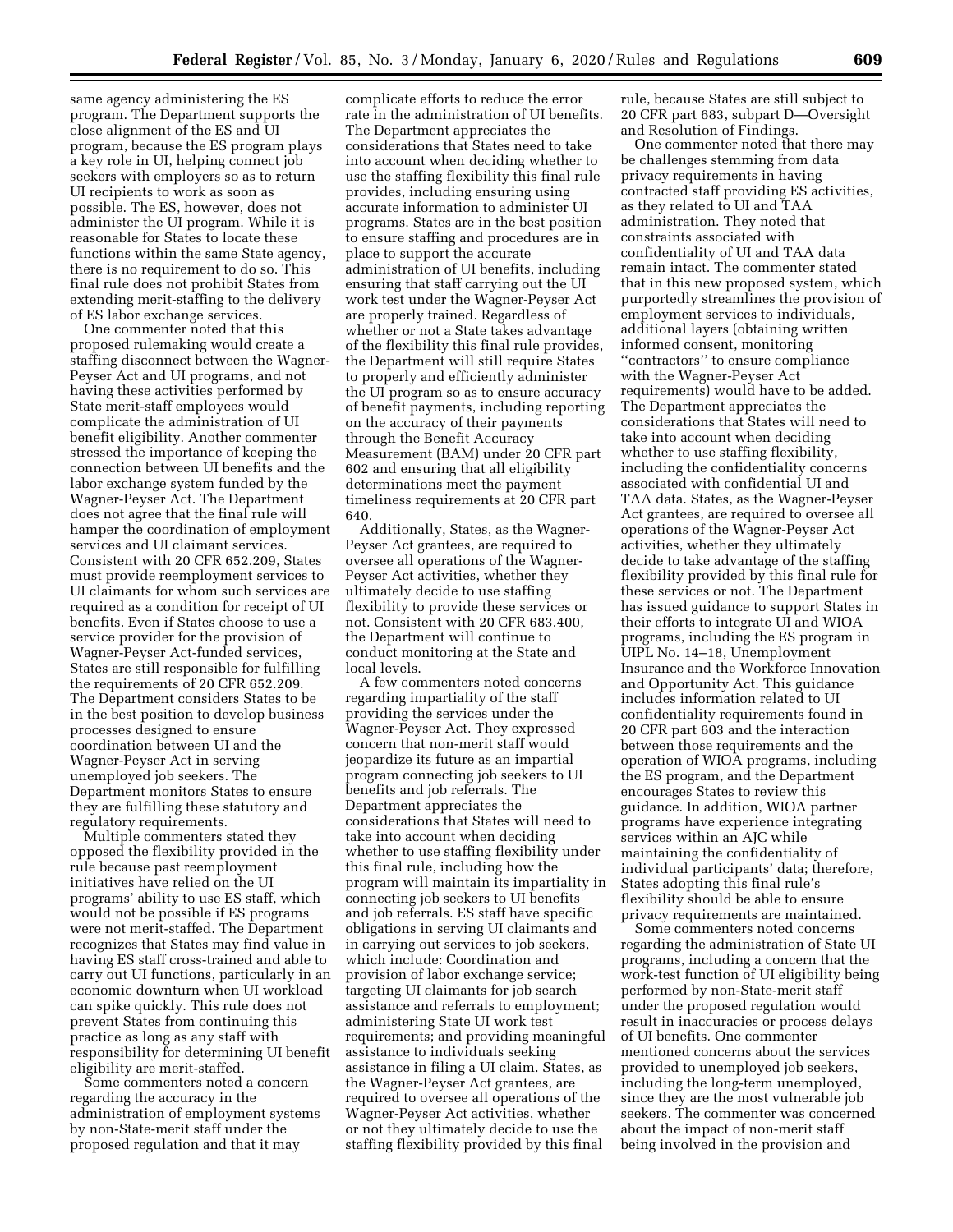reporting of services, because negative results have serious economic impact on the individual due to it causing a delay or denial of their UI benefits. The commenter noted it is important that the individuals reporting these results be held accountable for the accuracy of their reports and stated that merit-based employees best exemplify this level of accountability.

One commenter asked what safeguards would be implemented to ensure that the work readiness test performed by ES staff for UI purposes would not be compromised and will continue to be administered fairly and equitably. The Department recognizes the importance of the connection between the UI and Wagner-Peyser Act programs, and considers the flexibility this regulation provides to States as an opportunity for States to test and improve strategies for serving unemployed individuals. To assist with this, the Department continues to place an emphasis on planning across the Wagner-Peyser Act and UI programs, through the required WIOA State Plan process. As part of that process, States are required to address strategies developed to support training and awareness across core programs and the UI program, including on the identification of UI eligibility issues and referrals to UI staff for adjudication. Additionally, as part of this process the States are required to describe strategies for providing reemployment assistance to UI claimants and other unemployed individuals. These requirements can be found at OMB Control Number 1205– 0522, Required Elements for Submission of the Unified or Combined State Plan and Plan Modifications under the Workforce Innovation and Opportunity Act.

Regarding the commenter's concerns about UI benefit delays or inaccuracies and what ''safeguards'' would be implemented to ensure that the work readiness test performed by ES staff for UI purposes is not compromised, the Department notes that it has been permissible for non-State merit staff to carry out similar functions, for example, reviewing compliance with State work search requirements, as part of the RESEA program and its predecessor, the REA program, for many years. The service delivery staff must be trained to identify any potential UI eligibility issues that come to their attention, or that are identified when staff are providing such services, and refer any such issues to UI merit staff to adjudicate, as appropriate, potential UI eligibility issues. Additional guidance can be found in UIPL No. 12–01, Outsourcing of Unemployment

Compensation Administrative Functions, UIPL No. 12–01, Change 1, Outsourcing of Unemployment Compensation Administrative Functions–Claims Taking, and UIPL No. 14–18, Unemployment Insurance and the Workforce Innovation and Opportunity Act.

Additionally, regardless of whether or not a State takes advantage of the flexibility this final rule provides, the Department will still require States to properly and efficiently administer the UI program so as to ensure accuracy of benefit payments, including reporting on the accuracy of their payments through the BAM under 20 CFR part 602 and ensuring that all eligibility determinations meet the payment timeliness requirements at 20 CFR part 640.

§ 652.216 May the one-stop operator provide guidance to Employment Service staff in accordance with the Wagner-Peyser Act?

Section 652.216 governs how one-stop operators provide guidance to ES staff. The Department received comments on this section and responds to them below. The Department is finalizing this section as proposed.

One commenter requested the Department include a requirement in the regulation that States that continue to use State merit-staffing models must follow all applicable State personnel laws and regulations, because the commenter was concerned that not including this would potentially allow non-State entities to determine personnel actions that are solely the responsibility of the SWA. The Department recognizes that some States will continue to use State merit-staffing models. However, the Department declines to include language in the regulation instructing States to follow applicable State personnel laws and regulations because it is unnecessary; States are already bound to follow their applicable State personnel laws and regulations. The Department notes that States that choose to continue providing ES activities with State merit staff may consider developing policies or including terms in the local MOU to clearly delineate what responsibilities the one-stop operator may have or not have within the State's personnel system.

### *C. Part 653—Services of the Wagner-Peyser Act Employment Service System*

Part 653 sets forth the principal regulations of the Wagner-Peyser Act ES concerning the provision of services for MSFWs consistent with the requirement that all services of the workforce

development system be available to all job seekers in an equitable fashion. This includes ensuring MSFWs have access to these services in a way that meets their unique needs. MSFWs must receive services on a basis that is qualitatively equivalent and quantitatively proportionate to services provided to non-MSFWs.

In part 653, the Department changed the language throughout to reflect States' new flexibility in staffing. In addition to what was proposed in the NRPM and in response to commenters' concerns, the Department made three additional notable changes in part 653: (1) Strengthening the recruitment criteria for outreach staff and ES staff at significant MSFW one-stop centers by requiring that SWAs seek such staff who speak the language of a significant portion of the MSFW population in the State; (2) strengthening the outreach staff identification card requirement by ensuring the SWAs provide outreach staff members with an identification card or other materials identifying them as representatives of the State; and (3) clarifying that the SMA may recommend the onsite review be delegated only to a SWA official.

### § 653.107 Outreach and Agricultural Outreach Plan

20 CFR 653.107 governs the outreach requirements States must carry out to ensure services are provided to MSFWs on a qualitatively equivalent and quantitatively proportionate basis as services provided to others in the ES program. The Department is finalizing the changes proposed in 20 CFR 653.107 except for the changes described below.

First, the final rule adds a new paragraph to 20 CFR 653.107(a) on SWA responsibilities. Newly added 20 CFR 653.107(a)(6) makes clear that it is the State's obligation to ensure outreach staff receive an identification card or other materials identifying them as representatives of the State. The existing regulation contains a long-standing requirement at  $\S 653.107(b)(10)$  for outreach staff to be provided with, and carry and display, upon request, identification cards or other material identifying them as employees of the SWA. However, there was no corresponding requirement to issue the badge or other materials in paragraph (a) of 20 CFR 653.107 that outlines the SWA's responsibilities. Therefore, while it was always the State's responsibility to provide a badge or these other materials, the Department is adding this paragraph to § 653.107(a) for clarity.

The new paragraph will read, ''SWAs must ensure each outreach staff member is provided with an identification card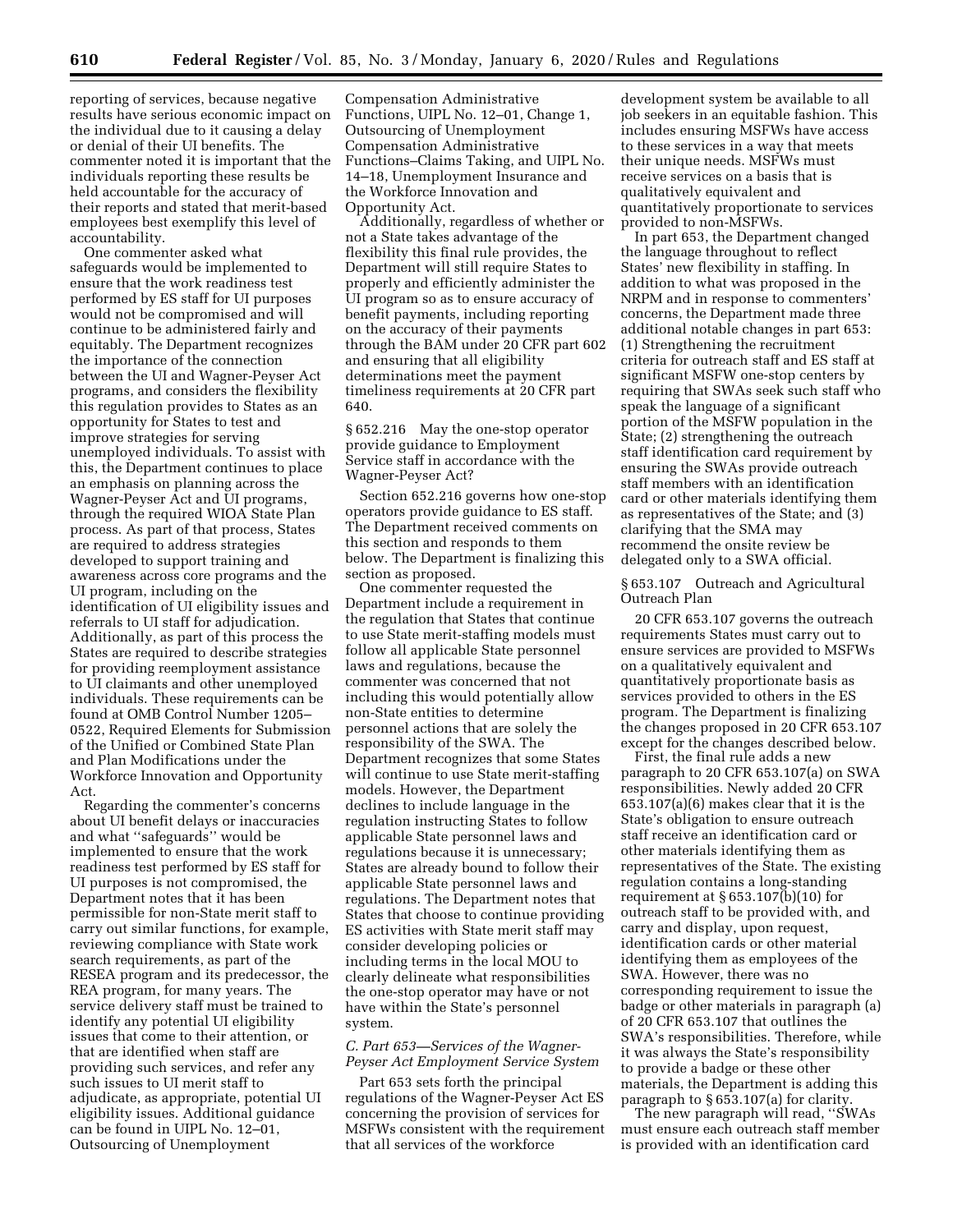or other materials identifying them as representatives of the State.'' States can meet this requirement in a variety of ways. For example, the SWA could issue a template for service providers to use in creating the badge or identification materials. Alternatively, the State could issue identification cards to all outreach staff, including any who are employees of service providers. States may also use any other method that ensures outreach staff have a card or other materials identifying them as representatives of the State. The Department is making this clarifying change to ensure that, if a State chooses to use merit staff flexibility, this responsibility of the State is clear and all outreach staff will continue to have the same level of authority and access when conducting outreach to MSFWs.

Second, and relatedly, the Department is amending paragraph (b)(10) of § 653.107 to state that outreach staff must be provided with, carry, and display, upon request, identification cards or other material identifying them as representatives of the State. This change clarifies that the outreach staff are representatives of the State. This addition is intended to help outreach staff retain access to and trust with agricultural employers. It gives all outreach staff, whether they are a State employee or the employee of a service provider, an official identification to assuage concerns from agricultural employers who may be cautious about letting unknown representatives on their property. It will also demonstrate to MSFW customers that the outreach staff member is an official representative of the State who can be trusted to provide services and receive complaints.

Finally, in response to concerns that outreach staff of a service provider would not have the experience and characteristics necessary to serve MSFWs, the Department is strengthening the criteria that SWAs must use to seek qualified outreach staff. The current regulations require SWAs to seek outreach staff who: (1) Are from MSFW backgrounds; (2) speak a language common among MSFWs in the State; or (3) are racially or ethnically representative of the MSFWs in the service area. See 20 CFR 653.107(a)(3)(i) through (iii).

The NPRM proposed to require SWAs to ensure that outreach staff candidates were sought using the same criteria used for SMAs. Those criteria are located in § 653.108(b)(1) through (3) and are as follows: (1) Who are from MSFW backgrounds; or (2) who speak Spanish or other languages of a significant proportion of the State MSFW

population; or (3) who have substantial work experience in farmworker activities.

While the Department proposed to align the hiring criteria with that of the SMA in the NPRM, in response to commenters' concerns about effective services for MSFWs, the Department has determined it could better strengthen the recruitment criteria for language requirements at  $\S 653.107(a)(3)$  to mandate that SWAs must seek qualified candidates who speak the language of a significant proportion of the State MSFW population, and who are either from MSFW backgrounds or have substantial work experience in farmworker activities.

This change will help ensure outreach staff speak the language spoken by a significant proportion of the State MSFW population, and that the outreach staff sought will be from an MSFW background or have work experience in farmworker activities. The Department interprets the requirement that the outreach staff sought be from an MSFW background to mean that they or a family member have worked in farmwork as defined at 20 CFR 651.10. The Department interprets the requirement that the outreach staff sought have work experience in farmworker activities to mean that they have worked with farmworkers, either as a service provider or through other means. These changes will enable new outreach staff to connect confidently with MSFWs.

The final rule maintains the same recruitment requirements for the SMA position, a position that has a wide range of responsibilities, as those in the existing regulation. However, for positions that require daily direct interaction with farmworkers, the Department has considered the concerns of commenters and strengthened the recruitment requirements to include language, paired with either farmworker background or experience, instead of just one of these three qualifications. The Department further strongly encourages States to recruit SMAs who speak the language of a significant proportion of MSFWs in their State.

Many commenters expressed concerns about the effects that changes in the staffing requirements for outreach workers would have on MSFWs. Commenters stated that outreach staff play an important role in assisting farmworkers to access ES activities and that for many MSFWs, outreach staff are their principal source of contact with the ES system. Commenters who opposed changes in the staffing requirements cited many reasons for their opposition. Commenters stated the

changes would erode the Judge Richey Court Order in *NAACP, Western Region*  v. *Brennan,* No. 2010–72, 1974 WL 229 (D.D.C. Aug. 13, 1974), by allowing SWAs to use less experienced individuals with little or no knowledge of the MSFW population to conduct MSFW outreach and perform required monitoring activities.

The Department has concluded that the Judge Richey Court Order is no longer in effect. Regardless, the Department is still committed to ensuring that MSFWs have equal access to the ES program and therefore has decided to retain the key requirements of the Judge Richey Court Order to ensure that MSFWs receive ES services on a qualitatively equivalent and quantitatively proportionate basis. The Department has concluded the changes in this final rule will not undermine this commitment.

The Department will continue to hold SWAs accountable to ensure MSFWs are offered the full range of employment and training services on a basis that is qualitatively equivalent and quantitatively proportionate to the same services offered to non-MSFWs. Moreover, SWAs must continue to seek qualified outreach staff who have the characteristics identified at 20 CFR 653.107(a)(3). Lastly, if a State chooses to change its staffing arrangements, the State must ensure that new staff are trained and familiarized with the position and the corresponding duties. The SWA must continue to comply with 20 CFR 653.107(b), including the training of outreach staff as required at 20 CFR 653.107(b)(7). This will help equip new staff with the knowledge necessary to provide quality services to MSFWs and meet MSFWs' employment needs.

Commenters stated that ''outside contractors'' will lack the established relationships with employers, MSFW service agents, community ties, and extensive knowledge of the local labor market that longtime outreach staff have developed over the years. Commenters also asserted that the proposal will disrupt well-established and productive relationships. The Department acknowledges that States may want to consider the potential impact on established relationships that staffing flexibility may have as they are deciding if using staffing flexibility is the right approach for their State. The Department notes that States may choose to retain existing staff as nothing in the regulation requires States to change their current staffing for these services. As previously stated, if a State chooses to change its staffing arrangements the State must ensure that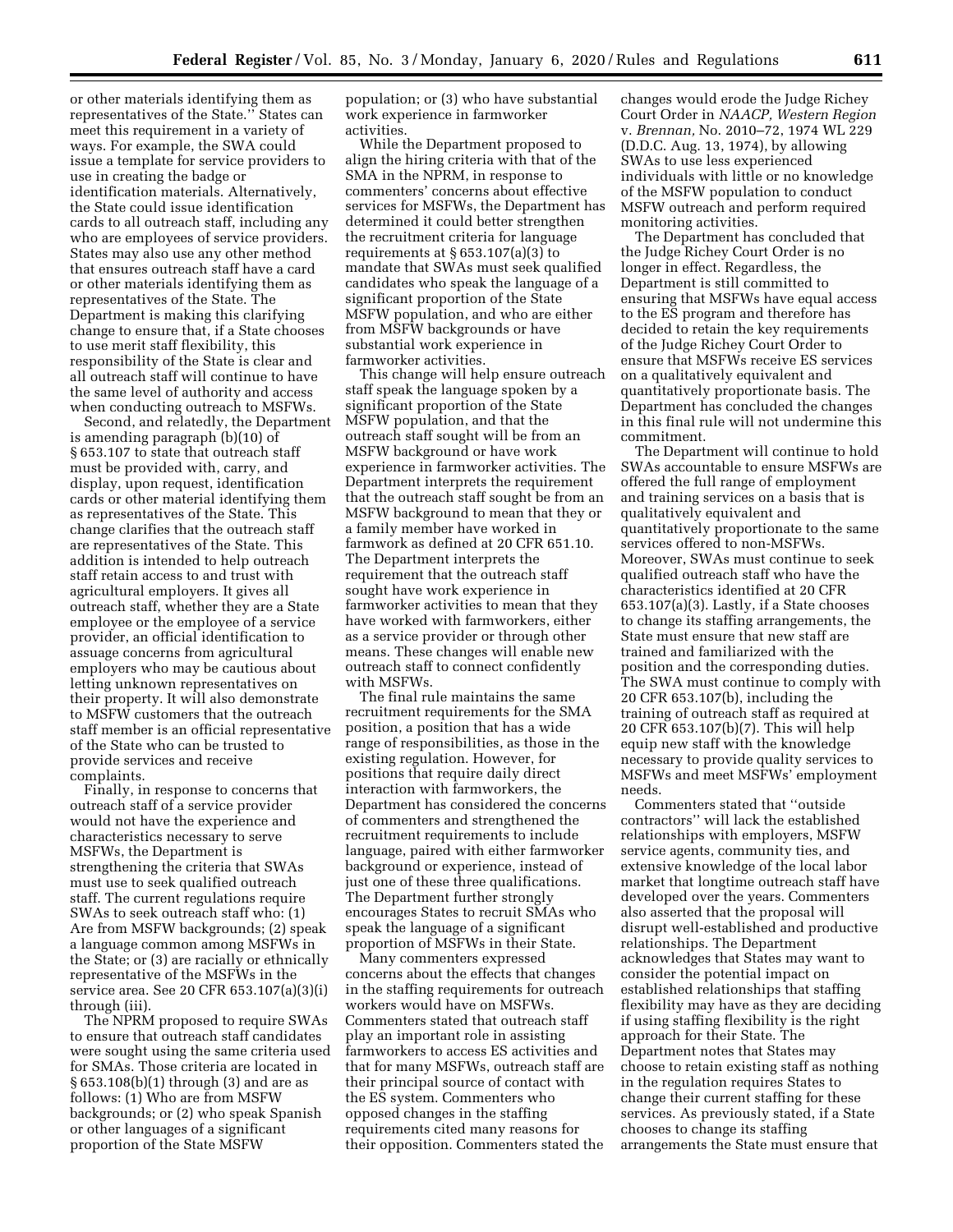new staff are trained and familiarized with the position and the corresponding duties. The SWA must continue to comply with 20 CFR 653.107(b), including the training of outreach staff as required at 20 CFR 653.107(b)(7).

Commenters stated that contracted outreach staff will not understand the unique needs of MSFWs. The Department does not agree with these commenters. The Department anticipates that outreach staff will be familiar with the unique needs of MSFWs because States must seek to hire outreach staff that meet the characteristics identified at 20 CFR 653.107(a), which include individuals who are from MSFW backgrounds or have significant experience in farmworker activities.

Commenters stated there will be a reduction in reports of apparent violations of employment-related laws. Commenters stated the new hires will lack the current outreach staff familiarity with relevant employmentrelated laws, built up through numerous training sessions and years of monitoring employer compliance. One commenter stated that, when abusive labor practices occur, farmworkers often first seek out the outreach staff to report an issue and ask for assistance. The contact outreach staff have with MSFWs becomes only more important as the number of available agricultural job opportunities through the ES system grows, and the potential for labor abuses increases.

The Department does not anticipate that there would be a reduction in reports of apparent violations of employment-related laws if States take advantage of the staffing flexibility provided in this final rule. The Department notes 20 CFR 653.107(b)(7) does not change with this final rule. This section states, in part, that outreach staff must be trained in the benefits and protections afforded MSFWs by the ES, as well as the procedure for informal resolution of complaints. The regulatory text further clarifies that trainings are intended to help outreach staff identify when such issues may be occurring in the fields and how to document and refer the cases to the appropriate enforcement agencies.

Moreover, 20 CFR 653.107(b)(6) requires that outreach staff be alert to observe the working and living conditions of MSFWs and, upon observation or upon receipt of information regarding a suspected violation of Federal or State employment-related law, document and refer information to the ES Office Manager for processing. Additionally, if an outreach staff member observes or

receives information about apparent violations (as described in § 658.419 of this chapter), the outreach staff member must document and refer the information to the appropriate ES Office Manager. Therefore, States are required to ensure that outreach staff, even if they are not State merit staff, are trained to identify and report potential violations of the ES regulations and employment-related laws.

One commenter noted that contracted outreach staff may not be fully committed to the work, stating that public sector employees are more motivated by responsibility, growth, and feedback, and less motivated by financial rewards or earning a good salary. Another commenter asserted that the staffing flexibility will result in a deterioration of services to MSFWs. The commenter stated that, when outside entities operate one-stop centers, they only occasionally retain the former State employees who had previously held the jobs. According to this commenter, much of the turnover is due to for-profit businesses that reduce compensation and benefits to employees to cut operating costs. The commenter stated that this results in worse service and that similar results are likely if the outreach staff positions are contracted out.

Some commenters expressed support for the staffing flexibility for outreach staff. One commenter stated that the proposed rulemaking would give States flexibility to staff employment and farmworker outreach services in the most effective and efficient way, using a combination of State employees, local government employees, contracted services, and other staffing models, which could make more resources available to help employers find employees and help job seekers find work. Another commenter stated the resources allocated to worker outreach for the extension of services, while they are important and may impact a potential employee's ability to work, should be considered secondary to the effort devoted to securing gainful employment for unemployed/ underemployed workers.

The Department appreciates the considerations States must take into account when considering if exercising the staffing flexibility provided in this final rule is best for their State. However, the Department notes that, regardless of who is providing the services, the State, as the Wagner-Peyser Act grantee, is responsible for ensuring the services provided to MSFWs meet the requirements of these regulations. The Department continues to require State Administrators to ensure their

SWAs monitor their own compliance with ES regulations in serving MSFWs on an ongoing basis and notes that the State Administrator has overall responsibility for SWA self-monitoring, as required by § 653.108(a). Regardless of how a State chooses to staff positions, it will be held accountable for delivering services in accordance with the ES regulations. Moreover, the Department at the national and regional levels will continue to monitor and assess SWA performance and compliance with ES regulations. See 20 CFR 658.602(j) and 658.603(a).

§ 653.108 State Workforce Agency and State Monitor Advocate Responsibilities

20 CFR 653.108 governs the obligations of the SWA and the SMA in providing ES activities to MSFWs. The Department is finalizing this section as proposed, except for the changes noted herein.

The Department is making one change to the criteria at  $\S 653.108(b)(2)$ , which currently provides that, among qualified candidates, SWAs must seek persons who speak Spanish or other languages of a significant proportion of the State MSFW population, by removing the reference to Spanish. As finalized, the rule reads, in part, ''[w]ho speak the language of a significant proportion of the State MSFW population.'' The Department is removing the reference to speaking Spanish, because some MSFWs do not speak Spanish and the Department wants to ensure recruitment for these positions focuses on seeking to hire individuals who can speak the language common to MSFWs in the State to facilitate communication and the provision of services.

Several commenters expressed general opposition to the proposed changes at 20 CFR 653.108. Other commenters expressed general support for the changes at § 653.108. One commenter agreed that it would be more appropriate for the SMA to be a State employee and that flexible staffing models would allow for more responsive staffing determinations and ultimately ensure that MSFWs receive ES activities that are qualitatively equivalent and quantitatively proportionate to the services provided to other job seekers. Other commenters supported the change noting their support for general staffing flexibility.

The Department notes that the proposed changes mean that States have the flexibility to staff the provision of Wagner-Peyser Act-funded services in the most effective and efficient way. Therefore, the SMA's compensation may or may not change, depending on the decision of the State. The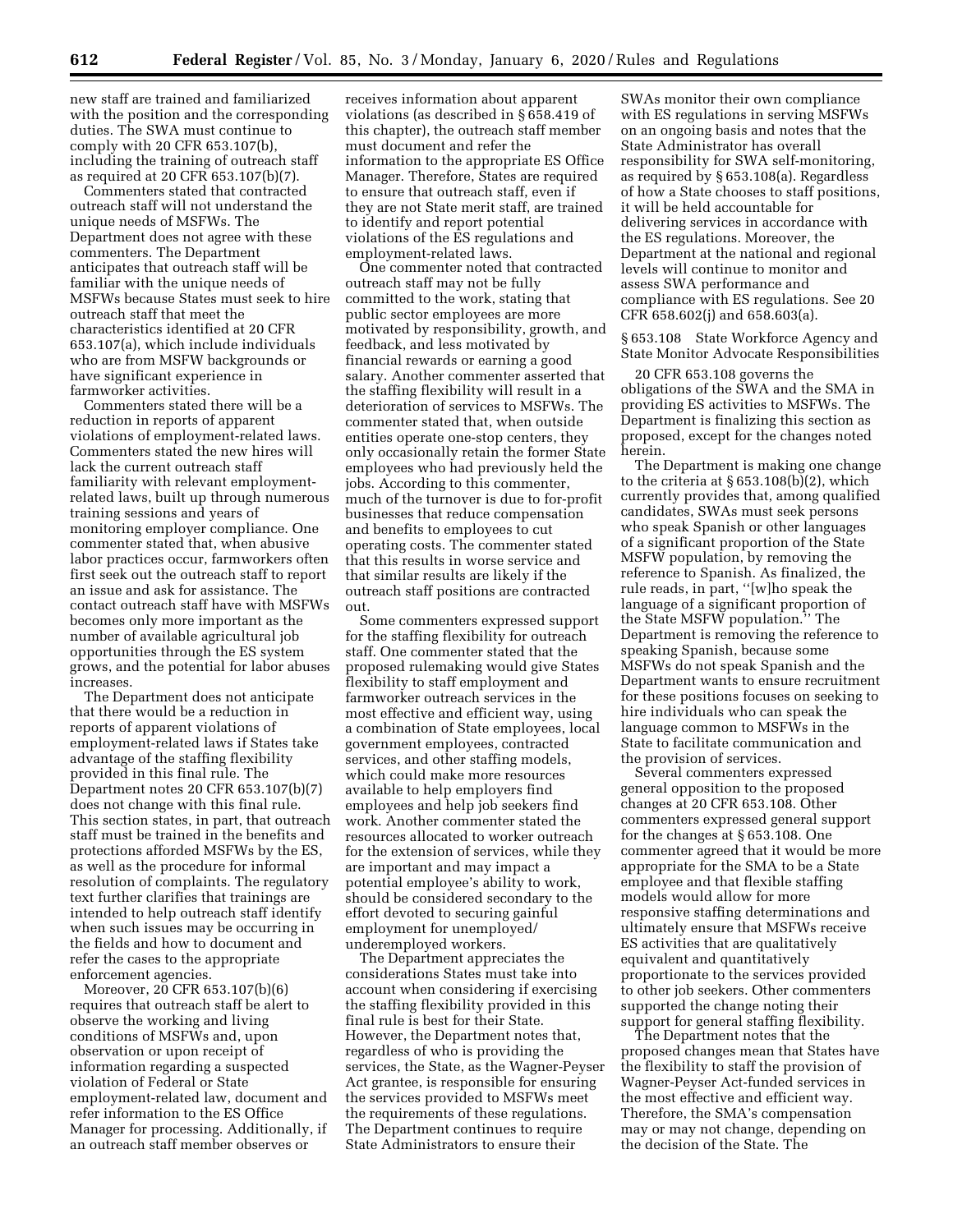Department does not intend for the role of the SMA to be reduced in any way, or change beyond the staffing flexibility, given that the SMA must remain a SWA official with extensive responsibilities, identified at 20 CFR 653.108.

One commenter opposed the proposed rule because, the commenter stated, the Department's proposed changes for the SMA would reduce the SMA's prestige, influence, and likely the compensation of the SMA. The commenter stated that the Department had not provided sufficient justification for these changes. The final rule provides States with additional flexibility in the delivery of ES activities. States will be free to choose the staffing model that best fits their needs. The final rule allows the States to create a staffing model that works best for their unique circumstances, taking into consideration all relevant factors for effective implementation of ES programs, including the prestige, influence, and compensation of the SMA. The Department notes that this regulatory change, by itself, will do nothing to reduce the SMA's prestige, influence, or compensation, as States will not be obligated to make any changes to staffing requirements for ES programs. The Department further notes that the preamble to the NPRM provided substantial justification for the changes to this section.

Regarding 20 CFR 653.108(b), one commenter expressed opposition to the proposed elimination of the requirement that the SMA be State merit staff. This commenter stated that a State merit employee is required to ensure direct employment services are provided to migrant workers and employers that are qualitatively equivalent and quantitatively proportionate to the services provided to other job seekers. The Department notes that the State agency has the flexibility to choose to maintain the SMA as merit staff, if it so desires. Moreover, SWAs must continue to ensure the services provided to MSFWs are qualitatively equivalent and quantitatively proportionate to the services provided to non-MSFWs. The Department notes it will continue to monitor SWA compliance with the ES regulations.

Regarding 20 CFR  $653.108(c)$ , where the Department proposed to remove the requirement that the SMA must have status and compensation as approved by the civil service classification system and be comparable to other State positions assigned similar levels of tasks, complexity, and responsibility, some commenters pointed to the settlement arising from the court order in *NAACP, W. Region.* Commenters

stated that the consent decree in that case took care to ensure that SMAs were afforded unfettered access to State ES officials on matters impacting services to the MSFW population. Commenters further stated that the consent decree gave the SMA position the same degree of influence within the State agency as other senior policy positions with similar levels of tasks, complexity, and responsibility, which has been in regulations since 1980.

Commenters stated that the Department did not provide an explanation for proposing to remove the requirement and that the role of the SMA has not diminished in importance. Commenters further stated that the role of the SMA to ensure that the SWAs comply with their obligations is even more essential today than in 1980, due to the increase in H–2A workers in the country, the need to ensure that wages and working conditions offered to H–2A workers are at least equal to those prevailing in the area of employment, and that the housing offered meets Federal regulations. Lastly, they asserted that close monitoring is also required of U.S. workers referred to jobs with H–2A employers, because U.S. workers often suffer discriminatory treatment in favor of the guestworkers. In contrast, some commenters stated that they supported the proposed changes to the status of the SMA, because they support flexible staffing for activities conducted under the Monitor Advocate System.

As the Department explained in the NPRM, this change is intended to give States the flexibility to determine what is appropriate for the SMA position and is consistent with other changes proposed in the NPRM. For the SMA position in particular, which the Department deemed appropriate to maintain as a SWA official, the Department notes that States have the discretion to determine their employee's status and compensation. There is nothing in the final rule that requires States to change the status, compensation, or the influences of the SMA.

The Department also notes it is not suggesting that the role of the SMA has diminished in importance. Rather, States determine how to compensate SMAs appropriately. The SMA will continue to have the same responsibilities under these regulations, even if a State chooses to remove the SMA from its merit system, and the Department anticipates States will compensate the SMA accordingly.

In response to commenters who asserted that close monitoring is required to ensure U.S. workers who are referred to jobs with H–2A employers are not subject to discriminatory practices, the Department agrees and notes that the SMA position continues to include monitoring as a key component of the position. Moreover, SWAs must continue to ensure the services provided to MSFWs are qualitatively equivalent and quantitatively proportionate to the services provided to non-MSFWs. The Department notes it will continue to monitor SWA compliance with the ES regulations.

Likewise, the Department acknowledges that the SMA has an important role in ensuring States and employers are complying with the requirements of the H–2A program. The SMA will continue to have the same responsibilities as the SMA had prior to this final rule. For example, the SMA will continue to be responsible for talking to workers in the field, which includes H–2A workers and U.S. workers. This ensures that the SMA will be detecting and taking action when wage and housing compliance issues emerge. Therefore, the Department does not anticipate that there will be a negative impact on States' and employers' compliance with the H–2A program requirements. The Department notes that States are still required to conduct field checks on all clearance job orders, including those job orders attached to H–2A applications, pursuant to 20 CFR 653.503.

One commenter noted that the SMA is still required to be a State employee, but that the requirement to have ''status and compensation as approved by the civil service classification system and be comparable to other State positions assigned similar levels of tasks, complexity, and responsibility'' was removed. The commenter explained that individuals employed in the commenter's SWA are covered by all applicable State personnel laws and regulations. Meaning, if the SMA is a State employee, by default the SMA is a State merit-staffed individual. The commenter opposed the removal of this provision and recommended it be retained, noting that the Department does not have the authority to allow States to arbitrarily determine status and compensation outside of the civil service classification system.

The Department understands the commenter's concern and clarifies that the Department is not requiring States to change how they structure their pay scales or systems. The regulation only gives States the flexibility to create the staffing arrangement that best suits each State's needs. States are free to structure the status and compensation for the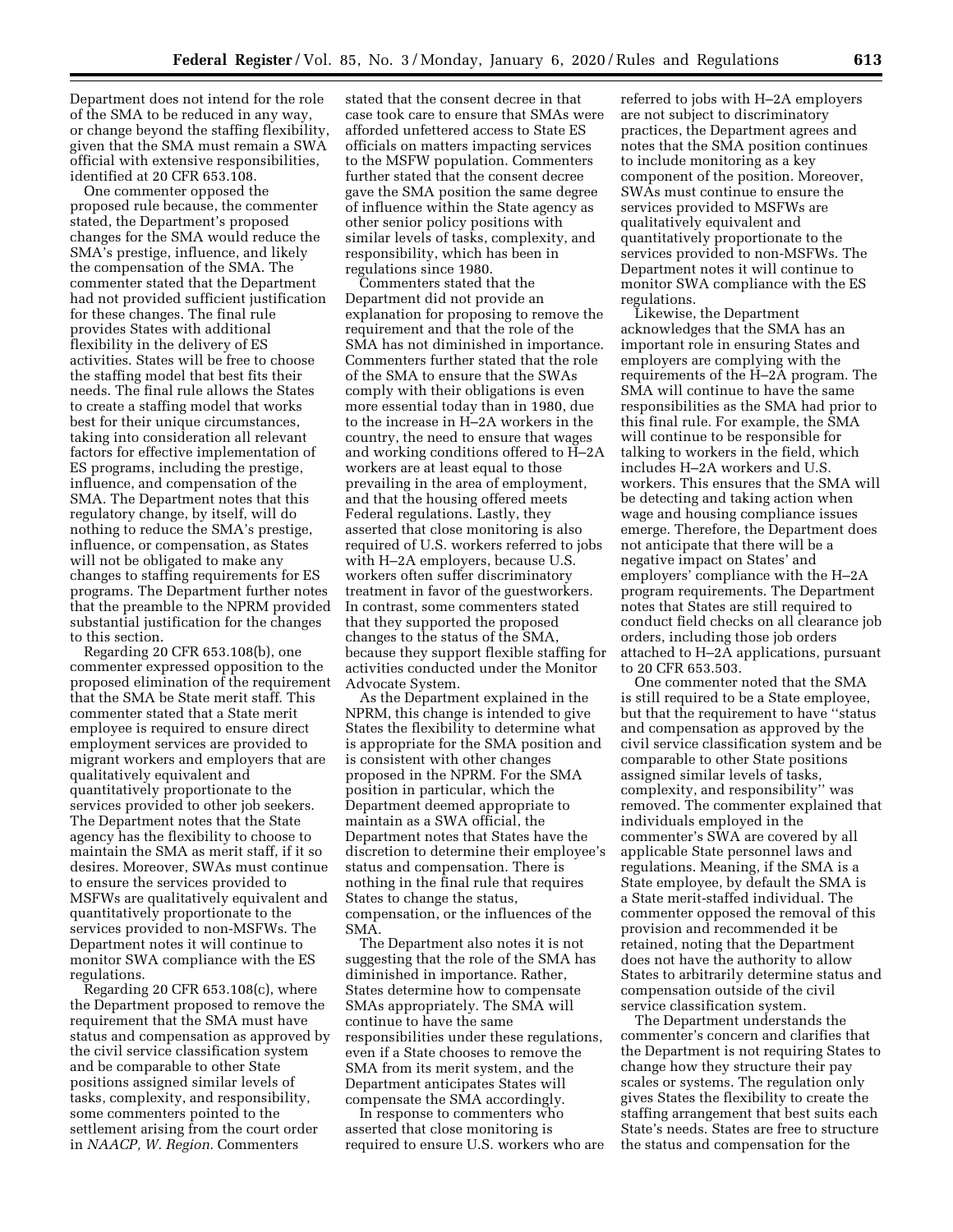SMA position consistent with their own States' laws, regulations, and policies, as long as the SMA remains a State employee. Therefore, if keeping the SMA as a State employee means that the SMA will be in the State's civil service system, the State is free to do so. The Department has concluded no change is needed to the text of the regulation in response to this comment.

One commenter questioned whether the last sentence in 20 CFR 653.108(d) which as proposed stated that any State that proposes less than full-time dedication must demonstrate to its Regional Administrator (RA) that the SMA function can be effectively performed with part-time ES staffing should include "ES." The commenter stated the reference to ''ES'' does not appear necessary, as this sentence is speaking specifically to the SMA function, which is a SWA official and not ES staff. The commenter recommended the sentence revert to the original text that does not include the "ES" reference. The Department appreciates the commenter raising this incongruence and agrees the addition of "ES" is not appropriate given that the requirement is referring to the SMA. Therefore, it is not correct to use the term ''ES staffing'' here. The final rule removes ''ES'' from this provision.

One commenter stated that the Department proposed to remove the 20  $CFR 653.108(g)(1)$  requirement that SMAs ''without delay, must advise the SWA and local offices of problems, deficiencies, or improper practices in the delivery of services and protections'' to MSFWs. The commenter stated that this provision was part of the original regulations issued in 1980 to resolve the *NAACP, W. Region* litigation and that those regulations were intended to allow the SWAs and local offices to quickly correct deficiencies. The commenter stated that the Department did not indicate that this section has proven overly burdensome or ineffective, and it offers no reason for removing it. The commenter stated that the deletion is arbitrary and capricious and recommends that the language be retained as a tool to assist in effective agency self-monitoring.

The Department did not propose to remove the requirement at 20 CFR 653.108(g)(1), which requires the SMA to advise the SWA and local offices of problems, deficiencies, or improper practices in the delivery of services and protections afforded by regulations and permits the SMA to request a corrective action plan to address these deficiencies. This provision also requires the SMA to advise the SWA on means to improve the delivery of

services. In the NPRM, the Department addressed its proposed changes to paragraph (g)(1), and did not propose to change the aforementioned text. Therefore, the Department clarifies that the final regulatory text retains the second and third sentences of paragraph (g)(1) as is and, as proposed in the NPRM, revises the first sentence to read: ''Conduct an ongoing review of the delivery of services and protections afforded by the ES regulations to MSFWs by the SWA and ES offices (including efforts to provide ES staff in accordance with § 653.111, and the appropriateness of informal complaint and apparent violation resolutions as documented in the complaint logs).''

One commenter noted that the Department proposed 20 CFR 653.108(g)(3) to ensure all significant MSFW one-stop centers not reviewed onsite by Federal staff are reviewed at least once per year by ES staff. The commenter noted that, instead of changing the former reference from "State staff" to "ES staff," it should be changed from ''State staff'' to ''SWA officials.'' Otherwise, this function is given to the local level and bypasses State-level oversight. The Department agrees with the commenter that it would be more appropriate for a State employee to carry out the kind of monitoring envisioned here. The responsibilities laid out in paragraph (g) of 20 CFR 653.108 are the responsibilities of the SMA, and thus, a State employee (SWA official) should do this monitoring. Therefore, the Department will finalize 20 CFR  $653.108(g)(3)$  to provide that all significant MSFW one-stop centers not reviewed onsite by Federal staff are reviewed at least once per year ''by a SWA official.''

Also in 20 CFR 653.108(g), the Department is making two additional changes to clarify the roles in onsite reviews. The first change is to 20 CFR  $653.108(g)(2)(v)$ . The proposed language for  $\S 653.108(g)(2)(v)$  stated that the corrective action plan must be approved or revised by appropriate superior officials and the SMA. However, the NPRM's preamble for this provision explained that the Department was proposing to replace ''superior officials'' with ''SWA officials'' to make it clear that a State employee must approve the corrective action plan. See 84 FR 29433, 29441 (June 24, 2019). The proposed regulatory language for this provision in the NPRM inadvertently did not include this revision. The final rule's regulatory text adopts the text as described in the NPRM preamble. It states, ''The plan must be approved or revised by SWA officials and the SMA.''

The second change is to 20 CFR  $653.108(g)(2)(vii)$ . The Department proposed to revise this provision to state that the SMA may recommend the onsite review ''be delegated to an ES staff person.'' As proposed, this would permit the staff of a service provider to carry out these onsite reviews, permitting the service provider to monitor itself. The Department intends for the State to carry out monitoring of the local one-stop centers, as the State is the entity ultimately responsible for ensuring its compliance with the requirements for providing services to MSFWs. Therefore, to ensure the State is providing these services as required, the Department will require a State official to conduct these reviews. The Department is finalizing this rule with a minor change to the proposed rule text to provide that the SMA may delegate the onsite review to a SWA official (not ES staff) to clarify that the SMA may only delegate the responsibility for onsite reviews to a State employee. The final rule provides that the SMA may recommend that the review described in paragraph (g)(2) of this section be delegated to a SWA official. The Department notes that the current version of the regulatory text allows for this delegation to a responsible, professional member of the administrative staff of the SWA. As explained above, the rule as finalized will change this language to permit the delegation to a SWA official. The Department anticipates that the SMA would choose to delegate these reviews to a SWA official that is responsible and professional.

One commenter stated that at 20 CFR 653.108(o), the proposed rule referenced ''significant MSFW ES offices,'' where other sections of the regulations refer to ''significant MSFW one-stop centers.'' For consistency, the commenter suggested using ''significant MSFW onestop centers.'' The Department agrees with the commenter that ''significant MSFW ES offices'' should be written ''significant MSFW one-stop centers,'' particularly because ''significant MSFW one-stop centers'' is a defined term in the ES regulations at 20 CFR 651.10.

§ 653.111 State Workforce Agency Staffing Requirements

20 CFR 653.111 governs the requirements for SWA staffing. The Department is finalizing this section as proposed, except for the changes described below.

The Department stated in the NPRM that it had ''serious concerns about the constitutionality of the additional, racebased and ethnicity-based hiring criteria in the current regulation.'' 84 FR at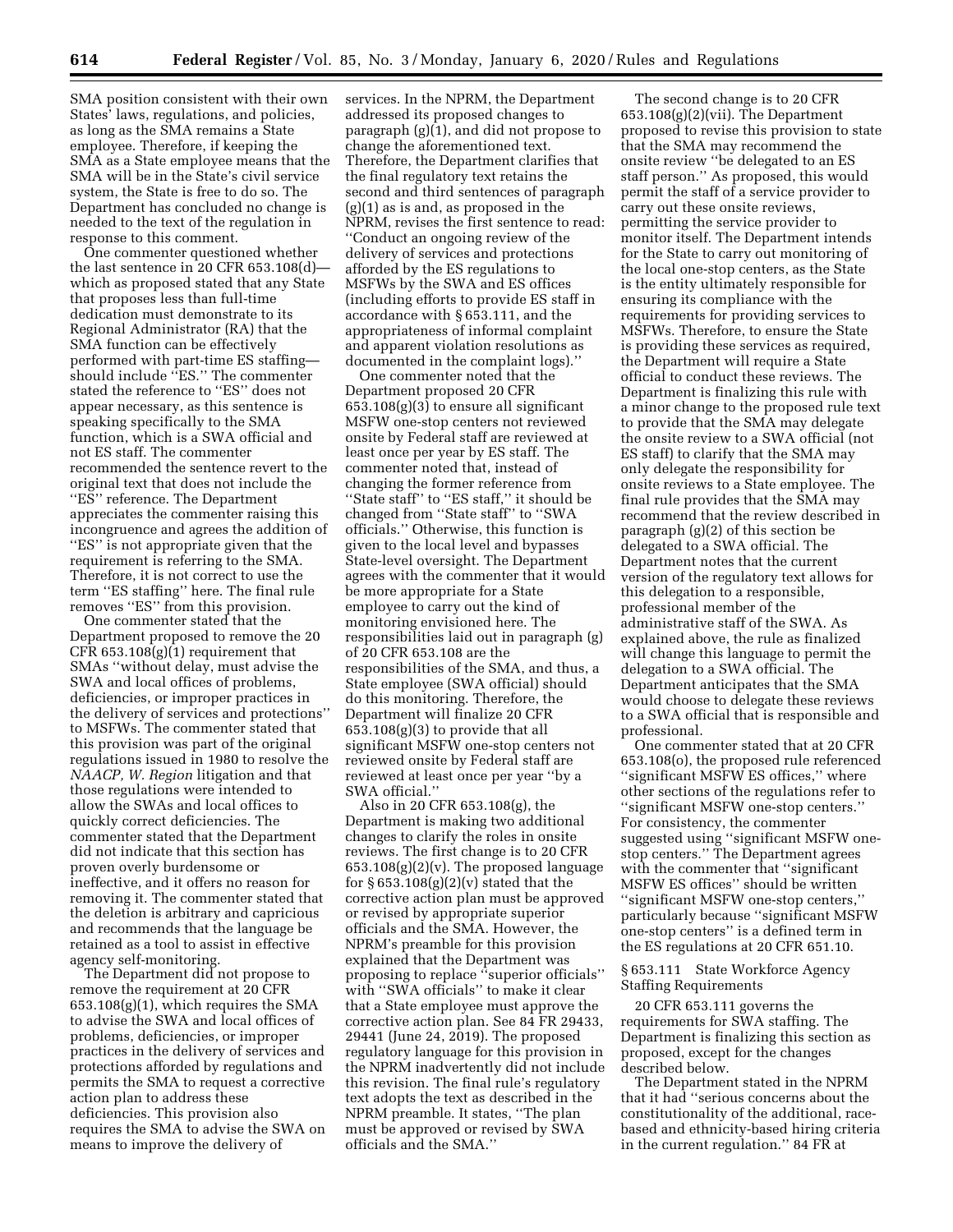29441. The NPRM noted that the regulations were adopted in response to a 1974 court order—now 45 years agoand that more recent Supreme Court precedent had emphasized that a racialclassification scheme cannot last ''longer than the discriminatory effects it is designed to eliminate,'' *Adarand Constructors, Inc.* v. *Pena,* 515 U.S. 200, 227 (1995), and that a university, by comparison, cannot impose ''a fixed quota'' or ''some specified percentage'' of a racial or ethnic group. *Fisher* v. *Texas,* 136 S. Ct. 2198, 2208 (2016). The Department's legal concerns remain, especially when commenters did not present evidence of systemic discrimination in the ES program today.

The NPRM also stated that the Department believed it could meet the needs of MSFWs without resorting to race-based or ethnicity-based criteria, and instead use the criteria employed for selecting State Monitor Advocates. The Department believes the criteria it establishes in this final rule for staffing significant MSFW ES offices, in addition to all the other safeguards and requirements in the MSFW program, will ensure that MSFWs are appropriately served.

One commenter opposed the Department's proposal to remove requirements from 653.111 that obligate States to engage in affirmative action hiring practices. The commenter stated that simply citing U.S. Supreme Court decisions that have limited the use of race-based affirmative action programs is not a legally sufficient basis to remove the affirmative action requirements. Specifically, the commenter stated that the Department had not offered evidence that the discrimination the affirmative action provisions were intended to rectify was remedied. The commenter stated they opposed the elimination of these provisions, because there continues to be systemic racism in the United States as evidenced by a wage and wealth gap between white and African American workers. The Department has the authority to remove the affirmative action race-based hiring criteria and believes it is required to remove or revise these criteria as presently constituted to comply with current law. The federal government may impose race-based classifications only if the requirement meets the strict scrutiny standard. *See Adarand Constructors, Inc.* v. *Pena,* 515 U.S. 200, 227 (1995). In order to meet strict scrutiny, the federal agency must demonstrate that the racial classification serves a compelling governmental interest and is narrowly tailored to further that interest. For the reasons provided in the NPRM and discussed

here, the Department has serious constitutional concerns about the regulations as they have been written, and has additionally determined as a policy matter that it can meet farmworkers' needs without resorting to race-based hiring criteria. Other criteria can be just as probative, or perhaps even more so, of candidates' ability to serve MSFWs.

The ES regulations have a number of provisions intended to ensure that MSFWs' needs are met. For example, as explained above, the Department is finalizing 20 CFR 653.111 with slight changes for the recruitment criteria for outreach staff and ES staff in significant MSFW offices. The Department will require that States ensure the recruitment of ES staff who speak a language that a significant proportion of the State's MSFW population speak and who are from MSFW backgrounds or who have substantial work experience in farmworker activities. Bringing prominence to the requirement that States ensure that outreach workers and ES staff speak a language that a significant proportion of MSFWs speak will help ensure that the ES Staff directly engaging with MSFWs are best able to meet MSFWs' needs.

One commenter opposed the removal of the affirmative action hiring requirements because, the commenter stated, the proposed changes to the affirmative action hiring requirements would mean that ES staff people would no longer be subject to key, longstanding protections against racial discrimination. The Department disagrees that ES staff will no longer be subject to longstanding protections from racial discrimination. ES staff are subject to all anti-discrimination provisions applicable to the ES program. This includes the nondiscrimination and equal opportunity provisions of WIOA sec. 188 and its implementing regulations at 29 CFR part 38, which prohibit employment discrimination in the administration of or in connection with the Wagner-Peyser Act program based on race, color, religion, sex, national origin, age, disability, or political affiliation or belief. See, *e.g.,* 29 CFR 38.18. Additionally, under § 653.111(c), which is being finalized as proposed, SWAs remain subject to all applicable Federal laws prohibiting discrimination and protecting equal employment opportunity.

One commenter opposed the changes to the affirmative action hiring requirements because, the commenter stated, discrimination against MSFWs in the ES still exists. Specifically, the commenter explained that the affirmative action hiring goals are the

result of a 1974 court order, and that while subsequent Supreme Court decisions have limited the use of certain types of race-based affirmative action programs, the Department had acknowledged that such targets still may be used until the discriminatory effects of past discrimination are eliminated. According to the commenter, for ES activities provided to MSFWs, lingering discriminatory practices warrant retention of the affirmative action plans. Although a number of commenters opposed the removal of the affirmative action provisions, neither this commenter nor any other commenters offered any evidence that lingering discriminatory practices against MSFWs still exist in the ES program. As explained above, the Department has concluded that it can effectively meet the needs of MSFWs without using hiring criteria that favor or disfavor applicants based on their race. Moreover, the nondiscrimination and equal opportunity provisions of WIOA sec. 188 and its implementing regulations prohibit discrimination in the Wagner-Peyser Act program based on race, color, religion, sex, national origin, age, disability, or political affiliation or belief, or, for beneficiaries, applicants, and participants only, on the basis of citizenship status or participation. See, *e.g.,* 29 CFR 38.5 and 38.18. Further, as noted above, SWAs remain subject to all applicable Federal laws prohibiting discrimination and protecting equal employment opportunity under 20 CFR 653.111(c), which is being finalized as proposed. States should continue to hire the individuals they determine will help best meet MSFWs' needs and will effectively carry out the requirements of the final rule.

One commenter opposed the Department's proposal to remove the affirmative action hiring requirements because, the commenter asserted, the Department did not suggest or offer any evidence that the inequities in service delivery highlighted in the *NAACP, W. Region* litigation were eradicated. The commenter stated that the ES is little more diverse than it was in 1980, and given that there are now a large number of indigenous workers from Mexico and Central America, as well as Afro-Caribbean immigrants, there is no basis for removing the affirmative action references in the regulations. Regardless, current law does not permit the Department to maintain 20 CFR 653.111's affirmative action race-based hiring requirement as presently written. The Federal government may impose race-based classifications only if they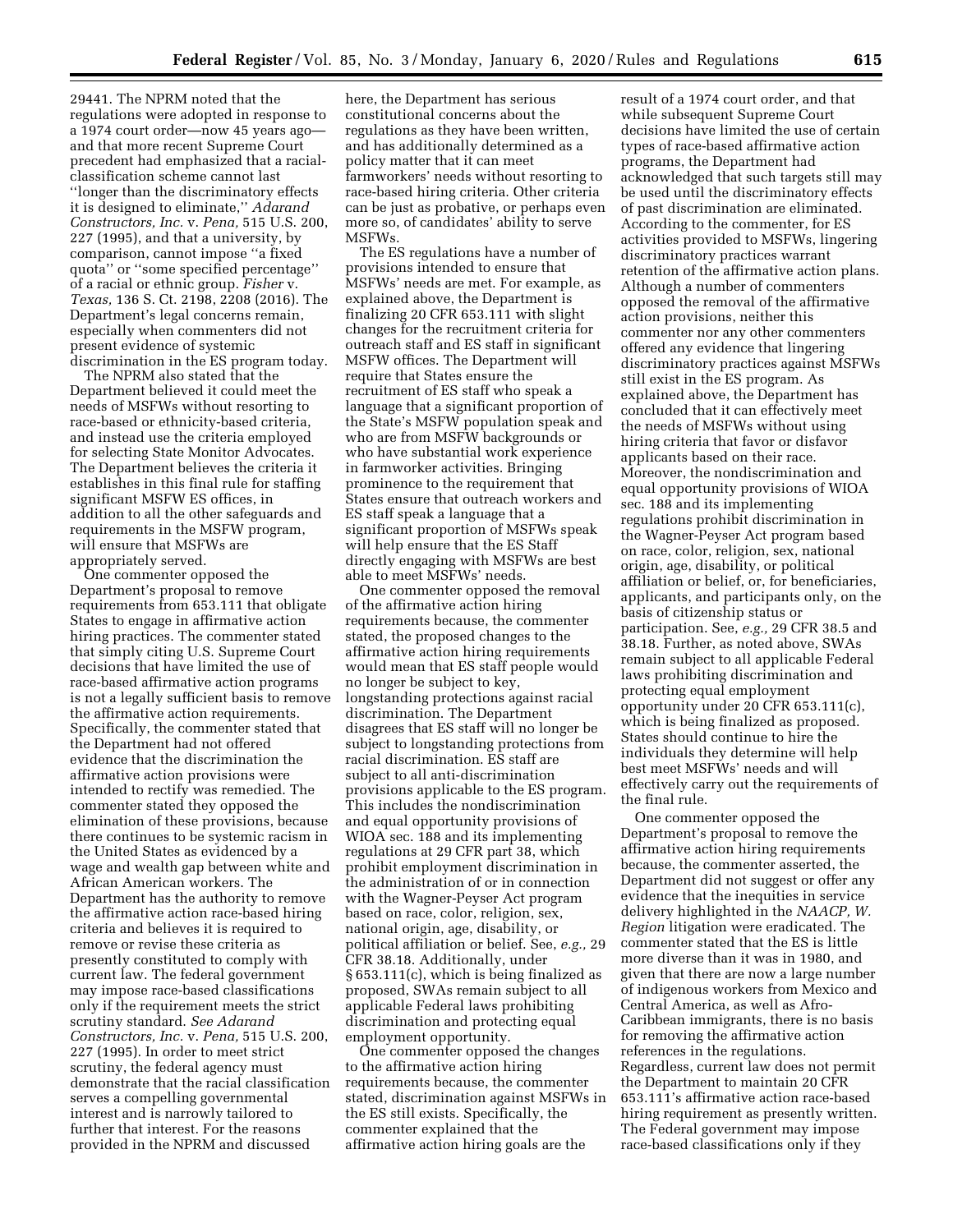meet the strict scrutiny standard. *Adarand,* 515 U.S. at 227. As explained in the NPRM, the Department believes the current scheme is not narrowly tailored, and it has determined as a policy matter that it can meet farmworkers' needs without resorting to race-based hiring criteria.

The Department agrees with the commenter that special provision must be made to provide effective services to MSFWs. In order to ensure that the ES staff who are working with MSFWs are able to provide the best services possible and most effectively engage with MSFWs, the Department is slightly modifying the recruitment criteria for ES staff at significant MSFW one-stop centers at 20 CFR 653.111 and outreach staff at 20 CFR 653.107. For the reasons explained in the preamble discussion of 20 CFR 653.107 and 653.108 in this final rule, in recruiting for these positions, States will be required to ensure that individuals are sought who speak a language spoken by a significant proportion of the State's MSFW population and who are from MSFW backgrounds or who have substantial work experience in farmworker activities. Increasing the recruitment focus on language ability will help ensure that MSFWs are best able to engage with the ES program.

One commenter opposed the removal of the affirmative action staffing requirements because it would, the commenter stated, reduce diversity at the SWA and adversely affect MSFWs. The commenter noted that eliminating the affirmative action hiring practices within the SWA will inevitably decrease the diversity of the SWA's workforceand that when there is a diminished presence of minority public servants in SWAs, MSFWs inevitably suffer, because the potential for bringing together and building connections is most successful when individuals are able to connect at a very basic human level. Those connections are more likely to occur, the commenter stated, when the persons providing services are of similar ethnic, racial, linguistic, and historical backgrounds as the individuals being served. Similarly, another commenter stated that eliminating affirmative action hiring goals is misguided, because MSFWs have particular needs, beyond linguistic needs. The commenter explained that actively hiring outreach staff from farmworker communities, which are disproportionately communities of color, is one of the few ways to guarantee that outreach staff have the cultural competency, sensitivity, and humility necessary to assist MSFWS with meeting their employment needs.

The Department appreciates the commenters' concerns about providing effective services to MSFWs and notes that States should continue to hire the individuals they determine will help best meet MSFWs' needs within the requirements of the final rule, including those that come from farmworker backgrounds.

Additionally, to ensure that MSFWs still have access to effective ES activities, the Department still requires that States ensure that recruitment for these positions be for individuals who are from MSFW backgrounds or who have substantial work experience in farmworker activities. Individuals with these characteristics are familiar with the array of issues MSFWs experience in their employment and have the cultural competency and sensitivity necessary to meet MSFWs' employment needs.

One commenter stated it opposed the elimination of affirmative action provisions for any aspect of the workforce, citing evidence of systemic racism that persists in the United States. It also asserted that eliminating affirmative action hiring practices within SWAs will decrease the diversity of its workforce. It stated that there are studies of States that have eliminated affirmative action over the past several years, which show that minorities working in State and local government decreased when affirmative action was dismantled. One commenter stated that, when there is a diminished presence of minority public servants in SWAs, MSFWs suffer. This commenter went on to say that building connections between job seekers and employers ''are more likely to occur when the persons providing services are of similar ethnic, racial, linguistic, and historical backgrounds as the individuals being served.''

Commenters asserted that eliminating the presence of individuals at SWAs of similar backgrounds will make it more difficult for farmworkers to benefit from the services provided by these SWAs. They referenced the particular needs of MSFWs, which go beyond linguistic needs, and may include, as one commenter noted, cultural isolation. One commenter stated that language skills, cultural awareness, and sensitivity should be top priorities for any staff working with MSFWs. Another commenter stated that actively hiring outreach staff that come from farmworker communities, which are disproportionately communities of color, is particularly needed and can guarantee that outreach staff have the cultural competency to assist farmworkers with their employment

needs, and to serve both MSFWs and H– 2A workers.

As stated in the NPRM, the Department is fully committed to serving all MSFWs, and to requiring that States provide useful help to MSFWs from staff who can speak their languages and understand their work environments. As described in the NPRM and above, affirmative action requirements that mandate States to hire people of certain races or ethnicities are unconstitutional. The Department continues to harbor serious concerns about the constitutionality of the hiring scheme that has been in place. And the Department has decided as a policy matter that it can meet the needs of MSFWs without using race-based and ethnicity-based hiring criteria. Instead, the Department is mandating recruitment of ES staff with the skills and background necessary to provide quality services to farmworkers, specifically language skills paired with farmworker background or experience. Accordingly, the Department is maintaining in the final rule an emphasis on hiring ES staff who speak languages spoken by MSFWs and who have an MSFW background or experience. Additionally, the Department will continue to monitor SWA's compliance with the ES regulations, which includes ensuring MSFWs have access to employment and training services in a way that meets their unique needs, and it will take appropriate action if it determines that the SWA is not meeting its obligations under these regulations.

At 20 CFR 653.111(a), the NPRM proposed that the SWA must implement and maintain a program for staffing significant MSFW one-stop centers by providing ES staff in a manner facilitating the delivery of employment services tailored to the special needs of MSFWs, including by seeking ES staff that meet the criteria in § 653.108(b)(1) through (3). Those criteria are as follows: (1) Who are from MSFW backgrounds; or (2) who speak Spanish or other languages of a significant proportion of the State MSFW population; or (3) who have substantial work experience in farmworker activities.

In response to commenters' concerns about providing effective services to MSFWs, the Department is strengthening recruitment criteria for ES staff in significant MSFW one-stop centers. The Department is aligning the recruitment criteria with those used for outreach staff at § 653.107(a)(3)(i) and (ii), which requires SWAs to seek persons who speak the language of a significant proportion of the State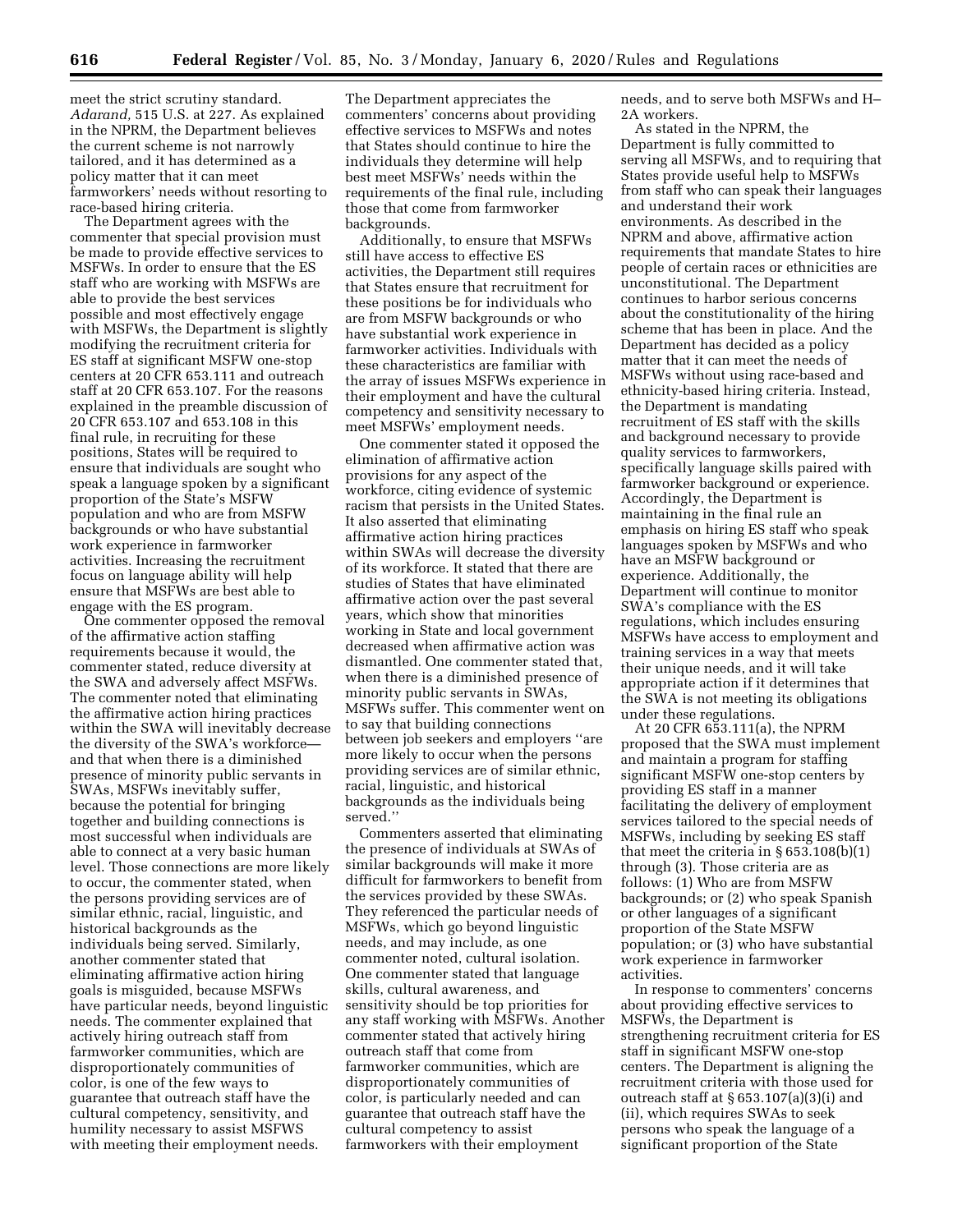MSFW population; and (1) who are from MSFW backgrounds; or (2) who have substantial work experience in farmworker activities. Therefore, as finalized, § 653.111(a) provides, ''The SWA must implement and maintain a program for staffing significant MSFW one-stop centers by providing ES staff in a manner facilitating the delivery of employment services tailored to the special needs of MSFWs, including by seeking ES staff that meet the criteria in § 653.107(a)(3).''

This change will ensure that recruitment for ES staff in significant MSFW one-stop centers and outreach staff will seek individuals that speak the language spoken by a significant proportion of the State MSFW population, and who are from an MSFW background—meaning that they or a family member have worked in farmwork as defined at 20 CFR 651.10 or have work experience in farmworker activities—meaning that they have worked with farmworkers, either as a service provider or through other means. These changes will enable ES staff at significant MSFW one-stop centers to better connect with and provide services to MSFWs. The Department notes that it removed the requirement for SWAs to seek persons who speak Spanish from the recruitment criteria for SMAs, staff at significant MSFW one-stop centers, and outreach staff, because some MSFWs do not speak Spanish. The Department wants to ensure recruitment for these positions focuses on seeking to hire individuals who can speak the language common to MSFWs in the State to facilitate communication and the provision of services. Additionally, the criteria to seek persons who speak the language of a significant proportion of the State MSFW population achieves the goal of ensuring that staff speak a language common to MSFWs in the State, which may be Spanish or another language.

One commenter asserted that ''privatizing these functions'' would likely result in MSFWs receiving inferior services. The Department notes that SWAs will continue to be held accountable to the same standards, regardless of how the SWAs choose to staff the provision of services. Moreover, SWAs must continue to ensure the services provided to MSFWs are qualitatively equivalent and quantitatively proportionate to the services provided to non-MSFWs. The Department will continue to monitor SWA compliance with the ES regulations.

One commenter stated that MSFW staff are well-trained to ensure that

workers are treated appropriately and that housing meets basic standards. The commenter also stated that nongovernmental staff will likely lack the necessary authority to enforce the kinds of legal protections that these longstanding regulations were designed to ensure. The Department responds that, under Federal regulations, ES staff are not authorized to enforce legal protections. Rather, outreach staff must be trained to identify potential violations of the ES regulations or employment-related laws. It is then incumbent upon them to refer the potential violations to ES Office Managers or the Complaint System Representatives to attempt to resolve the issue informally. In some cases, violations may need to be logged and immediately referred to the appropriate enforcement agency.

### *D. Part 658—Administrative Provisions Governing the Wagner-Peyser Act Employment Service*

Part 658 sets forth systems and procedures for complaints, monitoring for compliance assessment, enforcement, and sanctions for violations of the ES regulations and employment-related laws, including discontinuation of services to employers and decertification of SWAs. In part 658, the Department, among other changes, is finalizing the following proposed changes: (1) The State Administrator has overall responsibility for the Employment Service and Employment-Related Law Complaint System (Complaint System), which includes informal resolution of complaints; (2) a SWA official (as defined at § 651.10) must make determinations regarding initiation of the discontinuation of services to an employer; and (3) the RMA does not have to be a full-time position.

§ 658.501 Basis for Discontinuation of Services

Section 658.501 governs when States may or must discontinue providing services to employers. One State agency asked whether the intent of the change at 20 CFR 658.501(b) from ''The SWA may'' to ''SWA officials may'' is only to give the authority of discontinuing services to the SWA and not local ES offices. The Department clarifies that the intent of the change is to permit only SWA officials to discontinue services and it is finalizing this section as proposed.

### § 658.601 State Workforce Agency Responsibility

Section 658.601 governs the States' establishment and maintenance of a

self-appraisal system. The Department is finalizing this provision with the change described below.

One commenter stated that the proposed change at 20 CFR 658.601 is incorrect. The commenter asserted that the required self-appraisal system was not reported as part of the 9002A. The commenter clarified that it has been replaced under WIOA as a narrative with aggregate State customized data in the annual narrative. The Department clarifies that  $\S 658.601(a)(1)(ii)$  instructs SWAs to use a particular ETA report to compare planned numerical performance goals to actual accomplishments. Because the 9002A report is obsolete, the Department updated the language to reflect the new report that States are required to use, the WIOA Common Performance Reporting System, ETA Form 9172 (Participant Individual Record Layout).

§ 658.603 Employment and Training Administration Regional Office Responsibility

Section 658.603 governs ETA responsibilities in overseeing the States' provision of ES activities to MSFWs. The Department received comments on this section and is responding to them below. The Department is finalizing this section as proposed.

Several commenters opposed the proposed changes to § 658.603 and raised three main issues in their comments: (1) The Department did not offer an explanation for the changes; (2) the changes will erode the effectiveness of the RMA in protecting MSFWs; and (3) contracting ES staff will create the need for States and RMAs to enhance the monitoring of SWAs, because outsourced staff may have little or no experience serving farmworkers and complying with the exacting dictates of the regulations and those governing the H–2A program.

In the NPRM, the Department explained that it was proposing to remove the requirement that the RMA be full-time, because different States have different MSFW needs, and the Department has determined it is most appropriate for the ETA RA to determine whether those needs merit a full-time employee dedicated to serving one population. This gives the RA greater flexibility in how they staff their offices based on the needs of their region.

The Department does not predict there will be an erosion in the effectiveness of the RMA in protecting farmworkers. First, the RMA must continue to carry out all of the RMA duties set forth at 20 CFR 658.603(f). Second, the RA continues to have the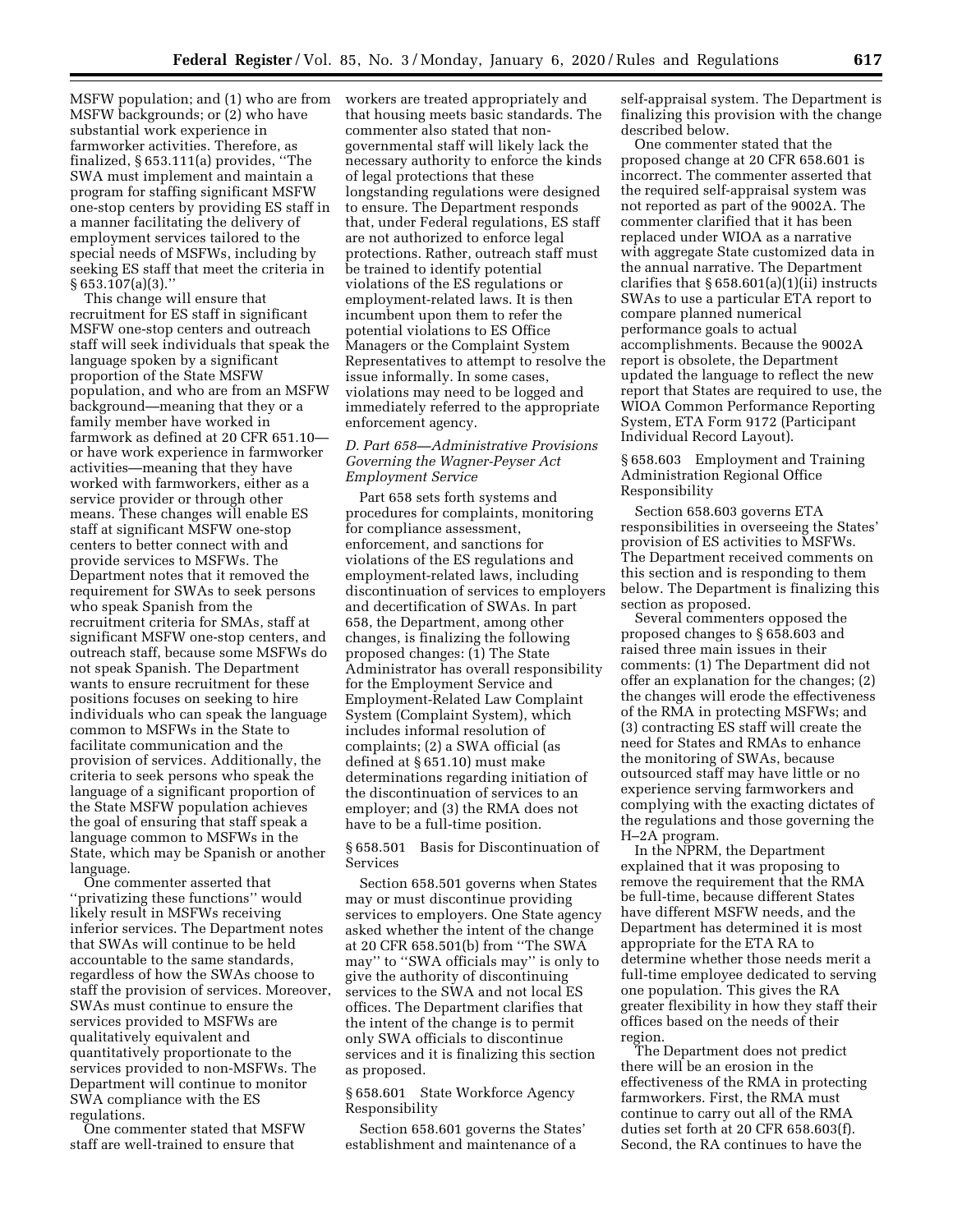responsibility to regularly review and assess SWA performance and compliance with ES regulations pursuant to 20 CFR 658.603(a).11 Through these reviews and assessments, the Department will work to guarantee that the Monitor Advocate System ensures services to farmworkers are provided on a qualitatively equivalent and quantitatively proportionate basis to the services provided to non-MSFWs, regardless of the staffing model the State selects. This will ensure that the RMA's effectiveness in protecting MSFWs is not eroded.

The Department reaffirms that the responsibilities of the State to comply with the ES regulations do not change with this final rule. Pursuant to 20 CFR 658.601(a) each SWA must establish and maintain a self-appraisal system for ES operations to determine success in reaching goals and to correct deficiencies in performance. Whether the State continues to hire merit staff in its local offices or uses a services provider, the State Administrators must ensure their SWA monitors their own compliance with ES regulations in serving MSFWs on an ongoing basis.<sup>12</sup> Additionally the SMAs must conduct an ongoing review of the delivery of services and protections afforded by the ES regulations to MSFWs by the SWA and ES offices.13 This includes ensuring MSFWs have access to ES activities in a way that meets their unique needs. MSFWs must receive services on a basis that is qualitatively equivalent and quantitatively proportionate to services provided to non-MSFWs; nothing in this final rule changes that requirement. The Department notes it has extensive experience overseeing programs with different staffing models and that the SMAs, RMAs, and NMA will continue to monitor to ensure the State is providing equitable services to MSFWs, regardless of the staffing structure the SWA chooses. The Department will provide monitoring guidance for States that choose to outsource the provision of employment services.

# Removing Full-Time Staffing Requirement

Commenters opposed the Department's proposal to remove the full-time staffing requirement for the RMA position at 20 CFR 658.603(f), because commenters stated the RMA position was expressly deemed to be full-time, with a wide range of specified

duties. According to one commenter, the Department does not suggest that the challenges faced by the ES have so lessened since 1980 that RMA support is only needed on a part-time basis. The Department appreciates the commenter's historical context. However, the Department clarifies that it is not suggesting the RMA is only needed on a part-time basis; rather, it is at the discretion of RAs to determine how best to staff the responsibilities of their region. In the NPRM, the Department explained it was removing the requirement that the RMA position be a full-time position, recognizing different States' MSFW populations in the relevant labor markets. The Department recognizes that not all States have the same number of significant MSFW one-stop centers and that not all DOL regions have the same number of significant MSFW States, significant MSFW one-stop centers, or regional staff. Therefore, the Department is giving RAs the flexibility to analyze the MSFW needs in the relevant labor market and the available staffing to determine if a full time RMA is needed. Allowing local management to determine whether RMAs can perform their duties part-time enhances the effectiveness and cost-efficiency of ES programs. Of course, RMAs may remain full-time if the demands of their region necessitate a full-time position. Furthermore, the Department does not suggest that the challenges faced by the ES have lessened since 1980. Rather, the Department notes, as it explained in the NPRM preamble, that different States have different MSFW populations in the relevant labor market. The Department reiterates, however, that regardless of the time spent by the RMA, whether full-time or part-time, the activities and requirements of the RMA remain.

#### Revising Onsite Review Requirements

A couple of commenters stated that removing the mandate for the RMA to visit each State in its region at least once per year will hinder the RMA's ability to monitor the region. One commenter stated that the Department's reasoning that it is ''very challenging'' for RMAs to make harvest time visits to the States in their region is insufficient and that the challenge could only be exacerbated by a shift to part-time staffing. The commenter stated the Department offered no reason for relieving the RMA of the obligation for harvest time trips and attendance at MSFW-related meetings. Furthermore, the commenter stated, given the rapidly changing landscape of agricultural ES activities in every region in the wake of rapidly increasing numbers of H–2A

applications and the accompanying challenges for the SWAs, there is no justifiable basis for diminishing regional oversight activities.

The Department understands the RMA's importance in monitoring the States for compliance with the MSFW regulations. The Department notes that even though RMAs are no longer required to visit each State once a year, the RMAs will continue to monitor all States in their region pursuant to 20 CFR 658.603(f)(1) and (2) and that nothing would prevent the RMA from visiting a State once a year (or more often) if necessary. These provisions require RMAs to review the effective functioning of the SMAs in their regions and review the performance of SWAs in providing the full range of employment services to MSFWs. As explained in the preamble to the NPRM, the Department is eliminating this requirement, because it may not be necessary for the RMA to travel to a State once a year where there is not a significant MSFW population or where the NMA has already traveled. The Department also noted in the NPRM preamble that travel to each State once a year is challenging with the limited funding available to the Department. In an effort to ensure limited funding is used most efficiently, the Department determined that RAs are in the best position to make travel decisions for their staff depending on the needs of the Region. Moreover, if it is not a significant MSFW State and the RMA has a good sense of what is happening in the State, it may not be necessary to travel there.

One commenter opposed the proposed change to remove the requirement that RMAs make harvest time visits to the States, because the commenter stated that the Department's explanation that it was very challenging to make these trips was not sufficient. The commenter explained that given the rapidly changing landscape of agricultural ES activities in each region and the increasing numbers of H–2A applications and accompanying challenges for SWAs, there is no justifiable basis for diminishing regional oversight activities.

The Department is finalizing this change because, if an RMA conducted an on-site review in a particular State it may not be necessary to return to that same State to conduct a harvest time visit. If there is not a significant MSFW population in that particular State or if the NMA already visited the State that year, such a visit may not be necessary. However, the Department notes the importance of these visits and that, if warranted, the goals of these could be

<sup>11</sup> 20 CFR 658.603(a) states that the RA is responsible for regularly reviewing and assessing SWA performance and ensuring their compliance with ES regulations. 12 20 CFR 653.108(a).

<sup>13</sup> 20 CFR 653.108(g)(1).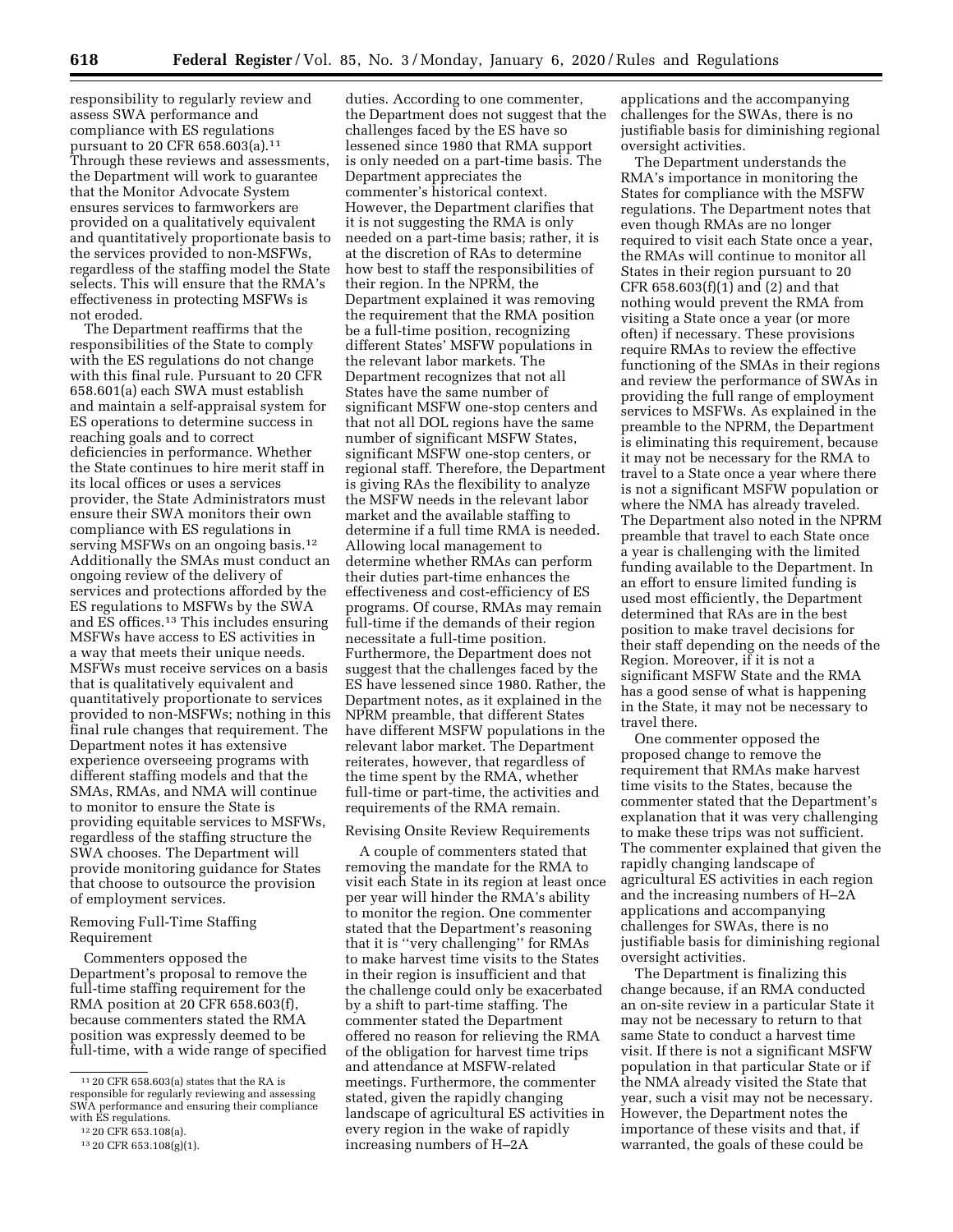accomplished by using technology such as videoconferencing or teleconferences.

#### **IV. Rulemaking Analyses and Notices**

### *A. Executive Orders 12866 (Regulatory Planning and Review) and 13563 (Improving Regulation and Regulatory Review)*

Under E.O. 12866, the OMB's Office of Information and Regulatory Affairs determines whether a regulatory action is significant and, therefore, subject to the requirements of the E.O. and review by OMB. 58 FR 51735. Section 3(f) of E.O. 12866 defines a ''significant regulatory action,'' as an action that is likely to result in a rule that: (1) Has an annual effect on the economy of \$100 million or more, or adversely affects in a material way a sector of the economy, productivity, competition, jobs, the environment, public health or safety, or State, local, or tribal governments or communities (also referred to as economically significant); (2) creates serious inconsistencies or otherwise interferes with an action taken or planned by another agency; (3) materially alters the budgetary impacts of entitlement grants, user fees, or loan programs, or the rights and obligations of recipients thereof; or (4) raises novel legal or policy issues arising out of legal mandates, the President's priorities, or the principles set forth in the E.O. OMB has determined that while this final rule is not an economically significant regulatory action under sec. 3(f) of E.O. 12866, it raises novel legal or policy issues and is therefore otherwise significant. Accordingly, OMB has reviewed this final rule.

E.O. 13563 directs agencies to propose or adopt a regulation only upon a reasoned determination that its benefits justify its costs; it is tailored to impose the least burden on society, consistent with achieving the regulatory objectives; and in choosing among alternative regulatory approaches, the agency has selected those approaches that maximize net benefits. E.O. 13563 recognizes that some benefits are difficult to quantify and provides that, where appropriate and permitted by law, agencies may consider and discuss qualitatively values that are difficult or impossible to quantify, including equity, human dignity, fairness, and distributive impacts.

Pursuant to the Congressional Review Act (5 U.S.C. 801 *et seq.*), the Office of Information and Regulatory Affairs designated this rule as not a 'major rule', as defined by 5 U.S.C. 804(2).

### Public Comments

Commenters asserted that the economic analysis in the proposed rule left out any discussion of program effectiveness or accountability and that a determination of whether to make the proposed changes should be based on the cost-effectiveness of ES activities. One commenter stated that the proposal would impose greater costs on employers through Federal and State unemployment taxes. Commenters contended that the 2004 Jacobson study 14 demonstrates that the benefits of using merit-staffing outweigh its costs. Commenters also contended that a 2012 study of Nevada's REA program 15 found that requiring meritbased staff to conduct all program components improved outcomes. Some commenters pointed to examples of efforts in the United States to privatize (as the commenters termed it) the delivery of social service programs that resulted in cost overruns and other problems. The Department recognizes these studies and findings, but this final rule does not privatize Wagner-Peyser Act services; rather, it provides flexibility to States to offer Wagner-Peyser Act services using the best staffing models available to them to provide these services, while the Department maintains oversight and long-established criteria for proper and efficient delivery of those services. States are encouraged to consider costeffectiveness when determining whether to use flexible staffing models for the delivery of ES activities. States are also encouraged to conduct evaluations of various service delivery models. The Department anticipates that States will choose the service delivery model that is the most cost effective in their State.

Some commenters stated that current ES programs are more cost-efficient than flexibly staffed WIOA title I programs. The Department anticipates that States will take cost information for their State into consideration when determining the most cost-effective approach to delivering ES activities. The Department did not compare the average cost per participant receiving Wagner-Peyser Act services to the average cost per participant receiving WIOA Dislocated

Worker services due to the differences between the two programs. When isolating similar services provided by the Wagner-Peyser Act and the WIOA Adult and Dislocated Worker programs, the outcomes were similar. However, the cost of the totality of services available in the Dislocated Worker program is not comparable to the cost of the services available through the Wagner-Peyser Act because the Dislocated Worker program provides more comprehensive services, such as individualized career services and training services.

Some commenters stated that the economic analysis relied on too few States. As explained in the proposed rule, to estimate the potential wage savings to States, the Department surveyed a sample of States that receive various levels of Wagner-Peyser Act funding. The Department began by sorting the 54 jurisdictions by funding level (from high to low), and then divided the list into three tiers. Next, the Department selected States from each of the three tiers and sent questions to those States regarding work hours and staff occupations. The Department has determined the eight States that were selected are a representative sample that allows for a robust analysis; therefore, the Department did not survey additional States for the final rule.

Two commenters questioned why the proposed rule assumed that 50 percent of merit staff would be replaced with non-merit staff. The Department provided the following explanation in the proposed rule: ''The three pilot States have an average of 52 percent non-State-merit staff providing labor exchange services; therefore, the Department assumes a 50 percent substitution rate in its wage savings calculations.''

Some commenters stated that the economic analysis used inaccurately high wages for public sector employees, and they stated that Occupational Employment Statistics (OES) data should not be relied on to compare the salaries of government and private sector workers. However, the commenters did not provide any alternative sources for wage data. The Department continues to believe that OES is the best source available for wage data by occupation, industry, and State. No data source is perfect, but OES data are the most robust and reliable data for the Department's analysis.

One commenter pointed out that the analysis does not use the most current and relevant information available from U.S. Bureau of Labor Statistics (BLS). The Department used 2017 OES data,

<sup>14</sup>Louis Jacobson, Ian Petta, Amy Shimshak, and Regina Yudd, ''Evaluation of Labor Exchange Services in a One-Stop Delivery System Environment,'' prepared by Westat for the U.S. Department of Labor, Employment and Training Administration Occasional Paper 2004–09 (Feb. 2004).

<sup>15</sup>Marios Michaelides, Eileen Poe-Yamagata, Jacob Benus, and Dharmendra Tirumalasetti, 'Impact of the Reemployment and Eligibility Assessment (REA) Initiative in Nevada,'' prepared by IMPAQ for the U.S. Department of Labor (Jan. 2012).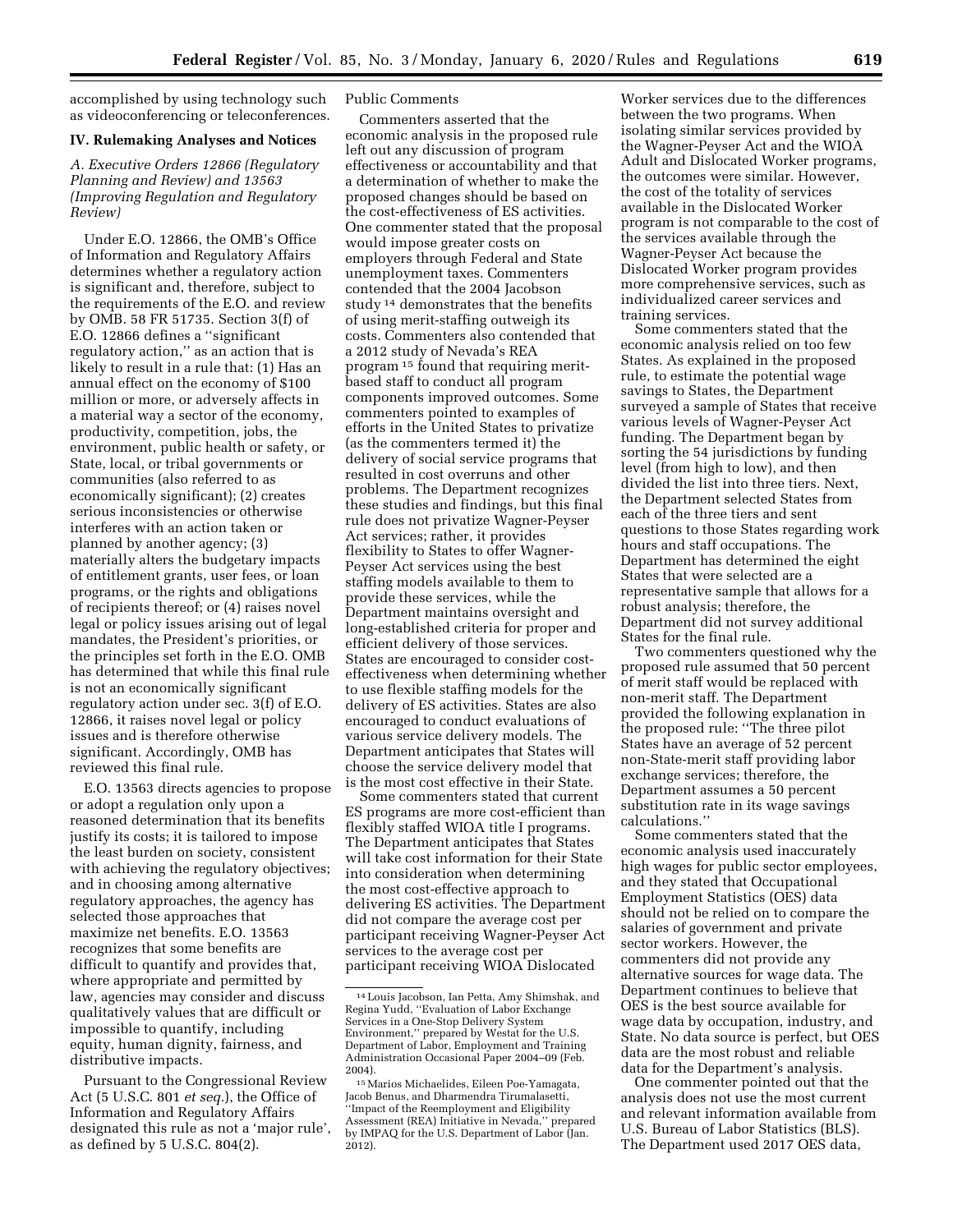which were the most current data available when the analysis was conducted. The Department has updated the data to 2018 for the analysis in this final rule.

Commenters also stated that the analysis does not compare similar workers in both sectors and that the occupational codes are not representative of the actual work done by ES staff. The Department compared the wage rates for three Standard Occupational Classification (SOC) codes: (1) SOC 11–3011 Administrative Services Managers; (2) SOC 13–1141 Compensation, Benefits, and Job Analysis Specialists; and (3) SOC 43– 9061 Office Clerks, General. The Department has determined these are the most applicable SOC codes because they represent three occupational levels of ES staff: Managers or supervisors; project managers or mid-level analysts; and administrative assistants or customer service representatives. The Department maintained these three occupations in the final rule because these three occupations most closely reflect the job duties of ES staff members. Moreover, commenters did not suggest specific alternatives.

Some commenters asserted that the Department unreasonably assumed that administrative costs for contracting out services would be small. Other commenters contended that the Department failed to sufficiently account for the administrative costs of providing services through contracts. Several commenters provided examples of costs that would be incurred by States that choose to use contract-based staffing methods for the delivery of ES activities, including expenses related to developing requests for proposal, managing the bidding process, reviewing proposals, drafting contracts, and monitoring contracts. The Department recognizes that there would be costs associated with obtaining a service provider to deliver ES activities. There would also be a reduction in costs due to the diminished need for management and oversight of State employees. The Department does not have a way to reliably estimate the difference between the new administrative costs and the administrative cost savings, but addressed commenters' concerns to the extent possible by lowering the overhead rate for government workers, as described below.

Some commenters questioned why the Department doubled the wage rates to account for fringe benefits and overhead without elaboration. To address comments about administrative and overhead costs, the Department

lowered the overhead rate for State government workers. In the proposed rule, the Department doubled the base wage rate for government workers and all sector workers to account for fringe benefits and overhead costs. For government workers, doubling the base wage rate reflected a fringe benefits rate of 60 percent 16 and an overhead rate of 40 percent.<sup>17</sup> For all sector workers, doubling the base wage rate reflected a fringe benefits rate of 44 percent 18 and an overhead rate of 56 percent.19 In the final rule, the Department used updated ECEC data to calculate the fringe benefits rates and the results were the same: 60 percent for the government sector 20 and 44 percent for private sector workers.<sup>21</sup> In response to public comments, the Department reevaluated the most appropriate overhead rates to use in the final rule. The Department decided to keep the 56 percent overhead rate for new hires (represented by all sector workers) in light of the costs

17U.S. Department of Health and Human Services, ''Guidelines for Regulatory Impact Analysis'' (2016), *[https://aspe.hhs.gov/system/files/](https://aspe.hhs.gov/system/files/pdf/242926/HHS_RIAGuidance.pdf) pdf/242926/HHS*\_*[RIAGuidance.pdf.](https://aspe.hhs.gov/system/files/pdf/242926/HHS_RIAGuidance.pdf)* In its guidelines, HHS states, ''as an interim default, while HHS conducts more research, analysts should assume overhead costs (including benefits) are equal to 100 percent of pre-tax wages.'' HHS explains that 100 percent is roughly the midpoint between 46 and 150 percent, with 46 percent based on Employer Costs for Employee Compensation (ECEC) data that suggest benefits average 46 percent of wages and salaries, and 150 percent based on the private sector ''rule of thumb'' that fringe benefits plus overhead equal 150 percent of wages. To isolate the overhead costs from HHS's 100 percent assumption, the Department subtracted the 60 percent benefits rate calculated from ECEC data, resulting in an overhead rate of approximately 40 percent.

18BLS, Employer Costs for Employee Compensation, *[https://www.bls.gov/ncs/data.htm.](https://www.bls.gov/ncs/data.htm)*  For private industry workers, wages and salaries averaged \$23.26 per hour worked in 2017, while benefit costs averaged \$10.16, which is a benefits rate of 44 percent.

19U.S. Department of Health and Human Services, ''Guidelines for Regulatory Impact Analysis'' (2016), *[https://aspe.hhs.gov/system/files/](https://aspe.hhs.gov/system/files/pdf/242926/HHS_RIAGuidance.pdf) pdf/242926/HHS*\_*[RIAGuidance.pdf.](https://aspe.hhs.gov/system/files/pdf/242926/HHS_RIAGuidance.pdf)* To isolate the overhead costs from HHS's 100 percent assumption, the Department subtracted the 44 percent benefits rate calculated from ECEC data, resulting in an overhead rate of approximately 56 percent.

20BLS, Employer Costs for Employee Compensation, *[https://www.bls.gov/ncs/data.htm.](https://www.bls.gov/ncs/data.htm)*  For State and local government workers, wages and salaries averaged \$31.12 per hour worked in 2018, while benefit costs averaged \$18.69, which is a benefits rate of 60 percent.

21BLS, Employer Costs for Employee Compensation, *[https://www.bls.gov/ncs/data.htm.](https://www.bls.gov/ncs/data.htm)*  For private industry workers, wages and salaries averaged \$23.86 per hour worked in 2018, while benefit costs averaged \$10.38, which is a benefits rate of 44 percent.

related to awarding funds and monitoring subrecipients, and to reduce the overhead rate for government workers from 40 percent to 17 percent 22 to reflect the lower marginal increase in overhead costs for retaining incumbent workers than hiring new workers.

Some commenters stated that the proposal would lead to increased staff turnover. The Department acknowledges that, on average, employee turnover is higher in the private sector than in the public sector. According to data from the Job Openings and Labor Turnover Survey (JOLTS) program, the separations rate for the private sector was 4.1 percent on average over the past year, while the separations rate for State and local government was 1.6 percent,<sup>23</sup> substantiating commenters' statements insofar as they stand for the general proposition that turnover is higher among private sector workers than government workers. While private sector workers on average may have a higher turnover rate than State employees on average, the Department is unable to quantify the potential impact on ES activities particularly, aside from reducing the overhead rate for State employees, as described above. Importantly, the Department is not requiring delivery of ES activities by private sector workers and anticipates that States will take employee turnover into consideration when assessing the cost effectiveness of various service delivery options.

Several commenters stated that the Department is unsure of the proposed rule's costs, and that this degree of uncertainty cautions against implementing the proposal. Even though the Department has determined that its cost estimates are based on the best available data, the Department acknowledges that projections of future costs and estimates based on surveys are subject to some degree of uncertainty. As such, the Department discussed in detail the areas of uncertainty in the analysis.

### Wage Savings for States

As stated elsewhere in this preamble, the Department is exercising its discretion under the Wagner-Peyser Act to give States more staffing options for how they provide labor exchange services and carry out certain other ES

<sup>16</sup>BLS, Employer Costs for Employee Compensation, *[https://www.bls.gov/ncs/data.htm.](https://www.bls.gov/ncs/data.htm)*  For State and local government workers, wages and salaries averaged \$30.45 per hour worked in 2017, while benefit costs averaged \$18.12, which is a benefits rate of 60 percent.

<sup>22</sup>Cody Rice, U.S. Environmental Protection Agency, ''Wage Rates for Economic Analyses of the Toxics Release Inventory Program,'' June 10, 2002, *[https://www.regulations.gov/document?D=EPA-HQ-](https://www.regulations.gov/document?D=EPA-HQ-OPPT-2014-0650-0005)[OPPT-2014-0650-0005.](https://www.regulations.gov/document?D=EPA-HQ-OPPT-2014-0650-0005)* 

<sup>23</sup>BLS, JOLTS program, *[https://www.bls.gov/jlt.](https://www.bls.gov/jlt)*  ''Separations'' includes quits, layoffs and discharges, and other separations. Total separations is referred to as ''turnover.''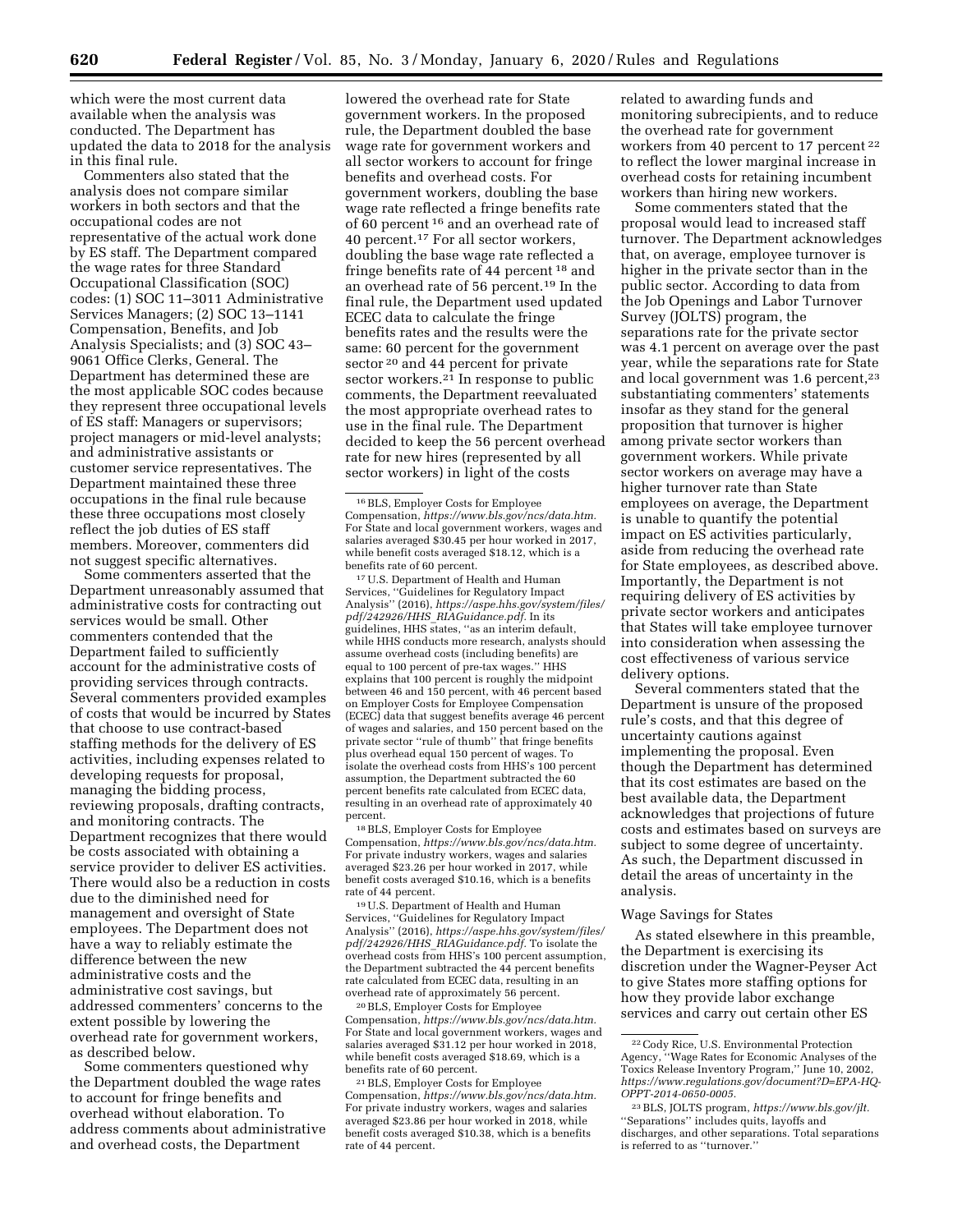activities authorized by that Act. This flexibility will permit States to continue using State merit-staffing models to perform these functions, or to use other innovative models that best suit each State's individual needs. All 50 States, plus the District of Columbia, Puerto Rico, Guam, and the U.S. Virgin Islands, receive funding under the Wagner-Peyser Act (54 jurisdictions total).

To estimate the wage savings to States, the Department surveyed a sample of States that receive various levels of Wagner-Peyser Act funding to obtain an approximation of staffing levels and patterns. In Program Year (PY) 2019, 17 jurisdictions received annual Wagner-Peyser Act funding between \$12.4 and \$77.5 million (labeled Tier 1 States in this analysis), 17 jurisdictions received funding between \$6.0 million and \$12.2 million (labeled Tier 2 States in this analysis), and 20 jurisdictions received funding of less than \$6.0 million (labeled Tier 3 States in this analysis).<sup>24</sup> Eight States were surveyed by the Department and asked to provide the total number of Full-Time Equivalent (FTE) hours worked by State merit staff dedicated to delivering Wagner-Peyser Act-funded services, as well as the occupational/ position title for all employees included in the FTE calculations.25 The results ranged from 561 FTEs in California, the State that received the highest level of Wagner-Peyser Act funding in PY 2019, to 19 FTEs in Delaware, the State that received the lowest level of Wagner-Peyser Act funding in PY 2019.26 On average among the States surveyed, 15 percent of staff funded under the Wagner-Peyser Act are managers or supervisors, 19 percent provide project management or mid-level analysis, and 66 percent provide administrative support and/or customer service.<sup>27</sup>

26The U.S. Virgin Islands and Guam received lower levels of Wagner-Peyser Act funding than Delaware. The PY 2019 allotments are available at *[https://www.federalregister.gov/documents/2019/](https://www.federalregister.gov/documents/2019/04/19/2019-07729/program-year-py-2019-workforce-innovation-and-opportunity-act-wioa-allotments-py-2019-wagner-peyser)  [04/19/2019-07729/program-year-py-2019](https://www.federalregister.gov/documents/2019/04/19/2019-07729/program-year-py-2019-workforce-innovation-and-opportunity-act-wioa-allotments-py-2019-wagner-peyser)  [workforce-innovation-and-opportunity-act-wioa](https://www.federalregister.gov/documents/2019/04/19/2019-07729/program-year-py-2019-workforce-innovation-and-opportunity-act-wioa-allotments-py-2019-wagner-peyser)[allotments-py-2019-wagner-peyser.](https://www.federalregister.gov/documents/2019/04/19/2019-07729/program-year-py-2019-workforce-innovation-and-opportunity-act-wioa-allotments-py-2019-wagner-peyser)* 

27Three States (California, North Dakota, and Ohio) provided a breakdown of FTEs by occupation. The Department calculated an average distribution based on those three States, and then applied the distribution to the other five States.

To estimate the percent of current ES positions that States would choose to restaff under this final rule, the Department surveyed three States that participate in a Wagner-Peyser Act pilot program and already have non-Statemerit staff providing labor exchange services: Colorado, Massachusetts, and Michigan. These three States were asked how many of their Wagner-Peyser Actfunded FTE hours are provided by non-State-merit staff.28 The three pilot States have an average of 52 percent non-Statemerit staff providing labor exchange services; therefore, the Department assumes a 50 percent substitution rate in its wage savings calculations. For example, the Department estimated that California would employ 280.5 FTEs (= 561 FTEs  $\times$  50%) who are neither meritstaffed nor State employees after the final rule takes effect, while Delaware would employ 9.5 such FTEs (= 19 FTEs  $\times$  50%). The FTEs are assumed to be distributed in accordance with the average staffing patterns of the surveyed States: 15 percent are managers or supervisors, 19 percent provide project management or mid-level analysis, and 66 percent provide administrative support and/or customer service.

To calculate the potential savings, median wage rates for government workers in each of the eight States were obtained from the BLS OES program.29 The median wage rates for private sector workers are not available by State and occupation; therefore, the Department used the median wage rates for all sectors <sup>30</sup> as a proxy because private sector jobs constitute 85 percent of total employment.31 The median wage rates were obtained for three SOC codes: (1) SOC 11–3011 Administrative Services Managers; (2) SOC 13–1141 Compensation, Benefits, and Job Analysis Specialists; and (3) SOC 43–

30BLS OES data for all sectors by State (May 2018): *[https://www.bls.gov/oes/special.requests/](https://www.bls.gov/oes/special.requests/oesm18st.zip) [oesm18st.zip.](https://www.bls.gov/oes/special.requests/oesm18st.zip)* 

31 In May 2018, total employment was 144,733,270 (*[https://www.bls.gov/oes/current/oes](https://www.bls.gov/oes/current/oes_nat.htm)*\_ *[nat.htm](https://www.bls.gov/oes/current/oes_nat.htm)*), with 122,999,150 jobs (85%) in the private sector (*[https://www.bls.gov/oes/current/](https://www.bls.gov/oes/current/000001.htm)  [000001.htm](https://www.bls.gov/oes/current/000001.htm)*) and 21,734,120 jobs (15%) in the government sector (*[https://www.bls.gov/oes/](https://www.bls.gov/oes/current/999001.htm) [current/999001.htm](https://www.bls.gov/oes/current/999001.htm)*).

9061 Office Clerks, General. To account for fringe benefits, the Department used a 60 percent benefits rate for the government sector 32 and a 44 percent rate for private sector workers.33 To account for overhead costs, the Department used a 17 percent overhead rate 34 for the government sector and a 56 percent overhead rate 35 for new hires (represented by all sector workers). In response to public comments, the Department reduced the overhead rate for government workers from 40 percent to 17 percent in the final rule to reflect the lower marginal increase in overhead costs for retaining incumbent workers than hiring new workers.

Then the difference between the fully loaded wage rates of government workers and workers in all sectors was calculated. For example, in Ohio, the median hourly wage rate for managers/ supervisors is \$35.91 in the government sector and \$40.84 in all sectors. Accounting for fringe benefits and overhead costs, the fully loaded median hourly rate is \$63.56 in the government sector  $[= $35.91 + ($335.91 \times 60\%) +$  $($35.91 \times 17\%)$ ] and \$81.68 in all sectors  $= $40.84 + $40.84 \times 44\%$  +  $(S40.84 \times 56\%)$ , a difference of \$18.12 per hour. Since the fully loaded wage rate is \$18.12 per hour higher in all sectors than in the government sector, Ohio would not realize a savings at the manager/supervisor level under this final rule. Likewise, Ohio would not realize a savings at the project management level because the fully loaded wage rate is \$6.89 per hour higher in all sectors than in the government sector (= \$49.31 for government workers—\$56.20 for workers in all sectors). However, Ohio would realize a \$1.23 per hour savings at the administrative support level (=

<sup>24</sup>State allotments are primarily based on a State's relative share of the civilian labor force and relative share of total unemployment.

<sup>&</sup>lt;sup>25</sup> The eight States surveyed were California, Delaware, Idaho, Maryland, North Dakota, Ohio, Tennessee, and Utah. California, Ohio, and Maryland are in Tier 1. Tennessee and Idaho are in Tier 2. Utah, North Dakota, and Delaware are in Tier 3. In the proposed rule, Tennessee was in Tier 1 and Maryland was in Tier 2 based on PY 2018 funding levels; in the final rule, Maryland is in Tier 1 and Tennessee is in Tier 2 based on PY 2019 funding levels.

Table X reflects the data provided by California, North Dakota, and Ohio and the calculated distributions for Maryland, Tennessee, Idaho, Utah, and Delaware.

<sup>28</sup>SMAs will continue to be State staff, so they are not included in the calculations of this final rule.

<sup>29</sup>BLS OES data for government workers by State (May 2018): *[https://www.bls.gov/oes/](https://www.bls.gov/oes/special.requests/oes_research_2018_sec_99.xlsx)  [special.requests/oes](https://www.bls.gov/oes/special.requests/oes_research_2018_sec_99.xlsx)*\_*research*\_*2018*\_*sec*\_*99.xlsx.*  These data do not distinguish between government staff employed under a merit system and staff who are not, thus the Department could not accurately estimate of the impact of transitioning to State employees not under a merit system.

<sup>32</sup>BLS, Employer Costs for Employee Compensation, *[https://www.bls.gov/ncs/data.htm.](https://www.bls.gov/ncs/data.htm)*  For State and local government workers, wages and salaries averaged \$31.12 per hour worked in 2018, while benefit costs averaged \$18.69, which is a benefits rate of 60 percent.

<sup>33</sup>BLS, Employer Costs for Employee Compensation, *[https://www.bls.gov/ncs/data.htm.](https://www.bls.gov/ncs/data.htm)*  For private industry workers, wages and salaries averaged \$23.86 per hour worked in 2018, while benefit costs averaged \$10.38, which is a benefits rate of 44 percent.

<sup>34</sup>Cody Rice, U.S. Environmental Protection Agency, ''Wage Rates for Economic Analyses of the Toxics Release Inventory Program,'' June 10, 2002, *[https://www.regulations.gov/document?D=EPA-HQ-](https://www.regulations.gov/document?D=EPA-HQ-OPPT-2014-0650-0005)[OPPT-2014-0650-0005.](https://www.regulations.gov/document?D=EPA-HQ-OPPT-2014-0650-0005)* 

<sup>35</sup>U.S. Department of Health and Human Services, ''Guidelines for Regulatory Impact Analysis'' (2016), *[https://aspe.hhs.gov/system/files/](https://aspe.hhs.gov/system/files/pdf/242926/HHS_RIAGuidance.pdf) pdf/242926/HHS*\_*[RIAGuidance.pdf.](https://aspe.hhs.gov/system/files/pdf/242926/HHS_RIAGuidance.pdf)* To isolate the overhead costs from HHS's 100 percent assumption, the Department subtracted the 44 percent benefits rate calculated from ECEC data, resulting in an overhead rate of approximately 56 percent.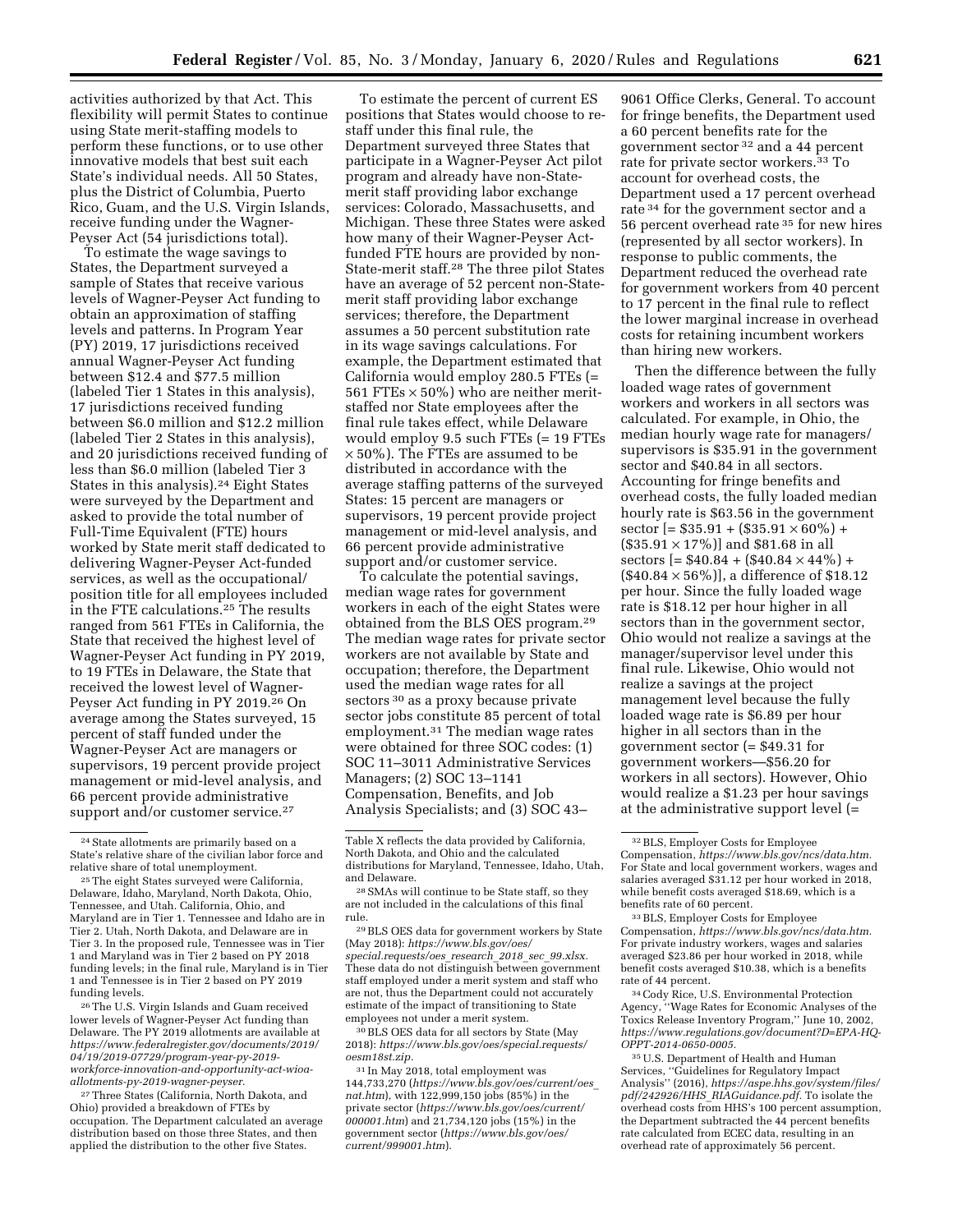\$32.71 for government workers—\$31.48 for workers in all sectors).

Multiplying this fully loaded wage rate difference by the estimated number of FTEs in this occupation (34.0 FTEs) and by 2,080 hours  $\bar{(-40)}$  hours per week  $\times$  52 weeks per year) results in a potential savings for Ohio of \$86,986 per year at the administrative support level (=  $$1.23$  per hour savings  $\times$  34.0  $FTEs \times 2,080$  hours per year). The same process was followed for the other seven States surveyed by the Department.

Next, the estimated wage savings for the States within each tier were summed. The estimated savings for the Tier 1 States of California (\$950,456), Ohio (\$86,986), and Maryland (\$0) equals \$1,037,442. The estimated

savings for the Tier 2 States of Tennessee (\$0) and Idaho (\$9,058) equals \$9,058. The estimated savings for the Tier 3 States of Utah (\$106,579), North Dakota (\$0), and Delaware (\$13,250) equals \$119,829.

The results for each tier were then multiplied by the appropriate ratio to estimate the wage savings for the entire tier. There are 17 States in Tier 1, so the estimated savings for the Tier 1 States of California, Ohio, and Maryland (\$1,037,442) was multiplied by 17/3, bringing the total estimated savings to \$5,878,836 per year for Tier 1. There are 17 States in Tier 2, so the estimated savings for the Tier 2 States of Tennessee and Idaho (\$9,058) was multiplied by 17/2, bringing the total

|  | Table X—Estimated Wage Savings per Year |  |
|--|-----------------------------------------|--|
|--|-----------------------------------------|--|

SOC code Number of FTEs (rounded) Number of FTEs with 50% substitution rate Median wage rate for government sector Loaded median wage rate for government sector Median wage rate for all sectors Loaded median wage rate for all sectors **Difference** between loaded wage rates for government and all sectors Cost savings = estimated FTE × wage rate difference × 2080 hours per year CA: 11-3011 11–3011 ..................... 117 58.5 \$54.25 \$96.02 \$51.07 \$102.14 \$6.12 \$0 13–1141 ..................... 74 37.0 34.45 60.98 34.20 68.40 7.42 0 43–9061 ....................... | 370 | 185.0 | 20.58 | 36.43 | 16.98 | 33.96 | −2.47 | (950,456) 561 280.5 ........................ ........................ ........................ ........................ ........................ ........................ OH: 11–3011 ..................... 8 4.0 35.91 63.56 40.84 81.68 18.12 0 13–1141 ..................... 7 3.5 27.86 49.31 28.10 56.20 6.89 0 43–9061 .................... │ 68 │ 34.0 │ 18.48 │ 32.71 │ 15.74 │ 31.48 │ −1.23 │ (86,986) 84 42.0 ........................ ........................ ........................ ........................ ........................ ........................ MD:<br>11-3011 11–3011 ..................... 12 6.0 45.04 79.2 52.08 104.16 24.44 0 13–1141 ..................... 16 8.0 29.42 52.07 34.45 68.90 16.83 0 43–9061 ..................... 53 26.5 17.24 30.51 15.67 31.34 0.83 0 81 40.5 ........................ ........................ ........................ ........................ ........................ ........................ Estimated cost savings for CA, OH, and MD ....................................................... ........................ ........................ ........................ ........................ (1,037,442) Estimated cost savings for 17 Tier 1 States ......................................................... ........................ ........................ ........................ ........................ (5,878,836) TN:<br>11-3011 11–3011 ..................... 22 11.0 35.47 62.78 38.81 77.62 14.84 0 13–1141 ..................... 28 14.0 24.63 43.60 25.74 51.48 7.88 0 43–9061 ..................... 97 48.5 15.46 27.36 14.96 29.92 2.56 0 148 74.0 ........................ ........................ ........................ ........................ ........................ ........................ ID: 11–3011 ..................... 10 5.0 29.72 52.60 33.87 67.74 15.14 0 13–1141 ..................... 13 6.5 28.11 49.75 24.54 49.08 ¥0.67 (9,058) 43–9061 ..................... 46 23.0 15.62 27.65 14.62 29.24 1.59 0 70 35.0 ........................ ........................ ........................ ........................ ........................ ........................ Estimated cost savings for TN and ID .................................................................. ........................ ........................ ........................ ........................ (9,048) Estimated cost savings for 17 Tier 2 States ......................................................... ........................ ........................ ........................ ........................ (76,996) UT:<br>.... 11-3011 11–3011 ..................... 11 5.5 32.60 57.70 36.44 72.88 15.18 0 13–1141 ..................... 14 7.0 30.42 53.84 23.26 46.52 ¥7.32 (106,579) 43–9061 ..................... 48 24.0 14.94 26.44 14.96 29.92 3.48 0 73 36.5 ........................ ........................ ........................ ........................ ........................ ........................ ND:<br>11-3011 11–3011 ..................... 6 3.0 35.43 62.71 37.75 75.50 12.79 0 13–1141 ............................ | 15 | 7.5 | 30.42 | 53.84 | 27.10 | 54.20 | 0.36 | 0 43–9061 ..................... 21 10.5 18.76 33.21 18.09 36.18 2.97 0 41 20.5 ........................ ........................ ........................ ........................ ........................ ........................ DE:<br>11-3011 ....... 11–3011 ..................... 3 1.5 41.33 73.15 53.61 107.22 34.07 0

36This rule may have other effects, which are described qualitatively here. The changes to § 653.111, regarding the staffing of significant MSFW one-stop centers, could affect States'

administrative costs. The changes would revise the staffing criteria for these centers, eliminating some requirements and adding new requirements. It is unknown whether this change will reduce or

increase costs, but the Department believes that the effect in either case will be small.

estimated savings to \$76,996 per year for Tier 2. There are 20 States in Tier 3, so the estimated savings for the Tier 3 States of Utah, Nevada, and Delaware (\$119,829) was multiplied by 20/3, bringing the total estimated savings to

Finally, the estimated wage savings for each tier were added together. Therefore, the total estimated savings of this final rule is  $$6,754,691$  per year (= \$5,878,836 for Tier 1 States + \$76,996 for Tier 2 States + \$798,859 for Tier 3 States), as shown in Table X.36 For purposes of E.O.s 12866 and 13771, the base wage and fringe benefit portions of these estimated savings are categorized as transfers from employees

\$798,859 per year for Tier 3.

to States.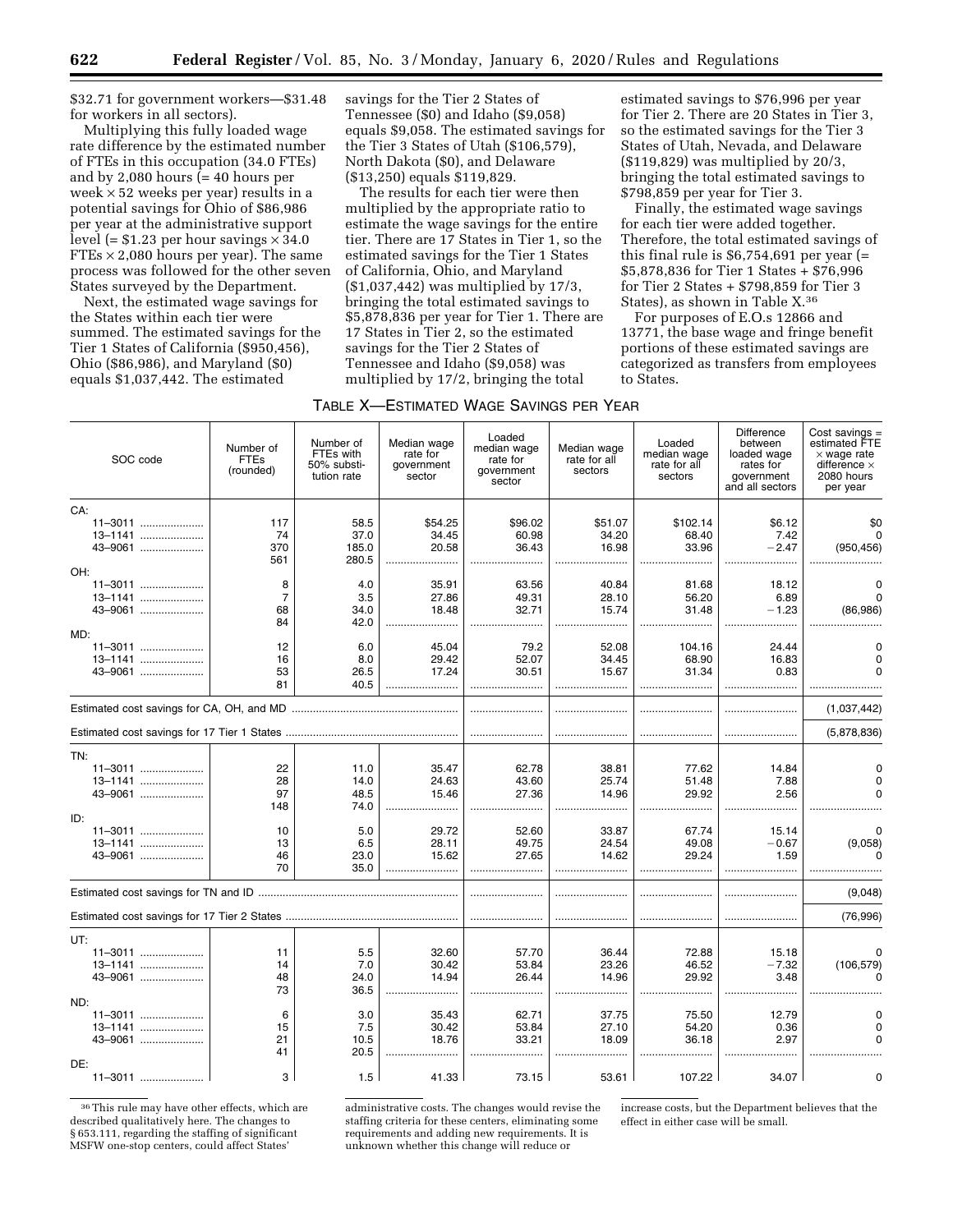| SOC code           | Number of<br><b>FTEs</b><br>(rounded) | Number of<br>FTEs with<br>50% substi-<br>tution rate | Median wage<br>rate for<br>government<br>sector | Loaded<br>median wage<br>rate for<br>government<br>sector | Median wage<br>rate for all<br>sectors | Loaded<br>median wage<br>rate for all<br>sectors | Difference<br>between<br>loaded wage<br>rates for<br>government<br>and all sectors | Cost savings $=$<br>estimated FTE<br>$\times$ wage rate<br>difference $\times$<br>2080 hours<br>per year |
|--------------------|---------------------------------------|------------------------------------------------------|-------------------------------------------------|-----------------------------------------------------------|----------------------------------------|--------------------------------------------------|------------------------------------------------------------------------------------|----------------------------------------------------------------------------------------------------------|
| 13-1141<br>43-9061 | 13<br>19                              | 2.0<br>6.5<br>9.5                                    | 26.95<br>16.43<br>                              | 47.70<br>29.08                                            | 31.81<br>14.05                         | 63.62<br>28.10<br>                               | 15.92<br>$-0.98$                                                                   | 0<br>(13.250)                                                                                            |
|                    |                                       |                                                      |                                                 |                                                           |                                        |                                                  | (119, 829)                                                                         |                                                                                                          |
|                    |                                       |                                                      |                                                 |                                                           |                                        |                                                  |                                                                                    | (798, 859)                                                                                               |
|                    |                                       |                                                      |                                                 |                                                           |                                        |                                                  |                                                                                    | (6,754,691)                                                                                              |

### TABLE X—ESTIMATED WAGE SAVINGS PER YEAR—Continued

### Rule Familiarization Costs

Regulatory familiarization costs represent direct costs to States associated with reviewing the new regulation. The Department calculated this cost by multiplying the estimated time to review the rule by the hourly compensation of a Human Resources Manager and by the number of jurisdictions (including the District of Columbia, Puerto Rico, Guam, and the U.S. Virgin Islands).

The Department estimates that rule familiarization will take on average one hour by a State government Human Resources Manager who is paid a median hourly wage of \$48.66.37 The Department used a 60 percent benefits rate <sup>38</sup> and a 17 percent overhead rate, <sup>39</sup> so the fully loaded hourly wage is  $$86.13$  [= \$48.66 + (\$48.66  $\times$  60%) +  $(\$48.66 \times 17\%)$ . Therefore, the one-time rule familiarization cost for all 54 jurisdictions (the 50 States, the District of Columbia, Puerto Rico, Guam, and the U.S. Virgin Islands) is estimated to be \$4,651 (= \$86.13  $\times$  1 hour  $\times$  54 jurisdictions).

### Summary of Estimated Impacts and Discussion of Uncertainty

For all States, the expected first-year budget savings will be approximately \$6,750,040 (= \$6,754,691 wage savings ¥ \$4,651 regulatory familiarization costs).

This analysis assumes a 50 percent substitution rate, meaning that States will choose to re-staff certain positions

with personnel other than State merit staff because these models may be more efficient and less expensive. Wage savings will vary among States based on each State's substitution rate. For some States, substitution at the managerial level may be cheaper; for other States, cost savings may be realized for administrative staff. Some States may find that private sector wage rates, for example, are more expensive than State merit staff wage rates and so choose to keep their current Wagner-Peyser Act merit staff. Under this final rule, States are not required to re-staff employment services and certain other activities under the Wagner-Peyser Act; they are given the option to do so. The purpose of this final rule is to grant States maximum flexibility in administering the Wagner-Peyser Act ES program and thereby free up resources for more and better service to employers and job seekers. Each State's wage savings will depend on the choices it makes for staffing.40

### Non-Quantifiable Benefits

In addition to cost savings, this final rule will likely provide benefits to States and to society. The added staffing flexibility this final rule gives to States will allow them to identify and achieve administrative efficiencies. Given the estimated cost savings that will result, States will be able to dedicate more resources under the Wagner-Peyser Act to providing services to job seekers and

employers. These services, which help individuals find jobs and help employers find workers, will provide economic benefits through greater employment. These resources can also provide the States with added capacity to deliver more career services, including individualized career services, which studies have shown improve employment outcomes.

### *B. Regulatory Flexibility Act*

The Regulatory Flexibility Act (RFA), 5 U.S.C. Chapter 6, requires the Department to evaluate the economic impact of this final rule on small entities. The RFA defines small entities to include small businesses, small organizations, including not-for-profit organizations, and small governmental jurisdictions. The Department must determine whether the final rule imposes a significant economic impact on a substantial number of such small entities. The Department concludes that this final rule does not directly regulate any small entities, so any regulatory effect on small entities will be indirect. Accordingly, the Department has determined this final rule will not have a significant economic impact on a substantial number of small entities within the meaning of the RFA.

### *C. Paperwork Reduction Act*

The purposes of the Paperwork Reduction Act of 1995 (PRA), 44 U.S.C. 3501 *et seq.,* include minimizing the paperwork burden on affected entities. The PRA requires certain actions before an agency can adopt or revise a collection of information, including publishing for public comment a summary of the collection of information and a brief description of the need for and proposed use of the information.

As part of its continuing effort to reduce paperwork and respondent burden, the Department conducts a preclearance consultation program to provide the public and Federal agencies

<sup>37</sup>BLS OES National Industry-Specific Occupational Employment and Wage Estimates, Sector 99 (May 2018): *[https://www.bls.gov/oes/](https://www.bls.gov/oes/current/naics2_99.htm)  [current/naics2](https://www.bls.gov/oes/current/naics2_99.htm)*\_*99.htm.* 

<sup>38</sup>BLS, Employer Costs for Employee Compensation, *[https://www.bls.gov/ncs/data.htm.](https://www.bls.gov/ncs/data.htm)*  For State and local government workers, wages and salaries averaged \$31.12 per hour worked in 2018, while benefit costs averaged \$18.69, which is a benefits rate of 60 percent.

<sup>39</sup>Cody Rice, U.S. Environmental Protection Agency, ''Wage Rates for Economic Analyses of the Toxics Release Inventory Program,'' June 10, 2002, *[https://www.regulations.gov/document?D=EPA-HQ-](https://www.regulations.gov/document?D=EPA-HQ-OPPT-2014-0650-0005)[OPPT-2014-0650-0005.](https://www.regulations.gov/document?D=EPA-HQ-OPPT-2014-0650-0005)* 

<sup>40</sup>This rule is expected to reduce deadweight loss (DWL). DWL occurs when a market operates at less than optimal equilibrium output, which happens any time the conditions for a perfectly competitive market are not met. Causes of DWL include taxes, subsidies, externalities, labor market interventions, price ceilings, and price floors. This rule removes a wage premium. The lower cost of labor may lead to an increase in the total number of labor hours purchased on the market. DWL reduction is a function of the difference between the compensation employers would be willing to pay for the hours gained and the compensation employees would be willing to accept for those hours. The size of the DWL reduction will largely depend on the elasticities of labor demand and labor supply.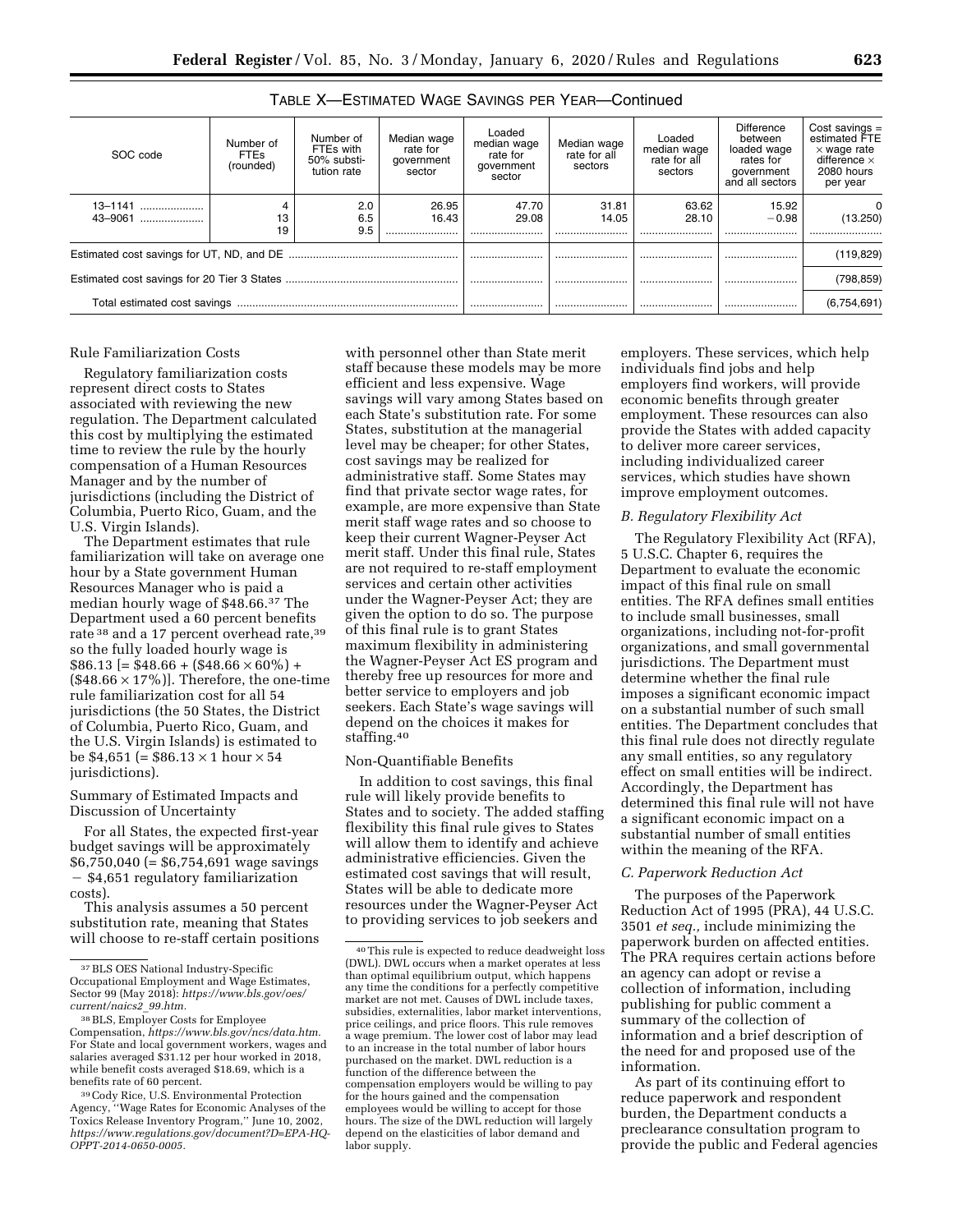with an opportunity to comment on proposed and continuing collections of information in accordance with the PRA. See 44 U.S.C. 3506(c)(2)(A). This activity helps to ensure that the public understands the Department's collection instructions, respondents can provide the requested data in the desired format, reporting burden (time and financial resources) is minimized, collection instruments are clearly understood, and the Department can properly assess the impact of collection requirements on respondents.

A Federal agency may not conduct or sponsor a collection of information unless approved by OMB under the PRA and displays a currently valid OMB control number. The public is also not required to respond to a collection of information unless it displays a currently valid OMB control number. In addition, notwithstanding any other provisions of law, no person will be subject to penalty for failing to comply with a collection of information if the collection of information does not display a currently valid OMB control number (44 U.S.C. 3512).

In accordance with the PRA, the Department submitted two information collection requests (ICRs) to OMB in concert with the publishing of the NPRM. This provided the public the opportunity to submit comments on the ICRs, either directly to the Department or to OMB. The 60-day period for the public to submit comments began with the submission of the ICRs to OMB. The Department did not receive comments on either of the two ICRs. The Department notes that the changes in the State Plan ICR are limited to the Wagner-Peyser Act program portion of that ICR and are consistent with the narrow focus of the changes in this final rule. The Department is clarifying that this joint State Plan ICR as a whole was approved by OMB in September 2019 with an expiration date of September 30, 2022. The other five (5) core programs affected by this joint State Plan ICR will not be impacted by the changes in this ICR package.

Therefore, the ICRs are being finalized consistent with this final rule.

The information collections in this final rule are summarized as follows.

Required Elements for Submission of the Unified or Combined State Plan and Plan Modifications Under the Workforce Innovation and Opportunity Act

### *Agency:* DOL–ETA.

*Title of Collection:* Required Elements for Submission of the Unified or Combined State Plan and Plan Modifications under the Workforce Innovation and Opportunity Act.

*Type of Review:* Revision. *OMB Control Number:* 1205–0522.

*Description:* Under the provisions of WIOA, the Governor of each State or Territory must submit a Unified or Combined State Plan to the U.S. Department of Labor—approved jointly with the U.S. Department of Education—that fosters strategic alignment of the six core programs, which include: The Adult, Dislocated Worker, Youth, Wagner-Peyser Act ES, Adult Education and Family Literacy Act, and VR programs.

*Affected Public:* States, Local, and Tribal Governments.

*Obligation to Respond:* Required to Obtain or Retain Benefits.

*Estimated Total Annual Respondents:*  38.

*Estimated Total Annual Responses:*  38.

*Estimated Total Annual Burden Hours:* 8,136.

*Estimated Total Annual Other Burden Costs:* \$0.

*Regulations Sections:* DOL programs—20 CFR 652.211, 653.107(d), 653.109(d), 676.105, 676.110, 676.115, 676.120, 676.135, 676.140, 676.145, 677.230, 678.310, 678.405, 678.750(a), 681.400(a), 681.410(b)(2), 682.100, 683.115. ED programs—34 CFR parts 361, 462, and 463.

Migrant and Seasonal Farmworker Monitoring Report and Complaint/ Apparent Violation Form

This information collection is not new. The MSFW information collected supports regulations that set forth requirements to ensure such workers receive services that are qualitatively equivalent and quantitatively proportionate to other workers. ETA is revising Form ETA–5148 to conform to the changes in this final rule. In the proposed rule, the Department listed §§ 653.107(a)(3), 653.108(g)(1) and (s)(11), and 653.111 as including proposed changes that affected the information collection. Only the final rule's changes in § 653.108(s)(2) affect the information collection. This update is reflected below.

Unrelated to this rulemaking, this information collection is currently being revised for other purposes. Those changes were the subject of a separate **Federal Register** Notice published in a **Federal Register** notice on March 7, 2019 (84 FR 8343). While this package is unrelated, the Department is incorporating the modifications to the burden estimate. Since the unrelated package contains the most current calculations for estimating the burden, the Department is aligning the

calculations in this final rule to ensure future consistency.

*Agency:* DOL–ETA.

*Title of Collection:* Migrant and Seasonal Farmworker Monitoring Report and Complaint/Apparent Violation Form.

*Type of Review:* Revision.

*OMB Control Number:* 1205–0039. *Description:* This information collection package includes the ETA Form 5148 (Services to Migrant and Seasonal Farmworkers Report) and the ETA Form 8429 (Complaint/Apparent Violation Form). SWAs must submit (pursuant to § 653.109) ETA Form 5148 quarterly to report the level of services provided to MSFWs through the onestop centers and through outreach staff to demonstrate the degree to which MSFWs are serviced and to ensure that such services are provided on a basis that is qualitatively equivalent and quantitatively proportionate to the services provided to non-MSFWs. The Department requires SWAs to use ETA Form 8429 when logging and referring complaints and/or apparent violations pursuant to part 658, subpart E.

*Affected Public:* State and Local Governments; Individuals or Households.

*Obligation to Respond:* Required to Obtain or Retain Benefits.

*Estimated Total Annual Respondents:*  51.

*Estimated Total Annual Responses:*  6,572.

*Estimated Total Annual Burden Hours:* 8,813.

*Estimated Total Annual Other Burden Costs:* \$361,949.

*Regulations Sections:* § 653.108(s)(2). Interested parties may obtain a copy free of charge of one or more of the ICRs submitted to the OMB on the *reginfo.gov*  website at *[http://www.reginfo.gov/](http://www.reginfo.gov/public/do/PRAMain) [public/do/PRAMain.](http://www.reginfo.gov/public/do/PRAMain)* From the Information Collection Review tab, select Information Collection Review. Then select Department of Labor from the Currently Under Review dropdown menu and look up the Control Number. You may also request a free copy of an ICR by contacting the person named in the **ADDRESSES** section of this preamble.

### *D. Executive Order 13132 (Federalism)*

E.O. 13132 requires Federal agencies to ensure that the principles of Federalism animating our Constitution guide the executive departments and agencies in the formulation and implementation of policies and to further the policies of the Unfunded Mandates Reform Act. Further, agencies must strictly adhere to constitutional principles. Agencies must closely examine the constitutional and statutory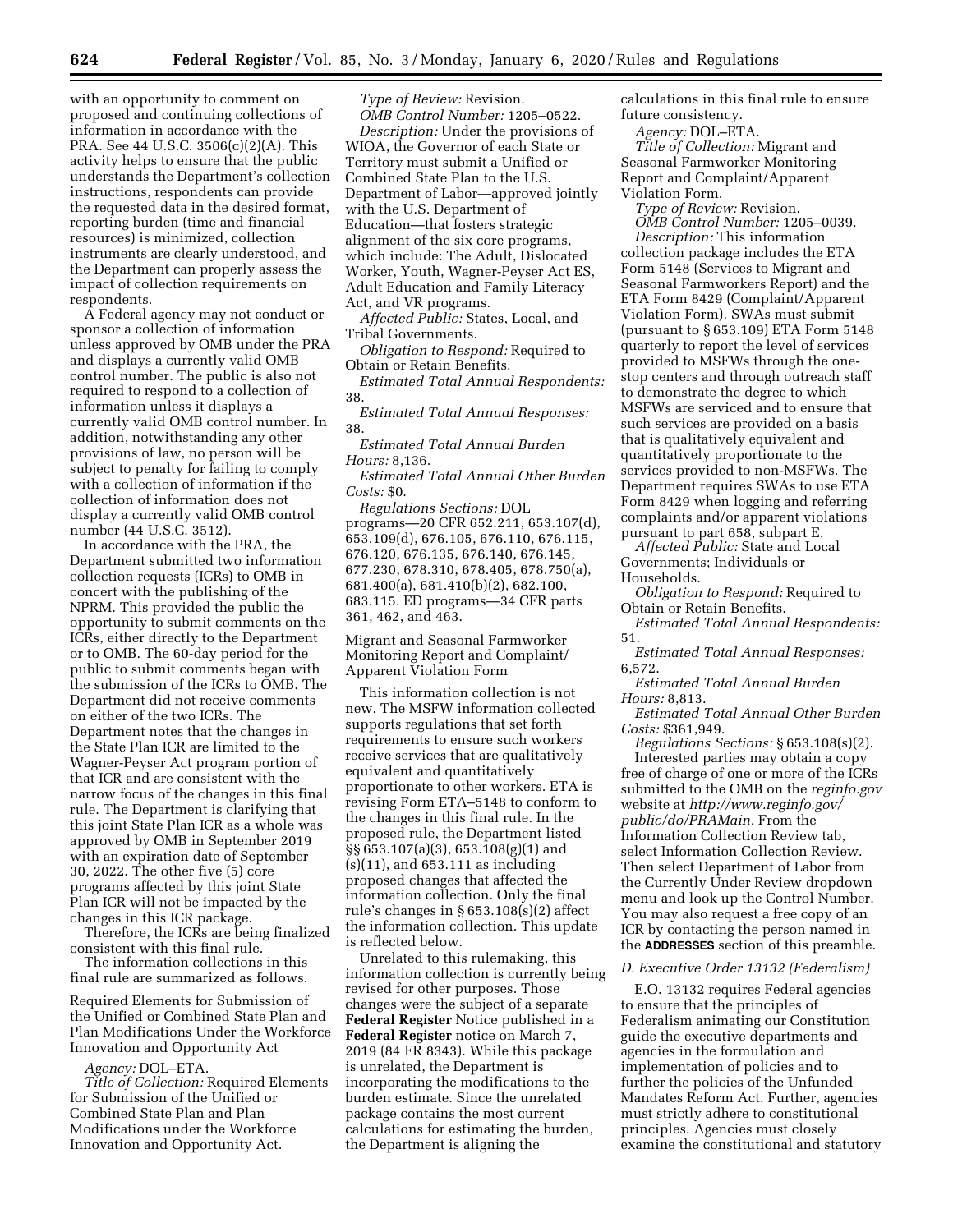authority supporting any action that would limit the policy-making discretion of the States and they must carefully assess the necessity for any such action. To the extent practicable, State and local officials must be consulted before any such action is implemented. The Department has reviewed the final rule in light of these requirements and has concluded that it is properly premised on the statutory authority given to the Secretary to set standards of efficiency for programs under the Wagner-Peyser Act, and it meets the requirements of E.O. 13132 by enhancing, rather than limiting, States' discretion in the administration of these programs.

Accordingly, the Department has reviewed this final rule and has concluded that the rulemaking has no substantial direct effects on States, or on the distribution of power and responsibilities among the various levels of government as described by E.O. 13132. Therefore, the Department has concluded that this final rule does not have a sufficient Federalism implication to warrant consultation with State and local officials or the preparation of a summary impact statement.

### *E. Unfunded Mandates Reform Act of 1995*

Title II of the Unfunded Mandates Reform Act of 1995 (Pub. L. 104–4) requires each Federal agency to prepare a written statement assessing the effects of any Federal mandate in a final agency rule that may result in an expenditure of \$100 million or more (adjusted annually for inflation with the base year 1995) in any one year by State, local, and tribal governments, in the aggregate, or by the private sector. A Federal mandate is defined in 2 U.S.C. 658, in part, as any provision in a regulation that imposes an enforceable duty upon State, local, or tribal governments, or the private sector.

Following consideration of these factors, the Department has concluded that the final rule contains no unfunded Federal mandates, including either a ''Federal intergovernmental mandate'' or a ''Federal private sector mandate.'' Rather, this final rule increases State flexibility in staffing the Wagner-Peyser Act program.

### *F. Executive Order 13175 (Indian Tribal Governments)*

The Department has reviewed the NPRM under the terms of E.O. 13175 and DOL's Tribal Consultation Policy, and have concluded that the changes to regulatory text that are the focus of the final rule would not have tribal

implications, as these changes do not have substantial direct effects on one or more Indian tribes, the relationship between the Federal government and Indian tribes, nor the distribution of power and responsibilities between the Federal government and Indian tribes. Therefore, no consultations with tribal governments, officials, or other tribal institutions were necessary.

### **List of Subjects**

#### *20 CFR Part 651*

Employment, Grant programs—labor.

#### *20 CFR Part 652*

Employment, Grant programs—labor, Reporting and recordkeeping requirements.

#### *20 CFR Part 653*

Agriculture, Employment, Equal employment opportunity, Grant programs—labor, Migrant labor, Reporting and recordkeeping requirements.

#### *20 CFR Part 658*

Administrative practice and procedure, Employment, Grant programs—labor, Reporting and recordkeeping requirements.

Accordingly, the Employment and Training Administration amends 20 CFR chapter V, parts 651, 652, 653 and 658, as follows:

### **PART 651—GENERAL PROVISIONS GOVERNING THE WAGNER-PEYSER ACT EMPLOYMENT SERVICE**

■ 1. The authority citation for part 651 continues to read as follows:

**Authority:** 29 U.S.C. 49a; 38 U.S.C. part III, 4101, 4211; Secs. 503, 3, 189, Pub. L. 113– 128, 128 Stat. 1425 (July 22, 2014).

■ 2. Amend § 651.10 by:

■ a. Removing the definition of ''Affirmative action'';

■ b. Adding a definition for "Complaint" System Representative'';

■ c. Revising the definition of

''Employment Service (ES) office'';

■ d. Adding definitions in alphabetical order for ''Employment Service (ES) Office Manager'' and ''Employment Service (ES) staff'';

■ e. Revising the definitions of ''Field checks'' and ''Field visits'';

■ f. Removing the definition of "Local Office Manager'';

■ g. Revising the definition for

''Outreach contact'';

■ h. Adding a definition in alphabetical order for ''Outreach staff'';

- i. Revising the definition of
- ''Respondent''; and

■ *j.* Adding in alphabetical order a definition for ''State Workforce Agency (SWA) official''.

The additions and revisions read as follows:

### **§ 651.10 Definitions of terms used in this part and parts 652, 653, 654, and 658 of this chapter.**

\* \* \* \* \* *Complaint System Representative*  means the ES staff individual at the local or State level who is responsible for handling complaints.

\* \* \* \* \* *Employment Service (ES) office* means a site that provides Wagner-Peyser Act services as a one-stop partner program. A site must be colocated in a one-stop center consistent with the requirements of §§ 678.305 through 678.315 of this chapter.

*Employment Service (ES) Office Manager* means the individual in charge of all ES activities in a one-stop center.

\* \* \* \* \* *Employment Service (ES) staff* means individuals, including but not limited to State employees and staff of a subrecipient, who are funded, in whole or in part, by Wagner-Peyser Act funds to carry out activities authorized under the Wagner-Peyser Act.

\* \* \* \* \* *Field checks* means random, unannounced appearances by ES staff and/or Federal staff at agricultural worksites to which ES placements have been made through the intrastate or interstate clearance system to ensure that conditions are as stated on the job order and that the employer is not violating an employment-related law.

*Field visits* means appearances by Monitor Advocates or outreach staff to the working and living areas of migrant and seasonal farmworkers (MSFWs), to discuss employment services and other employment-related programs with MSFWs, crew leaders, and employers. Monitor Advocates or outreach staff must keep records of each such visit.

\* \* \* \* \* *Outreach contact* means each MSFW that receives the presentation of information, offering of assistance, or follow-up activity from outreach staff.

*Outreach staff* means ES staff with the responsibilities described in § 653.107(b) of this chapter.

\* \* \* \* \* *Respondent* means the individual or entity alleged to have committed the violation described in the complaint, such as the employer, service provider, or State agency (including a State agency official).

\* \* \* \* \*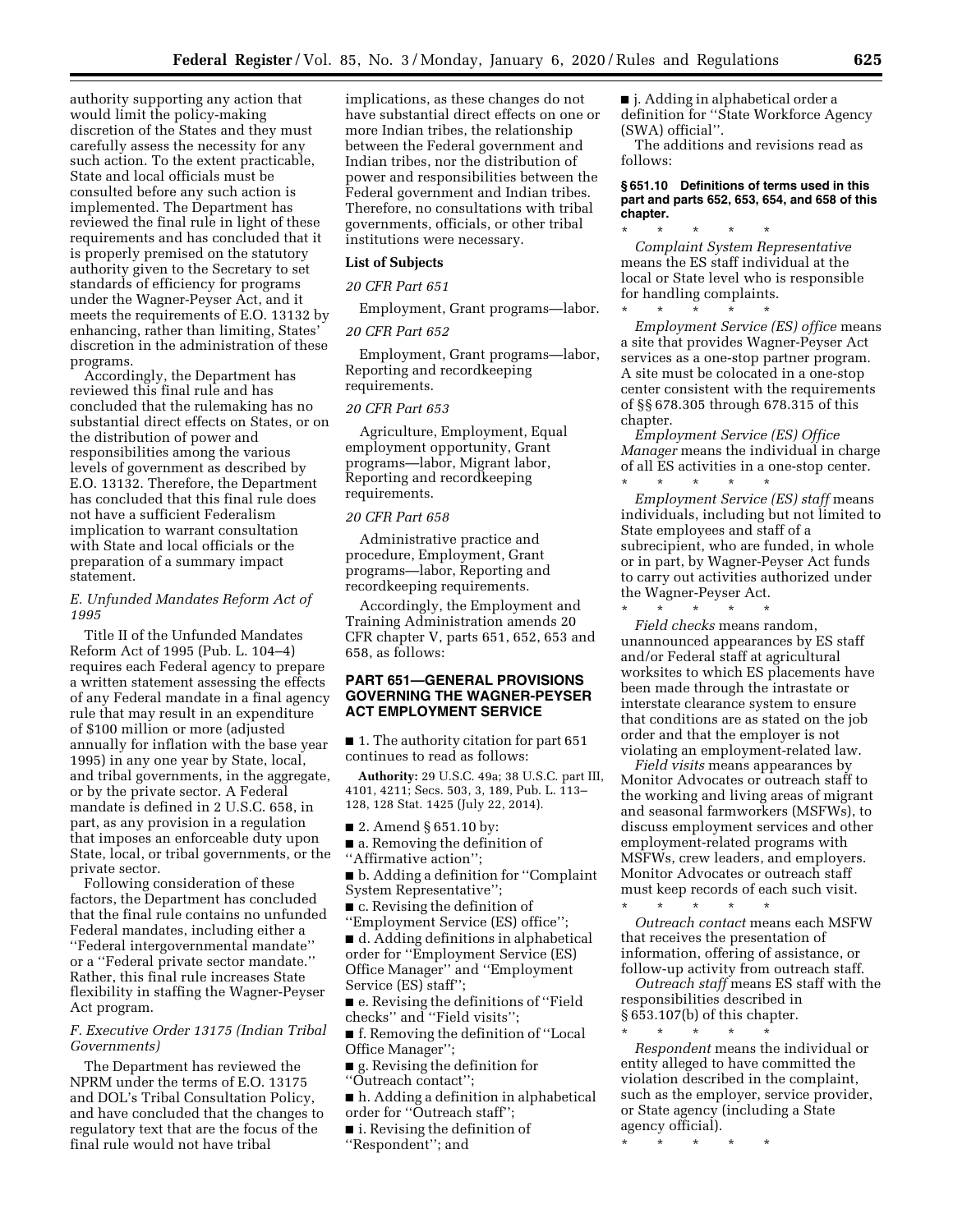*State Workforce Agency (SWA) official* means an individual employed by the State Workforce Agency or any of its subdivisions.

\* \* \* \* \*

### **PART 652—ESTABLISHMENT AND FUNCTIONING OF STATE EMPLOYMENT SERVICE**

■ 3. The authority citation for part 652 continues to read as follows:

**Authority:** 29 U.S.C. 491–2; Secs. 189 and 503, Public Law 113–128, 128 Stat. 1425 (July 22, 2014).

■ 4. Amend § 652.204 by revising the first sentence to read as follows:

#### **§ 652.204 Must funds authorized under the Wagner-Peyser Act (the Governor's Reserve) flow through the one-stop delivery system?**

No, sec. 7(b) of the Wagner-Peyser Act provides that 10 percent of the State's allotment under the Wagner-Peyser Act is reserved for use by the Governor for performance incentives, supporting exemplary models of service delivery, professional development and career advancement of SWA officials as applicable, and services for groups with special needs. \* \* \*

■ 5. Amend § 652.207 by revising paragraph (b)(3) to read as follows:

#### **§ 652.207 How does a State meet the requirement for universal access to services provided under the Wagner-Peyser Act?**

\* \* \* \* \*

(b) \* \* \*

(3) In each local area, in at least one comprehensive physical center, ES staff must provide labor exchange services (including staff-assisted labor exchange services) and career services as described in § 652.206; and \* \* \* \* \*

 $\blacksquare$  6. Amend § 652.210 by revising paragraph (b) introductory text to read as follows:

#### **§ 652.210 What are the Wagner-Peyser Act's requirements for administration of the work test, including eligibility assessments, as appropriate, and assistance to unemployment insurance claimants?**

\* \* \* \* \*

(b) ES staff must assure that: \* \* \* \* \*

 $\blacksquare$  7. Revise § 652.215 to read as follows:

#### **§ 652.215 Can Wagner-Peyser Act-funded activities be provided through a variety of staffing models?**

Yes, Wagner-Peyser Act-funded activities can be provided through a variety of staffing models. They are not required to be provided by State meritstaff employees; however, States may still choose to do so.

 $\blacksquare$  8. Revise § 652.216 to read as follows:

#### **§ 652.216 May the one-stop operator provide guidance to Employment Service staff in accordance with the Wagner-Peyser Act?**

(a) Yes, the one-stop delivery system envisions a partnership in which Wagner-Peyser Act labor exchange services are coordinated with other activities provided by other partners in a one-stop setting. As part of the local MOU described in § 678.500 of this chapter, the SWA, as a one-stop partner, may agree to have ES staff receive guidance from the one-stop operator regarding the provision of labor exchange services.

(b) The guidance given to ES staff must be consistent with the provisions of the Wagner-Peyser Act, the local MOU, and applicable collective bargaining agreements.

# **PART 653—SERVICES OF THE WAGNER-PEYSER ACT EMPLOYMENT SERVICE SYSTEM**

■ 9. The authority citation for part 653 continues to read as follows:

**Authority:** Secs. 167, 189, 503, Public Law 113–128, 128 Stat. 1425 (July 22, 2014); 29 U.S.C. chapter 4B; 38 U.S.C. part III, chapters 41 and 42.

■ 10. Amend § 653.102 by revising the third sentence to read as follows:

### **§ 653.102 Job information.**

\* \* \* One-stop centers must provide adequate assistance to MSFWs to access job order information easily and efficiently. \* \* \*

 $\blacksquare$  11. Amend § 653.103 by revising paragraphs (c) and (d) to read as follows:

#### **§ 653.103 Process for migrant and seasonal farmworkers to participate in workforce development activities.**

\* \* \* \* \* (c) One-stop centers must provide MSFWs a list of available career and supportive services in their native language.

(d) One-stop centers must refer and/ or register MSFWs for services, as appropriate, if the MSFW is interested in obtaining such services.

■ 12. Amend § 653.107 by:

 $\blacksquare$  a. Revising paragraphs (a)(1), (a)(2)

- introductory text, and (a)(3) and (4);
- b. Adding paragraph (a)(6); and ■ c. Revising paragraphs (b)
- introductory text,  $(b)(2)$ ,  $(b)(4)(iv)$ ,  $(b)(5)$ through  $(11)$ , and  $(c)$ .

The revisions and addition read as follows:

### **§ 653.107 Outreach and Agricultural Outreach Plan.**

 $(a) * * * *$ 

(1) Each SWA must provide an adequate number of outreach staff to conduct MSFW outreach in their service areas. SWA Administrators must ensure State Monitor Advocates (SMAs) and outreach staff coordinate their outreach efforts with WIOA title I sec. 167 grantees as well as with public and private community service agencies and MSFW groups.

(2) As part of their outreach, SWAs must ensure outreach staff:

\* \* \* \* \* (3) For purposes of providing and assigning outreach staff to conduct outreach duties, and to facilitate the delivery of employment services tailored to the special needs of MSFWs,

SWAs must seek qualified candidates who speak the language of a significant proportion of the State MSFW population; and

(i) Who are from MSFW backgrounds; or

(ii) Who have substantial work experience in farmworker activities.

(4) In the 20 States with the highest estimated year-round MSFW activity, as identified in guidance issued by the Secretary, there must be full-time, yearround outreach staff to conduct outreach duties. For the remainder of the States, there must be year-round part-time outreach staff, and during periods of the highest MSFW activity, there must be full-time outreach staff. All outreach staff must be multilingual, if warranted by the characteristics of the MSFW population in the State, and must spend a majority of their time in the field.

\* \* \* \* \*

(6) SWAs must ensure each outreach staff member is provided with an identification card or other materials identifying them as representatives of the State.

(b) *Outreach staff responsibilities.*  Outreach staff must locate and contact MSFWs who are not being reached by the normal intake activities conducted by the ES offices. Outreach staff responsibilities include:

\* \* \* \* \*

(2) Outreach staff must not enter work areas to perform outreach duties described in this section on an employer's property without permission of the employer unless otherwise authorized to enter by law; must not enter workers' living areas without the permission of the workers; and must comply with appropriate State laws regarding access.

\* \* \* \* \*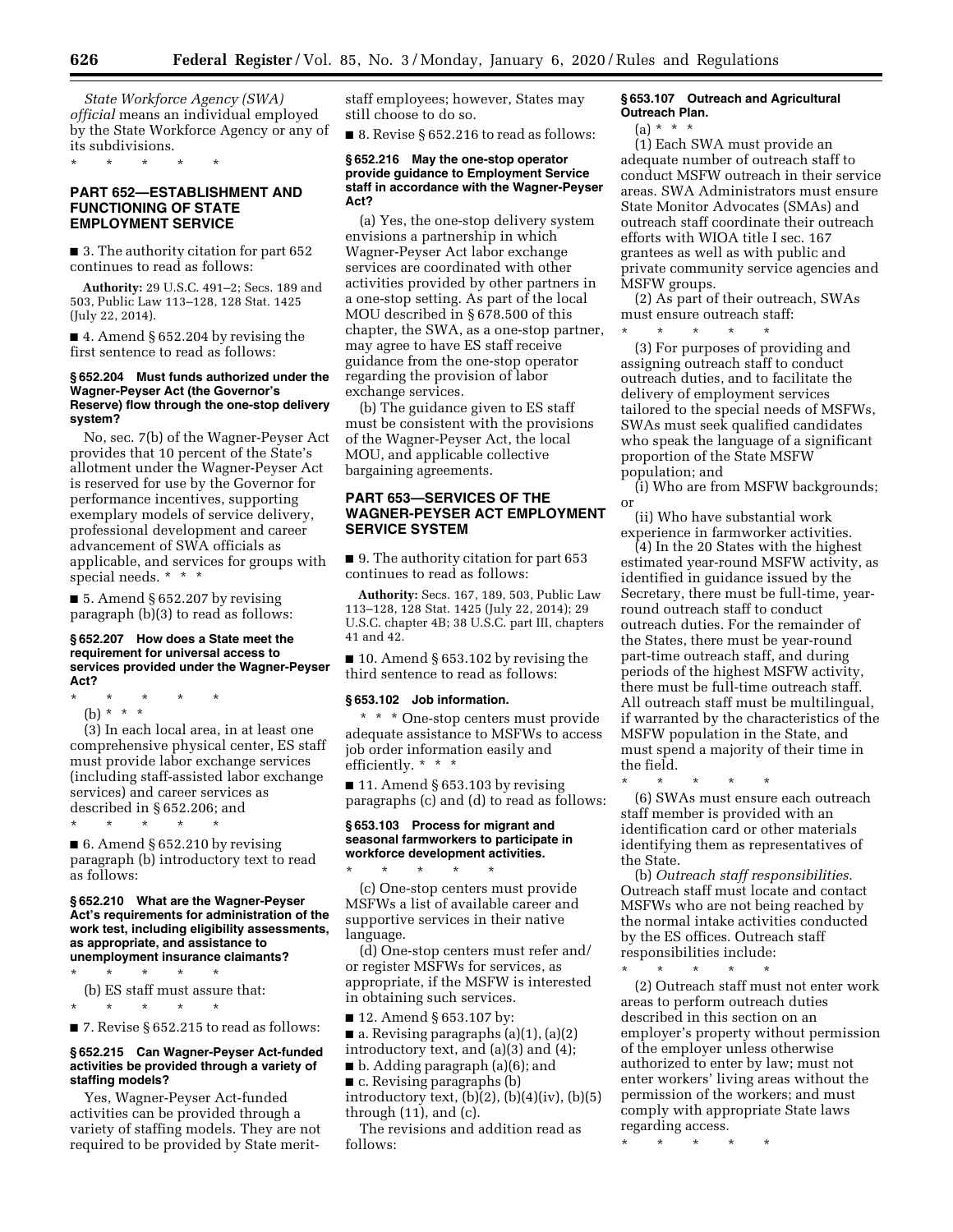$(4) * * * *$ 

(iv) Referral of complaints to the ES office Complaint System Representative or ES Office Manager;

\* \* \* \* \*

(5) Outreach staff must make followup contacts as necessary and appropriate to provide the assistance specified in paragraphs (b)(1) through (4) of this section.

(6) Outreach staff must be alert to observe the working and living conditions of MSFWs and, upon observation or upon receipt of information regarding a suspected violation of Federal or State employment-related law, document and refer information to the ES Office Manager for processing in accordance with § 658.411 of this chapter. Additionally, if an outreach staff member observes or receives information about apparent violations (as described in § 658.419 of this chapter), the outreach staff member must document and refer the information to the appropriate ES Office Manager.

(7) Outreach staff must be trained in local office procedures and in the services, benefits, and protections afforded MSFWs by the ES, including training on protecting farmworkers against sexual harassment. While sexual harassment is the primary requirement, training also may include similar issues, such as sexual coercion, assault, and human trafficking. Such trainings are intended to help outreach staff identify when such issues may be occurring in the fields and how to document and refer the cases to the appropriate enforcement agencies. They also must be trained in the procedure for informal resolution of complaints. The program for such training must be formulated by the State Administrator, pursuant to uniform guidelines developed by ETA. The SMA must be given an opportunity to review and comment on the State's program.

(8) Outreach staff must maintain complete records of their contacts with MSFWs and the services they perform. These records must include a daily log, a copy of which must be sent monthly to the ES Office Manager and maintained on file for at least 2 years. These records must include the number of contacts, the names of contacts (if available), and the services provided (*e.g.,* whether a complaint was received and if the complaint or apparent violation was resolved informally or referred to the appropriate enforcement agency, and whether a request for career services was received). Outreach staff also must maintain records of each

possible violation or complaint of which they have knowledge, and their actions in ascertaining the facts and referring the matters as provided herein. These records must include a description of the circumstances and names of any employers who have refused outreach staff access to MSFWs pursuant to paragraph (b)(2) of this section.

(9) Outreach staff must not engage in political, unionization, or antiunionization activities during the performance of their duties.

(10) Outreach staff must be provided with, carry, and display, upon request, identification cards or other material identifying them as representatives of the State.

(11) Outreach staff in significant MSFW local offices must conduct especially vigorous outreach in their service areas.

(c) *ES office outreach responsibilities.*  Each ES Office Manager must file with the SMA a monthly summary report of outreach efforts. These reports must summarize information collected, pursuant to paragraph (b)(8) of this section. The ES Office Manager and/or other appropriate staff must assess the performance of outreach staff by examining the overall quality and productivity of their work, including the services provided and the methods and tools used to offer services. Performance must not be judged solely by the number of contacts made by the outreach staff. The monthly reports and daily outreach logs must be made available to the SMA and Federal onsite review teams.

\* \* \* \* \*  $\blacksquare$  13. Amend § 653.108 by revising: ■ a. Paragraphs (b) introductory text,

- (b)(2), (c), and (d);
- b. The first sentence of paragraph  $(g)(1);$
- $\blacksquare$  c. Paragraph (g)(2)(i)(D);

■ d. The second sentence of paragraph  $(g)(2)(v);$ 

 $\bullet$  e. Paragraphs (g)(2)(vii) and (g)(3);

■ f. The first sentence of paragraph (i); ■ g. The first and second sentences of

paragraph (o); and

 $\blacksquare$  h. Paragraphs (s)(2) and (3) and (9) and (11).

The revisions read as follows:

#### **§ 653.108 State Workforce Agency and State Monitor Advocate responsibilities.**

\* \* \* \* \* (b) The State Administrator must appoint an SMA who must be a SWA official. The State Administrator must inform farmworker organizations and other organizations with expertise concerning MSFWs of the opening and encourage them to refer qualified applicants to apply. Among qualified

candidates, the SWAs must seek persons:

\* \* \* \* \* (2) Who speak the language of a significant proportion of the State MSFW population; or

\* \* \* \* \* (c) The SMA must have direct, personal access, when necessary, to the State Administrator.

(d) The SMA must have ES staff necessary to fulfill effectively all of the duties set forth in this subpart. The number of ES staff positions must be determined by reference to the number of MSFWs in the State, as measured at the time of the peak MSFW population, and the need for monitoring activity in the State. The SMA must devote full time to Monitor Advocate functions. Any State that proposes less than fulltime dedication must demonstrate to its Regional Administrator that the SMA function can be effectively performed with part-time staffing.

\* \* \* \* \* (g) \* \* \*

(1) Conduct an ongoing review of the delivery of services and protections afforded by the ES regulations to MSFWs by the SWA and ES offices (including efforts to provide ES staff in accordance with § 653.111, and the appropriateness of informal complaint and apparent violation resolutions as documented in the complaint logs). \* \*

(2) \* \* \*

\*

(i) \* \* \*

(D) Complaint logs including logs documenting the informal resolution of complaints and apparent violations; and

\* \* \* \* \* (v) \* \* \* The plan must be approved or revised by SWA officials and the SMA. \* \* \*

\* \* \* \* \* (vii) The SMA may recommend that the review described in paragraph (g)(2) of this section be delegated to a SWA official, if and when the State Administrator finds such delegation necessary. In such event, the SMA is responsible for and must approve the written report of the review.

(3) Ensure all significant MSFW onestop centers not reviewed onsite by Federal staff are reviewed at least once per year by a SWA official, and that, if necessary, those ES offices in which significant problems are revealed by required reports, management information, the Complaint System, or other means are reviewed as soon as possible.

\* \* \* \* \*

(i) At the discretion of the State Administrator, the SMA may be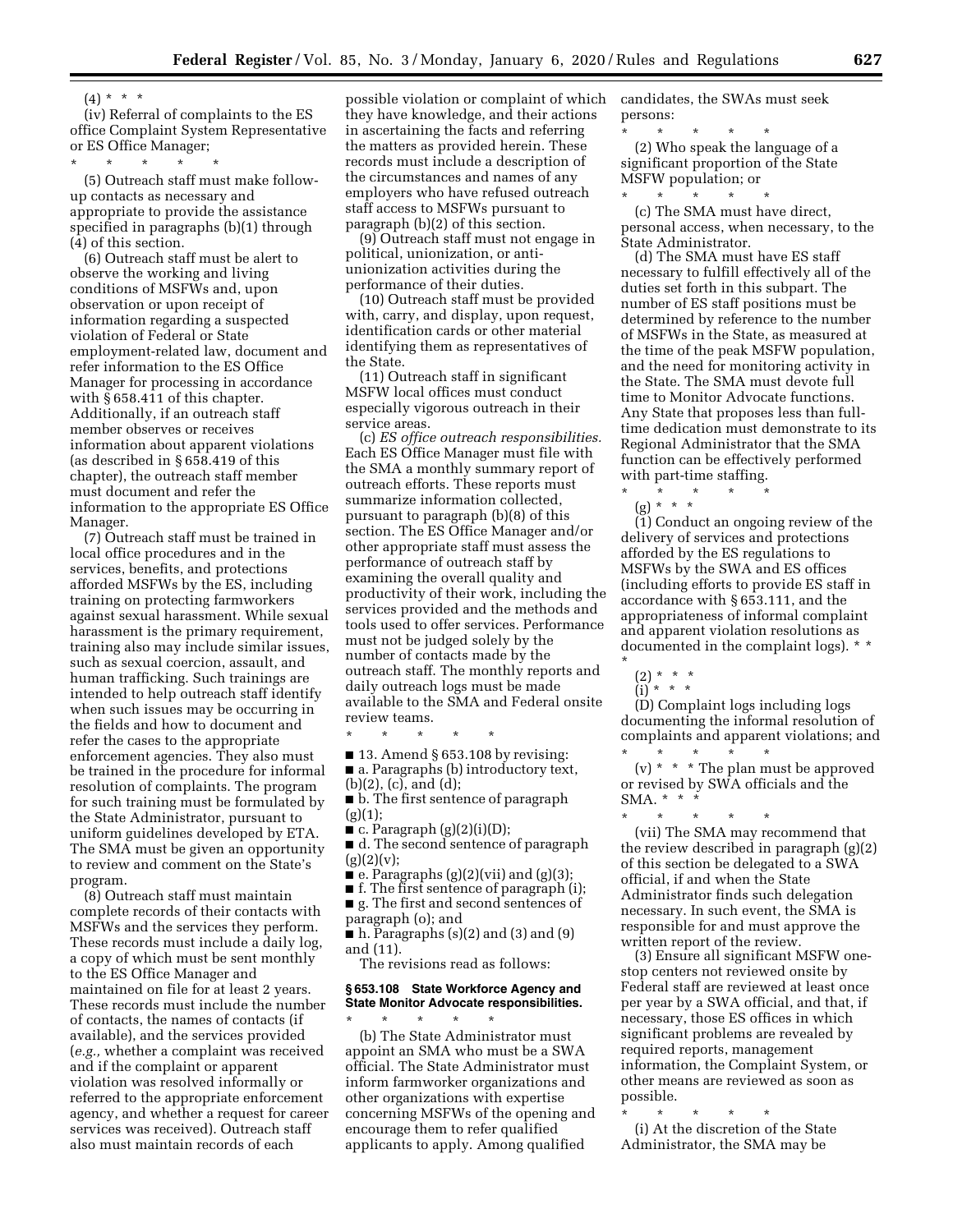assigned the responsibility as the Complaint System Representative. \* \* \* \* \* \* \* \*

(o) The SMA must ensure that outreach efforts in all significant MSFW one-stop centers are reviewed at least yearly. This review will include accompanying at least one outreach staff from each significant MSFW one-stop center on field visits to MSFWs' working, living, and/or gathering areas. \* \* \*

- \* \* \* \* \*
	- $(s) * * * *$

(2) An assurance that the SMA has direct, personal access, whenever he/ she finds it necessary, to the State Administrator.

(3) An assurance the SMA devotes all of his/her time to Monitor Advocate functions. Or, if the SMA conducts his/ her functions on a part-time basis, an explanation of how the SMA functions are effectively performed with part-time staffing.

\* \* \* \* \* (9) A summary of the training conducted for ES staff on techniques for accurately reporting data. \* \* \* \* \*

(11) For significant MSFW ES offices, a summary of the State's efforts to provide ES staff in accordance with § 653.111.

 $\blacksquare$  14. Amend § 653.109 by revising paragraph (c) to read as follows:

#### **§ 653.109 Data collection and performance accountability measures.**

\* \* \* \* \*

\* \* \* \* \*

(c) Provide necessary training to ES staff on techniques for accurately reporting data.

■ 15. Revise § 653.111 to read as follows:

#### **§ 653.111 State Workforce Agency staffing requirements.**

(a) The SWA must implement and maintain a program for staffing significant MSFW one-stop centers by providing ES staff in a manner facilitating the delivery of employment services tailored to the special needs of MSFWs, including by seeking ES staff that meet the criteria in § 653.107(a)(3).

(b) The SMA, Regional Monitor Advocate, or the National Monitor Advocate, as part of his/her regular reviews of SWA compliance with these regulations, must monitor the extent to which the SWA has complied with its obligations under paragraph (a) of this section.

(c) SWAs remain subject to all applicable Federal laws prohibiting discrimination and protecting equal employment opportunity.

 $\blacksquare$  16. Amend § 653.501 by revising paragraphs (a) introductory text,  $(c)(3)(vii)$ , and  $(d)(6)$  and  $(9)$  to read as follows:

### **§ 653.501 Requirements for processing clearance orders.**

(a) *Assessment of need.* No ES office or SWA official may place a job order seeking workers to perform farmwork into intrastate or interstate clearance unless:

- \* \* \* \* \*
	- (c) \* \* \*
	- $(3) * * * *$

(vii) Outreach staff must have reasonable access to the workers in the conduct of outreach activities pursuant to § 653.107. (d) \* \* \*

(6) ES staff must assist all farmworkers, upon request in their native language, to understand the terms and conditions of employment set forth in intrastate and interstate clearance orders and must provide such workers with checklists in their native language showing wage payment schedules, working conditions, and other material specifications of the clearance order.

\* \* \* \* \* (9) If weather conditions, overrecruitment, or other conditions have eliminated the scheduled job opportunities, the SWAs involved must make every effort to place the workers in alternate job opportunities as soon as possible, especially if the worker(s) is/ are already en route or at the job site. ES staff must keep records of actions under this section.

 $\blacksquare$  17. Amend § 653.502 by revising paragraph (e)(2) to read as follows:

\* \* \* \* \*

### **§ 653.502 Conditional access to the Agricultural Recruitment System.**

- \* \* \* \* \*
- (e) \* \* \*

(2) With the approval of an appropriate SWA official, remove the employer's clearance orders from intrastate and interstate clearance; and \* \* \* \* \*

 $\blacksquare$  18. Amend § 653.503 by revising paragraphs (d) and (e) to read as follows:

### **§ 653.503 Field checks.**

\* \* \* \* \* (d) If the individual conducting the field check observes or receives information, or otherwise has reason to believe that conditions are not as stated in the clearance order or that an employer is violating an employmentrelated law, the individual must

document the finding and attempt informal resolution where appropriate (for example, informal resolution must not be attempted in certain cases, such as E.O.-related issues and others identified by the Department through guidance). If the matter has not been resolved within 5 business days, the SWA must initiate the Discontinuation of Services as set forth at part 658, subpart F of this chapter and must refer apparent violations of employmentrelated laws to appropriate enforcement agencies in writing.

(e) SWA officials may enter into formal or informal arrangements with appropriate State and Federal enforcement agencies where the enforcement agency staff may conduct field checks instead of and on behalf of the SWA. The agreement may include the sharing of information and any actions taken regarding violations of the terms and conditions of the employment as stated in the clearance order and any other violations of employment-related laws. An enforcement agency field check must satisfy the requirement for SWA field checks where all aspects of wages, hours, and working and housing conditions have been reviewed by the enforcement agency. The SWA must supplement enforcement agency efforts with field checks focusing on areas not addressed by enforcement agencies. \* \* \* \* \*

# **PART 658—ADMINISTRATIVE PROVISIONS GOVERNING THE WAGNER-PEYSER ACT EMPLOYMENT SERVICE**

■ 19. The authority citation for part 658 continues to read as follows:

**Authority:** Secs. 189, 503, Pub. L. 113– 128, 128 Stat. 1425 (July 22, 2014); 29 U.S.C. chapter 4B.

 $\blacksquare$  20. Amend § 658.410 by revising paragraphs (b), (c) introductory text,  $(c)(6)$ ,  $(f)$ ,  $(g)$ ,  $(h)$ ,  $(i)$ ,  $(k)$ , and  $(m)$  to read as follows:

### **§ 658.410 Establishment of local and State complaint systems.**  \* \* \* \* \*

(b) The State Administrator must have overall responsibility for the operation of the Complaint System; this includes responsibility for the informal resolution of complaints. In the ES office, the ES Office Manager is responsible for the operation of the Complaint System.

(c) SWAs must ensure centralized control procedures are established for the processing of complaints. The ES Office Manager and the SWA Administrator must ensure a central complaint log is maintained, listing all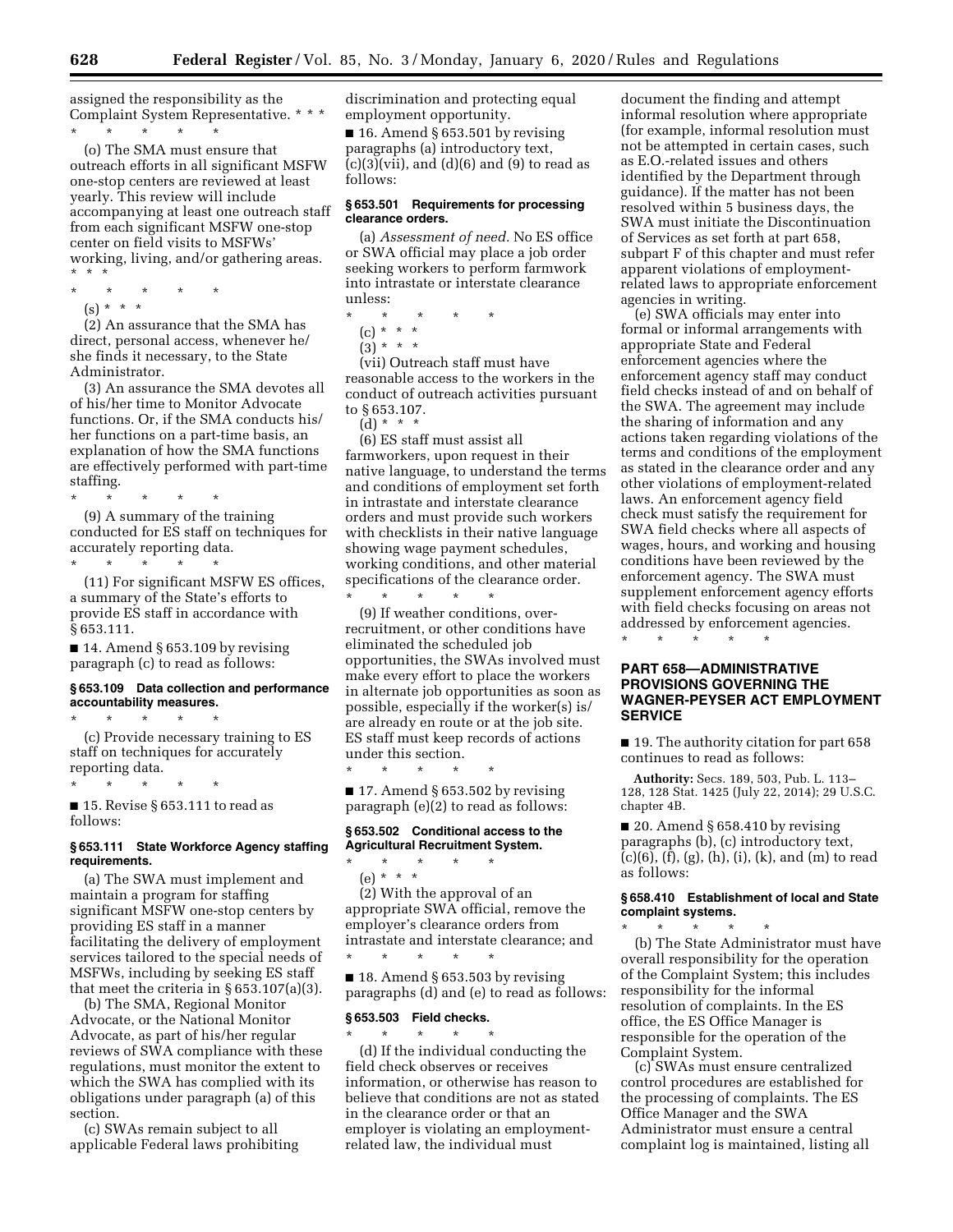complaints taken by the ES office or the SWA, and specifying for each complaint:

\* \* \* \* \*

(6) The action taken, and whether the complaint has been resolved, including informally. The complaint log also must include action taken on apparent violations.

\* \* \* \* \*

(f) Complaints may be accepted in any one-stop center, or by a SWA, or elsewhere by outreach staff.

(g) All complaints filed through the local ES office must be handled by a trained Complaint System Representative.

(h) All complaints received by a SWA must be assigned to a trained Complaint System Representative designated by the State Administrator, provided that the Complaint System Representative designated to handle MSFW complaints must be the State Monitor Advocate (SMA).

(i) State agencies must ensure any action taken by the Complaint System Representative, including referral on a complaint from an MSFW, is fully documented and contains all relevant information, including a notation of the type of each complaint pursuant to Department guidance, a copy of the original complaint form, a copy of any ES-related reports, any relevant correspondence, a list of actions taken, a record of pertinent telephone calls, and all correspondence relating thereto. \* \* \* \* \*

(k) The appropriate ES staff handling a complaint must offer to assist the complainant through the provision of appropriate services.

\* \* \* \* \* (m) Follow-up on unresolved complaints. When an MSFW submits a complaint, the SMA must follow-up monthly on the handling of the complaint, and must inform the complainant of the status of the complaint. No follow-up with the complainant is required for non-MSFW

complaints. \* \* \* \* \*

■ 21. Amend § 658.411 by:

■ a. Revising paragraph (a)(1);

■ b. Removing in paragraphs (a)(2)(iii),  $(a)(3)$  and  $(4)$ ,  $(b)(1)(ii)$  introductory text,  $(b)(1)(ii)(B)$  through  $(D)$ ,  $(c)(1)$ ,  $(d)(2)(i)$ and (ii), and (d)(3)(i) the words ''Complaint System representative'' wherever they appear and adding in their place ''Complaint System Representative''; and

■ c. Revising paragraphs (d)(3)(ii),  $(d)(5)(ii)$ , and  $(d)(5)(iii)(G)$ .

The revisions read as follows:

# **§ 658.411 Action on complaints.**

 $(a) * * * *$ 

(1) Whenever an individual indicates an interest in filing a complaint under this subpart with an ES office, the SWA, or outreach staff, the individual receiving the complaint must offer to explain the operation of the Complaint System and must offer to take the complaint in writing.

\* \* \* \* \* (d) \* \* \*  $(3) * * * *$ 

(ii) If resolution at the SWA level has not been accomplished within 30 working days after the complaint was received by the SWA (or after all necessary information has been submitted to the SWA pursuant to paragraph (a)(4) of this section), whether the complaint was received directly or from an ES office pursuant to paragraph (d)(2)(ii) of this section, the SWA official must make a written determination regarding the complaint and must send electronic copies to the complainant and the respondent. The determination must follow the procedures set forth in paragraph (d)(5) of this section.

\* \* \* \* \*

(5) \* \* \*

(ii) If SWA officials determine that the employer has not violated the ES regulations, the SWA must offer to the complainant the opportunity to request a hearing within 20 working days after the certified date of receipt of the notification.

 $(iii) * * * *$ 

(G) With the consent of the SWA official and of the State hearing official, the party who requested the hearing may withdraw the request for the hearing in writing before the hearing. \* \* \* \* \*

 $\blacksquare$  22. Amend § 658.419 by revising paragraph (a) to read as follows:

#### **§ 658.419 Apparent violations.**

(a) If a SWA, an ES office employee, or outreach staff observes, has reason to believe, or is in receipt of information regarding a suspected violation of employment-related laws or ES regulations by an employer, except as provided at § 653.503 of this chapter (field checks) or § 658.411 (complaints), the employee must document the suspected violation and refer this information to the ES Office Manager.

\* \* \* \* \*

■ 23. Amend § 658.501 by revising paragraphs (a) introductory text, (b), and (c) to read as follows:

#### **§ 658.501 Basis for discontinuation of services.**

(a) SWA officials must initiate procedures for discontinuation of services to employers who:

\* \* \* \* \* (b) SWA officials may discontinue services immediately if, in the judgment of the State Administrator, exhaustion of the administrative procedures set forth in this subpart in paragraphs (a)(1) through (7) of this section would cause substantial harm to a significant number of workers. In such instances, procedures at §§ 658.503 and 658.504 must be followed.

(c) If it comes to the attention of an ES office or a SWA that an employer participating in the ES may not have complied with the terms of its temporary labor certification, under, for example the H–2A and H–2B visa programs, SWA officials must engage in the procedures for discontinuation of services to employers pursuant to paragraphs (a)(1) through (8) of this section and simultaneously notify the Chicago National Processing Center (CNPC) of the alleged non-compliance for investigation and consideration of ineligibility pursuant to § 655.184 or § 655.73 of this chapter respectively for subsequent temporary labor certification.

 $\blacksquare$  24. Amend § 658.601 by revising paragraphs (a)(1)(ii) and (a)(2)(ii) to read as follows:

### **§ 658.601 State Workforce Agency responsibility.**

# (a) \* \* \*

(1) \* \* \* (ii) To appraise numerical activities/ indicators, actual results as shown on the Department's ETA Form 9172, or any successor report required by the Department must be compared to planned levels. Differences between achievement and plan levels must be identified.

\* \* \* \* \* (2) \* \* \*

(ii) To appraise these key numerical activities/indicators, actual results as shown on ETA Form 9172, or any successor report required by the Department must be compared to planned levels. Differences between achievement and plan levels must be identified.

\* \* \* \* \*  $\blacksquare$  25. Amend § 658.602 by revising paragraphs  $(l)$ ,  $(o)(1)$ , and  $(s)(2)$  to read as follows:

**§ 658.602 Employment and Training Administration National Office responsibility.** 

\* \* \* \* \*